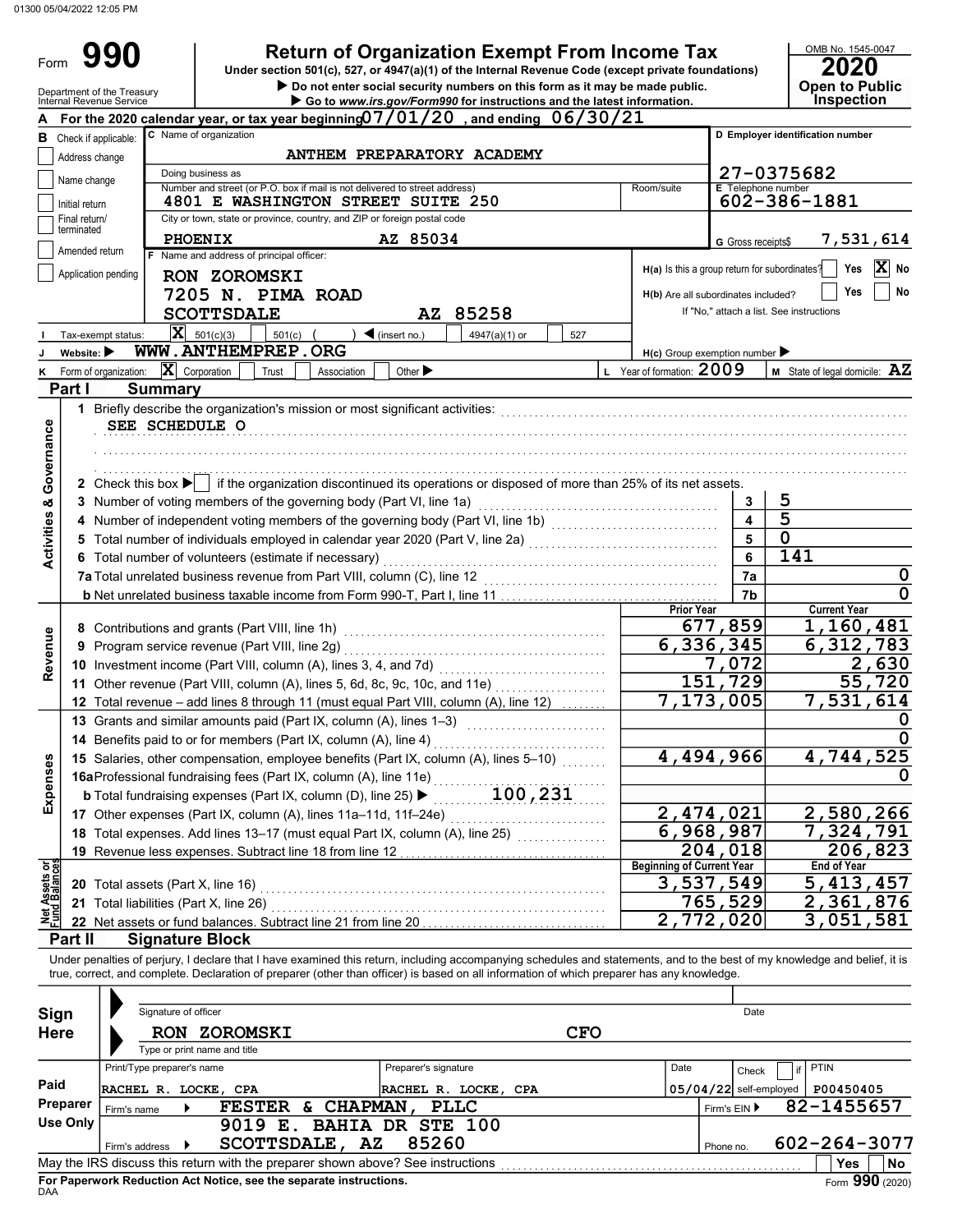| Part III                  |                                                      |                                                                                                                                     | 27-0375682                                                                                                                                                                                                                           | Page 2                  |
|---------------------------|------------------------------------------------------|-------------------------------------------------------------------------------------------------------------------------------------|--------------------------------------------------------------------------------------------------------------------------------------------------------------------------------------------------------------------------------------|-------------------------|
|                           |                                                      | <b>Statement of Program Service Accomplishments</b><br>Check if Schedule O contains a response or note to any line in this Part III |                                                                                                                                                                                                                                      | $\overline{\mathbf{x}}$ |
|                           | 1 Briefly describe the organization's mission:       |                                                                                                                                     |                                                                                                                                                                                                                                      |                         |
| SEE SCHEDULE O            |                                                      |                                                                                                                                     |                                                                                                                                                                                                                                      |                         |
|                           |                                                      |                                                                                                                                     |                                                                                                                                                                                                                                      |                         |
|                           |                                                      |                                                                                                                                     |                                                                                                                                                                                                                                      |                         |
|                           |                                                      | 2 Did the organization undertake any significant program services during the year which were not listed on the                      |                                                                                                                                                                                                                                      |                         |
| prior Form 990 or 990-EZ? |                                                      |                                                                                                                                     |                                                                                                                                                                                                                                      | Yes $X$ No              |
|                           | If "Yes," describe these new services on Schedule O. |                                                                                                                                     |                                                                                                                                                                                                                                      |                         |
|                           |                                                      | Did the organization cease conducting, or make significant changes in how it conducts, any program                                  |                                                                                                                                                                                                                                      |                         |
| services?                 |                                                      |                                                                                                                                     |                                                                                                                                                                                                                                      | Yes $\overline{X}$ No   |
|                           | If "Yes," describe these changes on Schedule O.      |                                                                                                                                     |                                                                                                                                                                                                                                      |                         |
|                           |                                                      |                                                                                                                                     | Describe the organization's program service accomplishments for each of its three largest program services, as measured by                                                                                                           |                         |
|                           |                                                      | the total expenses, and revenue, if any, for each program service reported.                                                         | expenses. Section 501(c)(3) and 501(c)(4) organizations are required to report the amount of grants and allocations to others,                                                                                                       |                         |
|                           |                                                      |                                                                                                                                     |                                                                                                                                                                                                                                      |                         |
|                           |                                                      |                                                                                                                                     | CAREERS. WITH A CURRICULUM BUILT UPON A CLASSICAL LIBERAL ARTS TRADITION<br>AND A REVOLUTIONARY APPROACH TO SCHOOL ITSELF, GREAT HEARTS CULTIVATES THE<br>HEARTS AND MINDS OF STUDENTS IN THE PURSUIT OF TRUTH, GOODNESS, AND BEAUTY |                         |
|                           |                                                      |                                                                                                                                     |                                                                                                                                                                                                                                      |                         |
|                           |                                                      |                                                                                                                                     |                                                                                                                                                                                                                                      |                         |
|                           |                                                      |                                                                                                                                     |                                                                                                                                                                                                                                      |                         |
|                           |                                                      |                                                                                                                                     |                                                                                                                                                                                                                                      |                         |
| 4b (Code:                 | ) (Expenses \$                                       |                                                                                                                                     | ) (Revenue \$                                                                                                                                                                                                                        |                         |
|                           |                                                      |                                                                                                                                     |                                                                                                                                                                                                                                      |                         |
|                           |                                                      |                                                                                                                                     |                                                                                                                                                                                                                                      |                         |
|                           |                                                      |                                                                                                                                     |                                                                                                                                                                                                                                      |                         |
|                           |                                                      |                                                                                                                                     |                                                                                                                                                                                                                                      |                         |
|                           |                                                      |                                                                                                                                     |                                                                                                                                                                                                                                      |                         |
|                           |                                                      |                                                                                                                                     |                                                                                                                                                                                                                                      |                         |
|                           |                                                      |                                                                                                                                     |                                                                                                                                                                                                                                      |                         |
|                           |                                                      |                                                                                                                                     |                                                                                                                                                                                                                                      |                         |
|                           |                                                      |                                                                                                                                     |                                                                                                                                                                                                                                      |                         |
|                           |                                                      |                                                                                                                                     |                                                                                                                                                                                                                                      |                         |
|                           |                                                      |                                                                                                                                     |                                                                                                                                                                                                                                      |                         |
|                           | ) (Expenses \$                                       | including grants of \$                                                                                                              | ) (Revenue \$                                                                                                                                                                                                                        |                         |
|                           |                                                      |                                                                                                                                     |                                                                                                                                                                                                                                      |                         |
|                           |                                                      |                                                                                                                                     |                                                                                                                                                                                                                                      |                         |
|                           |                                                      |                                                                                                                                     |                                                                                                                                                                                                                                      |                         |
|                           |                                                      |                                                                                                                                     |                                                                                                                                                                                                                                      |                         |
|                           |                                                      |                                                                                                                                     |                                                                                                                                                                                                                                      |                         |
|                           |                                                      |                                                                                                                                     |                                                                                                                                                                                                                                      |                         |
|                           |                                                      |                                                                                                                                     |                                                                                                                                                                                                                                      |                         |
| N/A<br>4c (Code:<br>N/A   |                                                      |                                                                                                                                     |                                                                                                                                                                                                                                      |                         |
|                           |                                                      |                                                                                                                                     |                                                                                                                                                                                                                                      |                         |
|                           |                                                      |                                                                                                                                     |                                                                                                                                                                                                                                      |                         |
|                           | 4d Other program services (Describe on Schedule O.)  |                                                                                                                                     |                                                                                                                                                                                                                                      |                         |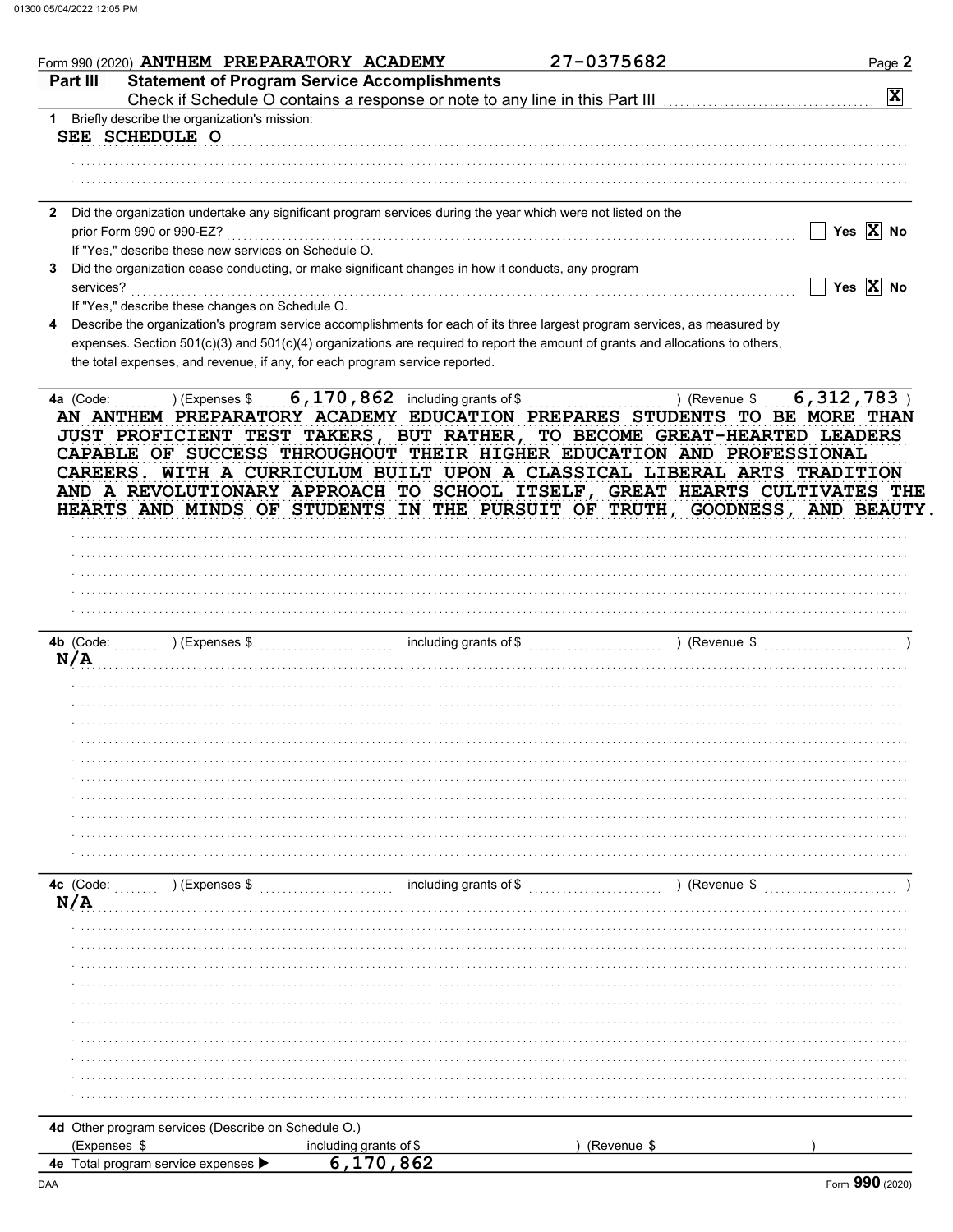### **Part IV** Checklist of Required Schedules Form 990 (2020) **ANTHEM PREPARATORY ACADEMY** 27-0375682 Page 3

|     |                                                                                                                                                                                                                                  |                 | Yes <sub>1</sub> | No |
|-----|----------------------------------------------------------------------------------------------------------------------------------------------------------------------------------------------------------------------------------|-----------------|------------------|----|
| 1   | Is the organization described in section $501(c)(3)$ or $4947(a)(1)$ (other than a private foundation)? If "Yes,"                                                                                                                |                 |                  |    |
|     | complete Schedule A                                                                                                                                                                                                              | 1               | X                |    |
| 2   | Is the organization required to complete Schedule B, Schedule of Contributors (see instructions)?                                                                                                                                | $\mathbf{2}$    | X                |    |
| 3   | Did the organization engage in direct or indirect political campaign activities on behalf of or in opposition to                                                                                                                 |                 |                  |    |
|     | candidates for public office? If "Yes," complete Schedule C, Part I                                                                                                                                                              | 3               |                  | X  |
| 4   | Section 501(c)(3) organizations. Did the organization engage in lobbying activities, or have a section 501(h)                                                                                                                    |                 |                  |    |
|     | election in effect during the tax year? If "Yes," complete Schedule C, Part II                                                                                                                                                   | 4               |                  | X  |
| 5   | Is the organization a section $501(c)(4)$ , $501(c)(5)$ , or $501(c)(6)$ organization that receives membership dues,                                                                                                             |                 |                  |    |
|     | assessments, or similar amounts as defined in Revenue Procedure 98-19? If "Yes," complete Schedule C, Part III                                                                                                                   | 5               |                  | X  |
| 6   | Did the organization maintain any donor advised funds or any similar funds or accounts for which donors                                                                                                                          |                 |                  |    |
|     | have the right to provide advice on the distribution or investment of amounts in such funds or accounts? If                                                                                                                      |                 |                  |    |
|     | "Yes," complete Schedule D, Part I                                                                                                                                                                                               | 6               |                  | X  |
| 7   | Did the organization receive or hold a conservation easement, including easements to preserve open space,                                                                                                                        |                 |                  |    |
|     | the environment, historic land areas, or historic structures? If "Yes," complete Schedule D, Part II                                                                                                                             | 7               |                  | X  |
| 8   | Did the organization maintain collections of works of art, historical treasures, or other similar assets? If "Yes,"                                                                                                              |                 |                  |    |
|     | complete Schedule D, Part III                                                                                                                                                                                                    | 8               |                  | X  |
| 9   | Did the organization report an amount in Part X, line 21, for escrow or custodial account liability, serve as a                                                                                                                  |                 |                  |    |
|     | custodian for amounts not listed in Part X; or provide credit counseling, debt management, credit repair, or                                                                                                                     |                 |                  |    |
|     | debt negotiation services? If "Yes," complete Schedule D, Part IV                                                                                                                                                                | 9               |                  | X  |
| 10  | Did the organization, directly or through a related organization, hold assets in donor-restricted endowments                                                                                                                     |                 |                  |    |
|     | or in quasi endowments? If "Yes," complete Schedule D, Part V                                                                                                                                                                    | 10              |                  | X  |
| 11  | If the organization's answer to any of the following questions is "Yes," then complete Schedule D, Parts VI,                                                                                                                     |                 |                  |    |
|     | VII, VIII, IX, or X as applicable.                                                                                                                                                                                               |                 |                  |    |
| a   | Did the organization report an amount for land, buildings, and equipment in Part X, line 10? If "Yes,"                                                                                                                           |                 |                  |    |
|     | complete Schedule D, Part VI                                                                                                                                                                                                     | 11a l           | X                |    |
|     | <b>b</b> Did the organization report an amount for investments—other securities in Part X, line 12, that is 5% or more                                                                                                           |                 |                  |    |
|     | of its total assets reported in Part X, line 16? If "Yes," complete Schedule D, Part VII                                                                                                                                         | 11b             |                  | X  |
|     | c Did the organization report an amount for investments—program related in Part X, line 13, that is 5% or more<br>of its total assets reported in Part X, line 16? If "Yes," complete Schedule D, Part VIII [[[[[[[[[[[[[[[[[[[[ | 11c             |                  | X  |
| d   | Did the organization report an amount for other assets in Part X, line 15, that is 5% or more of its total assets                                                                                                                |                 |                  |    |
|     | reported in Part X, line 16? If "Yes," complete Schedule D, Part IX                                                                                                                                                              | 11d             | X                |    |
|     | Did the organization report an amount for other liabilities in Part X, line 25? If "Yes," complete Schedule D, Part X                                                                                                            | 11e             | X                |    |
| f   | Did the organization's separate or consolidated financial statements for the tax year include a footnote that addresses                                                                                                          |                 |                  |    |
|     | the organization's liability for uncertain tax positions under FIN 48 (ASC 740)? If "Yes," complete Schedule D, Part X                                                                                                           | 11f             |                  | X  |
|     | 12a Did the organization obtain separate, independent audited financial statements for the tax year? If "Yes," complete                                                                                                          |                 |                  |    |
|     |                                                                                                                                                                                                                                  | 12a             | X                |    |
| b   | Was the organization included in consolidated, independent audited financial statements for the tax year? If                                                                                                                     |                 |                  |    |
|     | "Yes," and if the organization answered "No" to line 12a, then completing Schedule D, Parts XI and XII is optional                                                                                                               | 12 <sub>b</sub> | X                |    |
| 13  |                                                                                                                                                                                                                                  | 13              | X                |    |
| 14a | Did the organization maintain an office, employees, or agents outside of the United States?                                                                                                                                      | 14a             |                  | X  |
| b   | Did the organization have aggregate revenues or expenses of more than \$10,000 from grantmaking,                                                                                                                                 |                 |                  |    |
|     | fundraising, business, investment, and program service activities outside the United States, or aggregate                                                                                                                        |                 |                  |    |
|     | foreign investments valued at \$100,000 or more? If "Yes," complete Schedule F, Parts I and IV [[[[[[[[[[[[[[[                                                                                                                   | 14b             |                  | X  |
| 15  | Did the organization report on Part IX, column (A), line 3, more than \$5,000 of grants or other assistance to or                                                                                                                |                 |                  |    |
|     | for any foreign organization? If "Yes," complete Schedule F, Parts II and IV                                                                                                                                                     | 15              |                  | X  |
| 16  | Did the organization report on Part IX, column (A), line 3, more than \$5,000 of aggregate grants or other                                                                                                                       |                 |                  |    |
|     | assistance to or for foreign individuals? If "Yes," complete Schedule F, Parts III and IV                                                                                                                                        | 16              |                  | X  |
| 17  | Did the organization report a total of more than \$15,000 of expenses for professional fundraising services on                                                                                                                   |                 |                  |    |
|     | Part IX, column (A), lines 6 and 11e? If "Yes," complete Schedule G, Part I See instructions [[[[[[[[[[[[[[[[                                                                                                                    | 17              |                  | X  |
| 18  | Did the organization report more than \$15,000 total of fundraising event gross income and contributions on                                                                                                                      |                 |                  |    |
|     | Part VIII, lines 1c and 8a? If "Yes," complete Schedule G, Part II                                                                                                                                                               | 18              |                  | X  |
| 19  | Did the organization report more than \$15,000 of gross income from gaming activities on Part VIII, line 9a?                                                                                                                     |                 |                  |    |
|     |                                                                                                                                                                                                                                  | 19              |                  | X  |
| 20a |                                                                                                                                                                                                                                  | 20a             |                  | X  |
| b   |                                                                                                                                                                                                                                  | 20b             |                  |    |
| 21  | Did the organization report more than \$5,000 of grants or other assistance to any domestic organization or                                                                                                                      |                 |                  |    |
|     |                                                                                                                                                                                                                                  | 21              |                  | X  |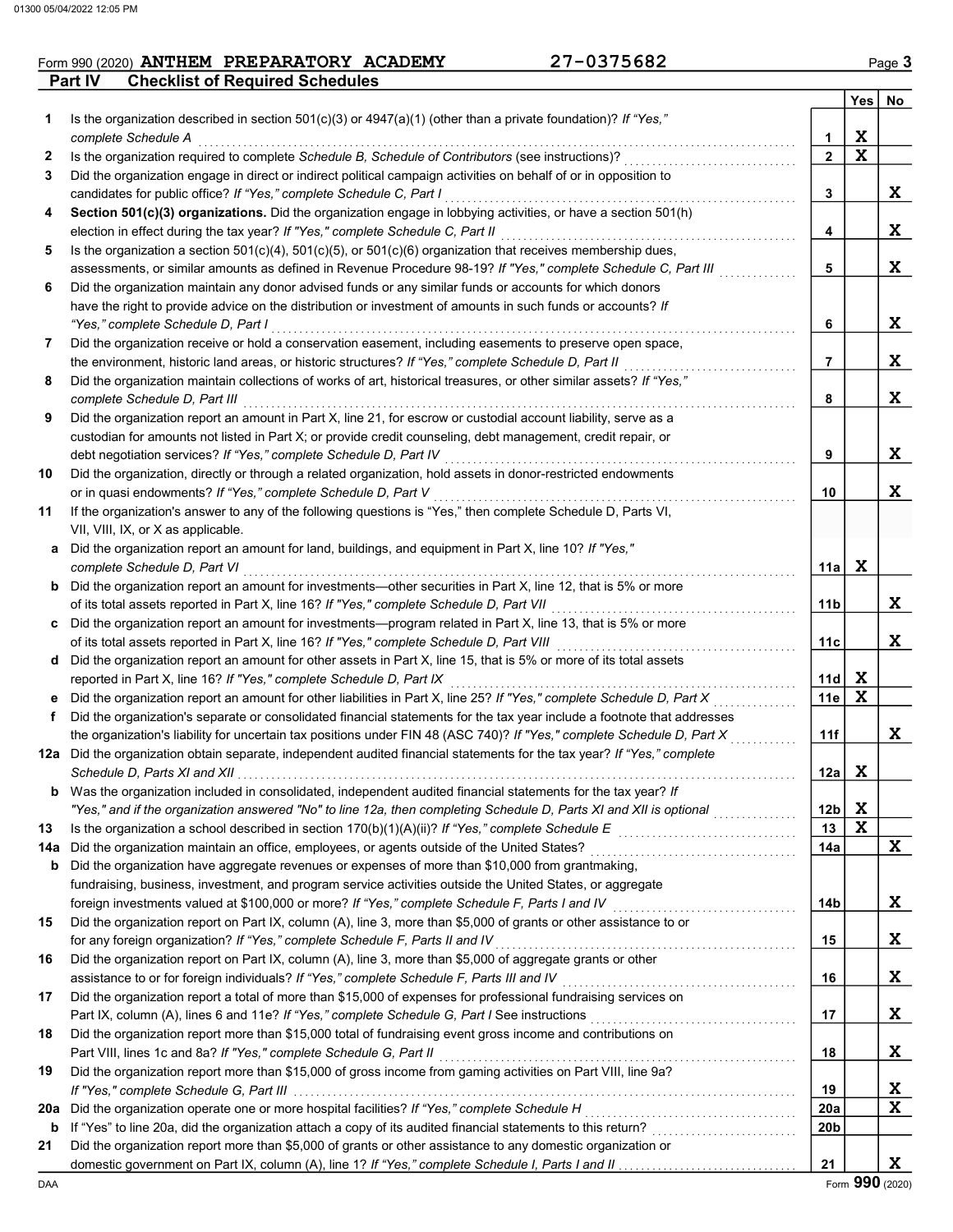| Form 990 (2020) ANTHEM PREPARATORY ACADEMY                           | 27-0375682 | Page 4 |
|----------------------------------------------------------------------|------------|--------|
| <b>Checklist of Required Schedules (continued)</b><br><b>Part IV</b> |            |        |

|     |                                                                                                                                                                                                                   |                |        |                                                               | <b>Yes</b> | No                      |
|-----|-------------------------------------------------------------------------------------------------------------------------------------------------------------------------------------------------------------------|----------------|--------|---------------------------------------------------------------|------------|-------------------------|
| 22  | Did the organization report more than \$5,000 of grants or other assistance to or for domestic individuals on                                                                                                     |                |        |                                                               |            |                         |
|     | Part IX, column (A), line 2? If "Yes," complete Schedule I, Parts I and III                                                                                                                                       |                |        | 22                                                            |            | X.                      |
| 23  | Did the organization answer "Yes" to Part VII, Section A, line 3, 4, or 5 about compensation of the                                                                                                               |                |        |                                                               |            |                         |
|     | organization's current and former officers, directors, trustees, key employees, and highest compensated                                                                                                           |                |        |                                                               |            |                         |
|     | employees? If "Yes," complete Schedule J                                                                                                                                                                          |                |        | 23                                                            |            | X.                      |
|     | 24a Did the organization have a tax-exempt bond issue with an outstanding principal amount of more than                                                                                                           |                |        |                                                               |            |                         |
|     | \$100,000 as of the last day of the year, that was issued after December 31, 2002? If "Yes," answer lines 24b                                                                                                     |                |        |                                                               |            |                         |
|     | through 24d and complete Schedule K. If "No," go to line 25a                                                                                                                                                      |                |        | 24a                                                           |            | X                       |
| b   | Did the organization invest any proceeds of tax-exempt bonds beyond a temporary period exception?                                                                                                                 |                |        | 24 <sub>b</sub>                                               |            |                         |
| c   | Did the organization maintain an escrow account other than a refunding escrow at any time during the year                                                                                                         |                |        |                                                               |            |                         |
|     | to defease any tax-exempt bonds?                                                                                                                                                                                  |                |        | 24c                                                           |            |                         |
| d   | Did the organization act as an "on behalf of" issuer for bonds outstanding at any time during the year?                                                                                                           |                |        | 24d                                                           |            |                         |
|     | 25a Section 501(c)(3), 501(c)(4), and 501(c)(29) organizations. Did the organization engage in an excess benefit<br>transaction with a disqualified person during the year? If "Yes," complete Schedule L, Part I |                |        | 25a                                                           |            | X.                      |
| b   | Is the organization aware that it engaged in an excess benefit transaction with a disqualified person in a prior                                                                                                  |                |        |                                                               |            |                         |
|     | year, and that the transaction has not been reported on any of the organization's prior Forms 990 or 990-EZ?                                                                                                      |                |        |                                                               |            |                         |
|     | If "Yes." complete Schedule L. Part I                                                                                                                                                                             |                |        | 25b                                                           |            | X.                      |
| 26  | Did the organization report any amount on Part X, line 5 or 22, for receivables from or payables to any current                                                                                                   |                |        |                                                               |            |                         |
|     | or former officer, director, trustee, key employee, creator or founder, substantial contributor, or 35%                                                                                                           |                |        |                                                               |            |                         |
|     | controlled entity or family member of any of these persons? If "Yes," complete Schedule L, Part II                                                                                                                |                |        | 26                                                            |            | X.                      |
| 27  | Did the organization provide a grant or other assistance to any current or former officer, director, trustee, key                                                                                                 |                |        |                                                               |            |                         |
|     | employee, creator or founder, substantial contributor or employee thereof, a grant selection committee                                                                                                            |                |        |                                                               |            |                         |
|     | member, or to a 35% controlled entity (including an employee thereof) or family member of any of these                                                                                                            |                |        |                                                               |            |                         |
|     | persons? If "Yes," complete Schedule L, Part III                                                                                                                                                                  |                |        | 27                                                            |            | X.                      |
| 28  | Was the organization a party to a business transaction with one of the following parties (see Schedule L, Part                                                                                                    |                |        |                                                               |            |                         |
|     | IV instructions, for applicable filing thresholds, conditions, and exceptions):                                                                                                                                   |                |        |                                                               |            |                         |
| а   | A current or former officer, director, trustee, key employee, creator or founder, or substantial contributor? If                                                                                                  |                |        |                                                               |            |                         |
|     | "Yes," complete Schedule L, Part IV                                                                                                                                                                               |                |        | 28a                                                           |            | X.                      |
| b   | A family member of any individual described in line 28a? If "Yes," complete Schedule L, Part IV                                                                                                                   |                |        | 28b                                                           |            | X                       |
| c   | A 35% controlled entity of one or more individuals and/or organizations described in lines 28a or 28b? If                                                                                                         |                |        |                                                               |            |                         |
|     | "Yes," complete Schedule L, Part IV                                                                                                                                                                               |                |        | 28c                                                           |            | X                       |
| 29  | Did the organization receive more than \$25,000 in non-cash contributions? If "Yes," complete Schedule M                                                                                                          |                |        | 29                                                            |            | X                       |
| 30  | Did the organization receive contributions of art, historical treasures, or other similar assets, or qualified                                                                                                    |                |        |                                                               |            |                         |
| 31  | conservation contributions? If "Yes," complete Schedule M<br>Did the organization liquidate, terminate, or dissolve and cease operations? If "Yes," complete Schedule N, Part I                                   |                |        | 30<br>31                                                      |            | X<br>X                  |
| 32  | Did the organization sell, exchange, dispose of, or transfer more than 25% of its net assets? If "Yes,"                                                                                                           |                |        |                                                               |            |                         |
|     | complete Schedule N, Part II                                                                                                                                                                                      |                |        | 32                                                            |            | X                       |
| 33  | Did the organization own 100% of an entity disregarded as separate from the organization under Regulations                                                                                                        |                |        |                                                               |            |                         |
|     | sections 301.7701-2 and 301.7701-3? If "Yes," complete Schedule R, Part I                                                                                                                                         |                |        | 33                                                            |            | X                       |
| 34  | Was the organization related to any tax-exempt or taxable entity? If "Yes," complete Schedule R, Part II, III,                                                                                                    |                |        |                                                               |            |                         |
|     | or IV, and Part V, line 1                                                                                                                                                                                         |                |        | 34                                                            | X          |                         |
| 35а |                                                                                                                                                                                                                   |                |        | 35a                                                           |            | X                       |
| b   | If "Yes" to line 35a, did the organization receive any payment from or engage in any transaction with a                                                                                                           |                |        |                                                               |            |                         |
|     | controlled entity within the meaning of section 512(b)(13)? If "Yes," complete Schedule R, Part V, line 2                                                                                                         |                |        | 35b                                                           |            |                         |
| 36  | Section 501(c)(3) organizations. Did the organization make any transfers to an exempt non-charitable                                                                                                              |                |        |                                                               |            |                         |
|     | related organization? If "Yes," complete Schedule R, Part V, line 2                                                                                                                                               |                |        | 36                                                            |            | X.                      |
| 37  | Did the organization conduct more than 5% of its activities through an entity that is not a related organization                                                                                                  |                |        |                                                               |            |                         |
|     | and that is treated as a partnership for federal income tax purposes? If "Yes," complete Schedule R, Part VI                                                                                                      |                |        | 37<br><u>.</u><br>1980 - Paul Barbara, papa pada ang panganan |            | X.                      |
| 38  | Did the organization complete Schedule O and provide explanations in Schedule O for Part VI, lines 11b and                                                                                                        |                |        |                                                               |            |                         |
|     | 19? Note: All Form 990 filers are required to complete Schedule O.                                                                                                                                                |                |        | 38                                                            | X          |                         |
|     | <b>Statements Regarding Other IRS Filings and Tax Compliance</b><br>Part V                                                                                                                                        |                |        |                                                               |            | $\overline{\mathbf{x}}$ |
|     | Check if Schedule O contains a response or note to any line in this Part V                                                                                                                                        |                |        |                                                               |            |                         |
|     |                                                                                                                                                                                                                   |                |        |                                                               | Yes        | No                      |
| 1a  | Enter the number reported in Box 3 of Form 1096. Enter -0- if not applicable                                                                                                                                      | 1a             | 0<br>0 |                                                               |            |                         |
| b   | Enter the number of Forms W-2G included in line 1a. Enter -0- if not applicable                                                                                                                                   | 1 <sub>b</sub> |        |                                                               |            |                         |
| c   | Did the organization comply with backup withholding rules for reportable payments to vendors and                                                                                                                  |                |        | 1c                                                            |            |                         |
| DAA |                                                                                                                                                                                                                   |                |        |                                                               |            | Form 990 (2020)         |
|     |                                                                                                                                                                                                                   |                |        |                                                               |            |                         |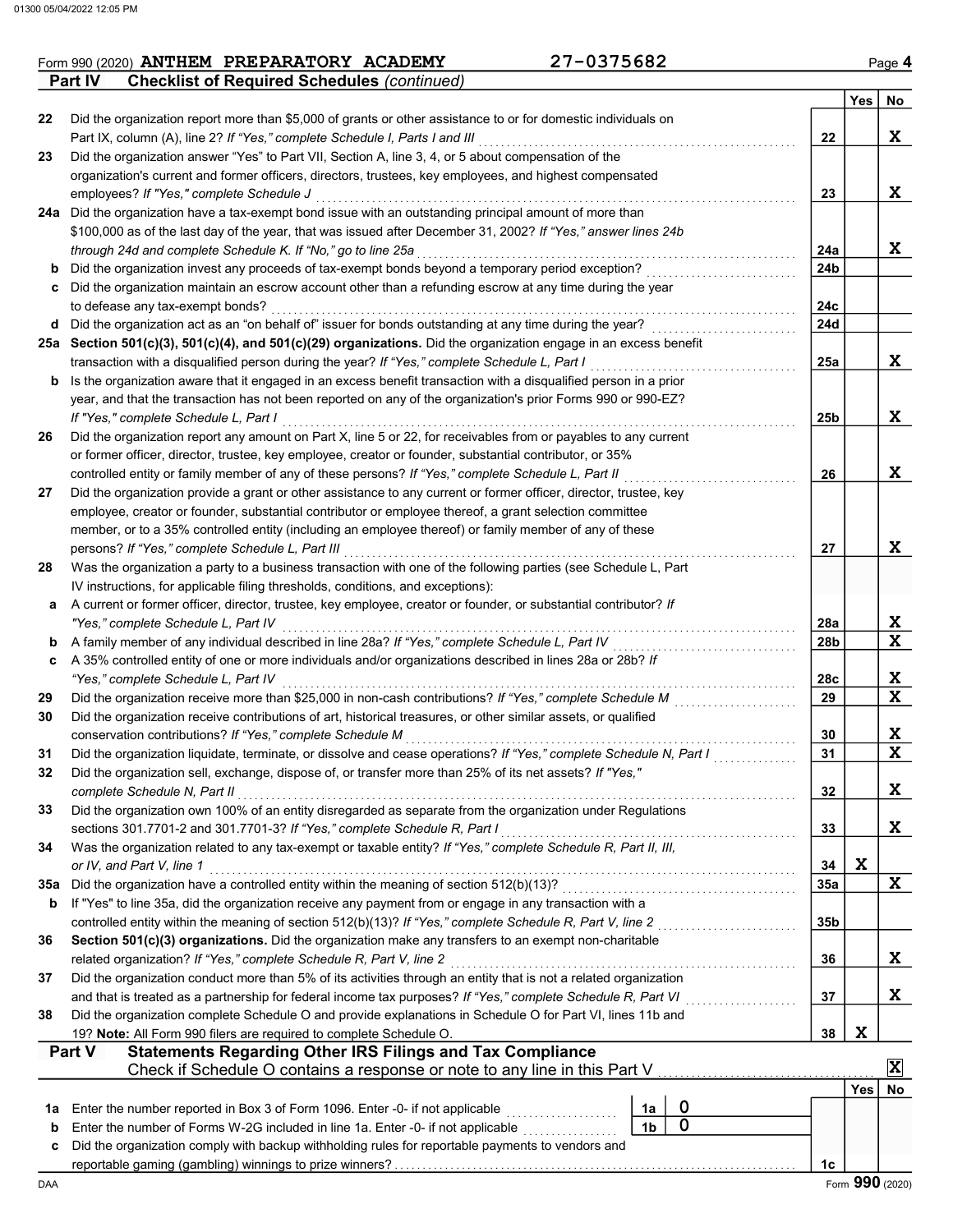|                                     | 27-0375682<br>Form 990 (2020) ANTHEM PREPARATORY ACADEMY                                                                                                                                           |                           |                                                                                                                |                |     | Page 5 |
|-------------------------------------|----------------------------------------------------------------------------------------------------------------------------------------------------------------------------------------------------|---------------------------|----------------------------------------------------------------------------------------------------------------|----------------|-----|--------|
|                                     | Statements Regarding Other IRS Filings and Tax Compliance (continued)<br><b>Part V</b>                                                                                                             |                           |                                                                                                                |                |     | No     |
| 2a                                  |                                                                                                                                                                                                    |                           |                                                                                                                |                | Yes |        |
|                                     | Enter the number of employees reported on Form W-3, Transmittal of Wage and Tax                                                                                                                    | 2a                        | $\mathbf 0$                                                                                                    |                |     |        |
|                                     | Statements, filed for the calendar year ending with or within the year covered by this return                                                                                                      |                           |                                                                                                                |                |     |        |
| b                                   | If at least one is reported on line 2a, did the organization file all required federal employment tax returns?                                                                                     |                           |                                                                                                                | 2 <sub>b</sub> |     |        |
|                                     | Note: If the sum of lines 1a and 2a is greater than 250, you may be required to e-file (see instructions)                                                                                          |                           |                                                                                                                |                |     |        |
| За                                  | Did the organization have unrelated business gross income of \$1,000 or more during the year?                                                                                                      |                           |                                                                                                                | 3a             |     |        |
| b                                   | If "Yes," has it filed a Form 990-T for this year? If "No" to line 3b, provide an explanation on Schedule O                                                                                        |                           |                                                                                                                | 3 <sub>b</sub> |     |        |
| 4a                                  | At any time during the calendar year, did the organization have an interest in, or a signature or other authority over,                                                                            |                           |                                                                                                                |                |     |        |
|                                     | a financial account in a foreign country (such as a bank account, securities account, or other financial account)?                                                                                 |                           |                                                                                                                | 4a             |     |        |
| b                                   | If "Yes," enter the name of the foreign country ▶                                                                                                                                                  |                           |                                                                                                                |                |     |        |
|                                     | See instructions for filing requirements for FinCEN Form 114, Report of Foreign Bank and Financial Accounts (FBAR).                                                                                |                           |                                                                                                                |                |     |        |
| 5a                                  | Was the organization a party to a prohibited tax shelter transaction at any time during the tax year?                                                                                              |                           |                                                                                                                | 5a             |     |        |
| b                                   | Did any taxable party notify the organization that it was or is a party to a prohibited tax shelter transaction?                                                                                   |                           |                                                                                                                | 5 <sub>b</sub> |     |        |
| c                                   | If "Yes" to line 5a or 5b, did the organization file Form 8886-T?                                                                                                                                  |                           |                                                                                                                | 5 <sub>c</sub> |     |        |
| 6a                                  | Does the organization have annual gross receipts that are normally greater than \$100,000, and did the                                                                                             |                           |                                                                                                                |                |     |        |
|                                     | organization solicit any contributions that were not tax deductible as charitable contributions?                                                                                                   |                           |                                                                                                                | 6a             |     |        |
| b                                   | If "Yes," did the organization include with every solicitation an express statement that such contributions or                                                                                     |                           |                                                                                                                |                |     |        |
|                                     | gifts were not tax deductible?                                                                                                                                                                     |                           |                                                                                                                | 6b             |     |        |
| 7                                   | Organizations that may receive deductible contributions under section 170(c).                                                                                                                      |                           |                                                                                                                |                |     |        |
|                                     | Did the organization receive a payment in excess of \$75 made partly as a contribution and partly for goods                                                                                        |                           |                                                                                                                |                |     |        |
| а                                   |                                                                                                                                                                                                    |                           |                                                                                                                |                |     |        |
|                                     | and services provided to the payor?                                                                                                                                                                |                           |                                                                                                                | 7a             |     |        |
| b                                   | If "Yes," did the organization notify the donor of the value of the goods or services provided?<br>If "Yes," did the organization notify the donor of the value of the goods or services provided? |                           |                                                                                                                | 7b             |     |        |
| c                                   | Did the organization sell, exchange, or otherwise dispose of tangible personal property for which it was                                                                                           |                           |                                                                                                                |                |     |        |
|                                     | required to file Form 8282?                                                                                                                                                                        |                           |                                                                                                                | 7с             |     |        |
| a                                   |                                                                                                                                                                                                    | <b>7d</b>                 |                                                                                                                |                |     |        |
| е                                   | Did the organization receive any funds, directly or indirectly, to pay premiums on a personal benefit contract?                                                                                    |                           |                                                                                                                | 7e             |     |        |
| Ť.                                  | Did the organization, during the year, pay premiums, directly or indirectly, on a personal benefit contract?                                                                                       |                           |                                                                                                                | 7f             |     |        |
| g                                   | If the organization received a contribution of qualified intellectual property, did the organization file Form 8899 as required?                                                                   |                           |                                                                                                                | 7g             |     |        |
| h                                   | If the organization received a contribution of cars, boats, airplanes, or other vehicles, did the organization file a Form 1098-C?                                                                 |                           |                                                                                                                | 7h             |     |        |
| 8                                   | Sponsoring organizations maintaining donor advised funds. Did a donor advised fund maintained by the                                                                                               |                           |                                                                                                                |                |     |        |
|                                     | sponsoring organization have excess business holdings at any time during the year?                                                                                                                 |                           | and a complete the contract of the complete the complete the complete the complete the complete the complete t | 8              |     |        |
| 9                                   | Sponsoring organizations maintaining donor advised funds.                                                                                                                                          |                           |                                                                                                                |                |     |        |
| а                                   | Did the sponsoring organization make any taxable distributions under section 4966?                                                                                                                 |                           |                                                                                                                | 9a             |     |        |
| b                                   | Did the sponsoring organization make a distribution to a donor, donor advisor, or related person?                                                                                                  |                           |                                                                                                                | 9b             |     |        |
| 10                                  | Section 501(c)(7) organizations. Enter:                                                                                                                                                            |                           |                                                                                                                |                |     |        |
| а                                   | Initiation fees and capital contributions included on Part VIII, line 12                                                                                                                           | <b>The Control</b><br>10a |                                                                                                                |                |     |        |
| b                                   | Gross receipts, included on Form 990, Part VIII, line 12, for public use of club facilities                                                                                                        | 10 <sub>b</sub>           |                                                                                                                |                |     |        |
| 11                                  | Section 501(c)(12) organizations. Enter:                                                                                                                                                           |                           |                                                                                                                |                |     |        |
| а                                   | Gross income from members or shareholders                                                                                                                                                          | 11a                       |                                                                                                                |                |     |        |
|                                     | Gross income from other sources (Do not net amounts due or paid to other sources                                                                                                                   |                           |                                                                                                                |                |     |        |
| b                                   |                                                                                                                                                                                                    |                           |                                                                                                                |                |     |        |
|                                     | against amounts due or received from them.)                                                                                                                                                        | 11 <sub>b</sub>           |                                                                                                                |                |     |        |
| 12a                                 | Section 4947(a)(1) non-exempt charitable trusts. Is the organization filing Form 990 in lieu of Form 1041?                                                                                         |                           |                                                                                                                | 12a            |     |        |
| b                                   | If "Yes," enter the amount of tax-exempt interest received or accrued during the year                                                                                                              | 12 <sub>b</sub>           |                                                                                                                |                |     |        |
|                                     | Section 501(c)(29) qualified nonprofit health insurance issuers.                                                                                                                                   |                           |                                                                                                                |                |     |        |
|                                     |                                                                                                                                                                                                    |                           |                                                                                                                |                |     |        |
|                                     | Is the organization licensed to issue qualified health plans in more than one state?                                                                                                               |                           |                                                                                                                | 13а            |     |        |
|                                     | Note: See the instructions for additional information the organization must report on Schedule O.                                                                                                  |                           |                                                                                                                |                |     |        |
|                                     | Enter the amount of reserves the organization is required to maintain by the states in which                                                                                                       |                           |                                                                                                                |                |     |        |
|                                     |                                                                                                                                                                                                    | 13 <sub>b</sub>           |                                                                                                                |                |     |        |
|                                     | Enter the amount of reserves on hand                                                                                                                                                               | 13 <sub>c</sub>           |                                                                                                                |                |     |        |
|                                     | Did the organization receive any payments for indoor tanning services during the tax year?                                                                                                         |                           |                                                                                                                | 14a            |     |        |
|                                     |                                                                                                                                                                                                    |                           |                                                                                                                | 14b            |     |        |
|                                     | If "Yes," has it filed a Form 720 to report these payments? If "No," provide an explanation on Schedule O                                                                                          |                           |                                                                                                                |                |     |        |
| 13<br>а<br>b<br>С<br>14a<br>b<br>15 | Is the organization subject to the section 4960 tax on payment(s) of more than \$1,000,000 in remuneration or                                                                                      |                           |                                                                                                                |                |     |        |
|                                     | excess parachute payment(s) during the year?                                                                                                                                                       |                           |                                                                                                                | 15             |     |        |
| 16                                  | If "Yes," see instructions and file Form 4720, Schedule N.<br>Is the organization an educational institution subject to the section 4968 excise tax on net investment income?                      |                           |                                                                                                                | 16             |     |        |

Form 990 (2020)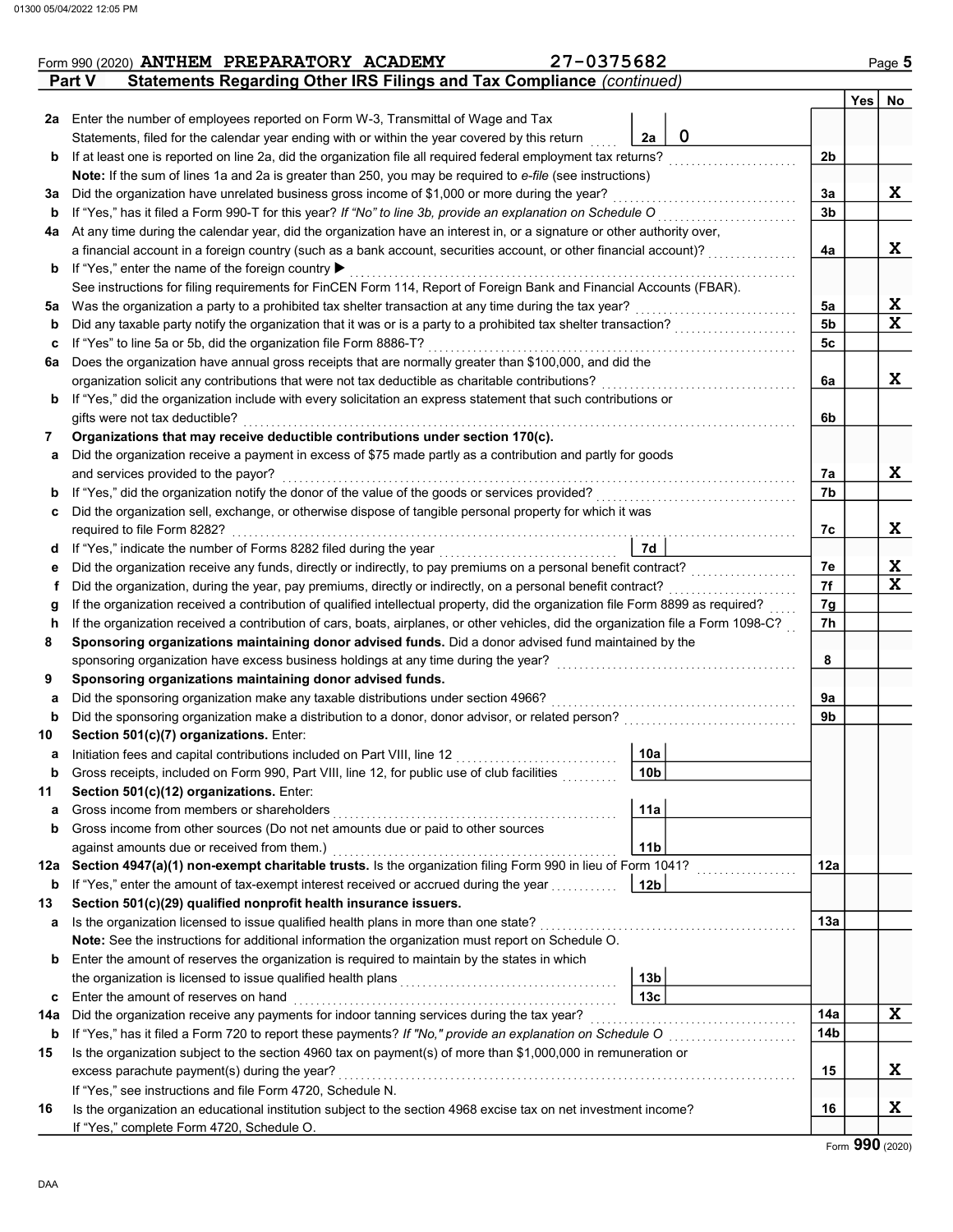|     | 27-0375682<br>Form 990 (2020) ANTHEM PREPARATORY ACADEMY                                                                            |    |   |                         |              | Page 6          |
|-----|-------------------------------------------------------------------------------------------------------------------------------------|----|---|-------------------------|--------------|-----------------|
|     | <b>Part VI</b><br>Governance, Management, and Disclosure For each "Yes" response to lines 2 through 7b below, and for a "No"        |    |   |                         |              |                 |
|     | response to line 8a, 8b, or 10b below, describe the circumstances, processes, or changes on Schedule O. See instructions.           |    |   |                         |              |                 |
|     |                                                                                                                                     |    |   |                         |              | IX.             |
|     | <b>Section A. Governing Body and Management</b>                                                                                     |    |   |                         |              |                 |
|     |                                                                                                                                     |    |   |                         | Yes          | No              |
|     | 1a Enter the number of voting members of the governing body at the end of the tax year                                              | 1a | 5 |                         |              |                 |
|     | If there are material differences in voting rights among members of the governing body, or                                          |    |   |                         |              |                 |
|     | if the governing body delegated broad authority to an executive committee or similar                                                |    |   |                         |              |                 |
|     | committee, explain on Schedule O.                                                                                                   |    |   |                         |              |                 |
| b   | Enter the number of voting members included on line 1a, above, who are independent                                                  | 1b | 5 |                         |              |                 |
| 2   | Did any officer, director, trustee, or key employee have a family relationship or a business relationship with                      |    |   |                         |              |                 |
|     | any other officer, director, trustee, or key employee?                                                                              |    |   | $\mathbf{2}$            |              | X               |
| 3   | Did the organization delegate control over management duties customarily performed by or under the direct                           |    |   |                         |              |                 |
|     | supervision of officers, directors, trustees, or key employees to a management company or other person?                             |    |   | 3                       |              | X               |
| 4   | Did the organization make any significant changes to its governing documents since the prior Form 990 was filed?                    |    |   | $\overline{\mathbf{4}}$ |              | $\mathbf{x}$    |
| 5   | Did the organization become aware during the year of a significant diversion of the organization's assets?                          |    |   | 5                       |              | X               |
| 6   | Did the organization have members or stockholders?                                                                                  |    |   | 6                       | $\mathbf x$  |                 |
| 7a  | Did the organization have members, stockholders, or other persons who had the power to elect or appoint                             |    |   |                         |              |                 |
|     | one or more members of the governing body?                                                                                          |    |   | 7a                      | X            |                 |
| b   | Are any governance decisions of the organization reserved to (or subject to approval by) members,                                   |    |   |                         |              |                 |
|     | stockholders, or persons other than the governing body?                                                                             |    |   | 7b                      | X            |                 |
| 8   | Did the organization contemporaneously document the meetings held or written actions undertaken during the year by the following:   |    |   |                         |              |                 |
| а   | The governing body?                                                                                                                 |    |   | 8a                      | X            |                 |
| b   | Each committee with authority to act on behalf of the governing body?                                                               |    |   | 8b                      | $\mathbf x$  |                 |
| 9   | Is there any officer, director, trustee, or key employee listed in Part VII, Section A, who cannot be reached at                    |    |   |                         |              |                 |
|     | the organization's mailing address? If "Yes," provide the names and addresses on Schedule O                                         |    |   | 9                       |              | X.              |
|     | Section B. Policies (This Section B requests information about policies not required by the Internal Revenue Code.)                 |    |   |                         |              |                 |
|     |                                                                                                                                     |    |   |                         | Yes          | No              |
|     | 10a Did the organization have local chapters, branches, or affiliates?                                                              |    |   | 10a                     |              | X               |
| b   | If "Yes," did the organization have written policies and procedures governing the activities of such chapters,                      |    |   |                         |              |                 |
|     | affiliates, and branches to ensure their operations are consistent with the organization's exempt purposes?                         |    |   | 10 <sub>b</sub>         |              |                 |
|     | 11a Has the organization provided a complete copy of this Form 990 to all members of its governing body before filing the form?     |    |   | 11a                     | $\mathbf{x}$ |                 |
| b   | Describe in Schedule O the process, if any, used by the organization to review this Form 990.                                       |    |   |                         |              |                 |
| 12a | Did the organization have a written conflict of interest policy? If "No," go to line 13                                             |    |   | 12a                     | X            |                 |
|     | Were officers, directors, or trustees, and key employees required to disclose annually interests that could give rise to conflicts? |    |   | 12 <sub>b</sub>         | $\mathbf x$  |                 |
|     | Did the organization regularly and consistently monitor and enforce compliance with the policy? If "Yes,"                           |    |   |                         |              |                 |
|     | describe in Schedule O how this was done                                                                                            |    |   | 12с                     | X            |                 |
| 13  | Did the organization have a written whistleblower policy?                                                                           |    |   | 13                      | $\mathbf x$  |                 |
| 14  | Did the organization have a written document retention and destruction policy?                                                      |    |   | 14                      | $\mathbf x$  |                 |
| 15  | Did the process for determining compensation of the following persons include a review and approval by                              |    |   |                         |              |                 |
|     | independent persons, comparability data, and contemporaneous substantiation of the deliberation and decision?                       |    |   |                         |              |                 |
| а   | The organization's CEO, Executive Director, or top management official                                                              |    |   | 15a                     | X            |                 |
| b   | Other officers or key employees of the organization                                                                                 |    |   | 15 <sub>b</sub>         | X            |                 |
|     | If "Yes" to line 15a or 15b, describe the process in Schedule O (see instructions).                                                 |    |   |                         |              |                 |
|     | 16a Did the organization invest in, contribute assets to, or participate in a joint venture or similar arrangement                  |    |   |                         |              |                 |
|     | with a taxable entity during the year?                                                                                              |    |   | 16a                     |              | X               |
| b   | If "Yes," did the organization follow a written policy or procedure requiring the organization to evaluate its                      |    |   |                         |              |                 |
|     | participation in joint venture arrangements under applicable federal tax law, and take steps to safeguard the                       |    |   |                         |              |                 |
|     |                                                                                                                                     |    |   | 16b                     |              |                 |
|     | <b>Section C. Disclosure</b>                                                                                                        |    |   |                         |              |                 |
| 17  | List the states with which a copy of this Form 990 is required to be filed $\triangleright$ NONE                                    |    |   |                         |              |                 |
| 18  | Section 6104 requires an organization to make its Forms 1023 (1024 or 1024-A, if applicable), 990, and 990-T (Section 501(c)        |    |   |                         |              |                 |
|     | (3)s only) available for public inspection. Indicate how you made these available. Check all that apply.                            |    |   |                         |              |                 |
|     | Another's website $ \mathbf{X} $ Upon request<br>Own website<br>Other (explain on Schedule O)                                       |    |   |                         |              |                 |
| 19  | Describe on Schedule O whether (and if so, how) the organization made its governing documents, conflict of interest policy, and     |    |   |                         |              |                 |
|     | financial statements available to the public during the tax year.                                                                   |    |   |                         |              |                 |
| 20  | State the name, address, and telephone number of the person who possesses the organization's books and records ▶                    |    |   |                         |              |                 |
|     | 7205 N. PIMA ROAD<br>RON ZOROMSKI                                                                                                   |    |   |                         |              |                 |
|     | AZ 85258<br><b>SCOTTSDALE</b>                                                                                                       |    |   | 602-386-1881            |              |                 |
| DAA |                                                                                                                                     |    |   |                         |              | Form 990 (2020) |

Form 990 (2020) **ANTHEM PREPARATORY ACADEMY** 27-0375682 Page 6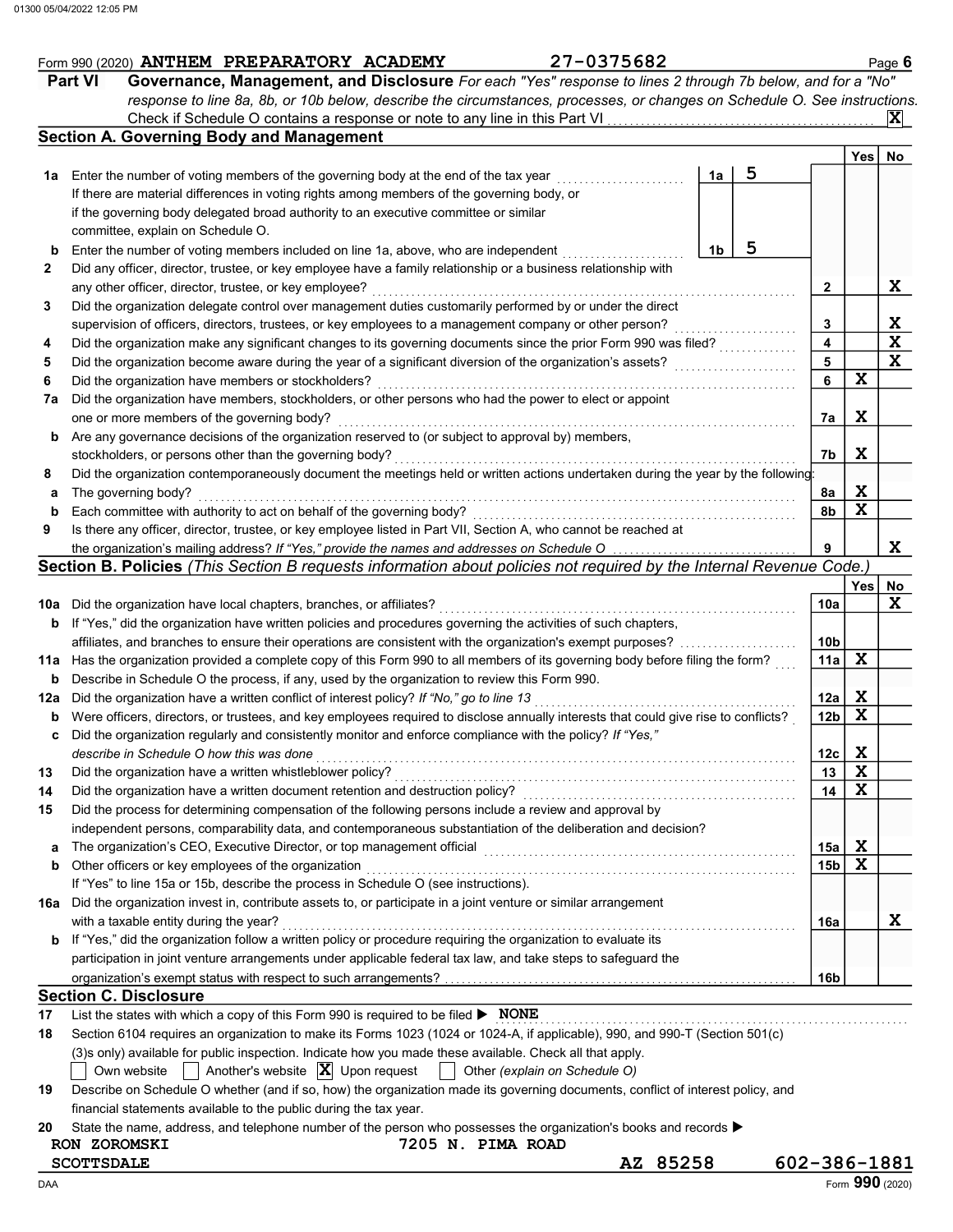### Independent Contractors Part VII Compensation of Officers, Directors, Trustees, Key Employees, Highest Compensated Employees, and  $From 990 (2020)$  **ANTHEM PREPARATORY ACADEMY** 27-0375682 Page 7

Check if Schedule O contains a response or note to any line in this Part VII

### Section A. Officers, Directors, Trustees, Key Employees, and Highest Compensated Employees

1a Complete this table for all persons required to be listed. Report compensation for the calendar year ending with or within the organization's tax year.

• List all of the organization's **current** officers, directors, trustees (whether individuals or organizations), regardless of amount of proposation. Enter  $\Omega$  in columns  $(D)$ ,  $(E)$  and  $(E)$  if no componention was paid compensation. Enter -0- in columns (D), (E), and (F) if no compensation was paid.

• List all of the organization's **current** key employees, if any. See instructions for definition of "key employee."

• List the organization's five **current** highest compensated employees (other than an officer, director, trustee, or key employee)<br>• received reportable compensation (Box 5 of Form W 2 and/or Box 7 of Form 1000 MISC) of m

who received reportable compensation (Box 5 of Form W-2 and/or Box 7 of Form 1099-MISC) of more than \$100,000 from the organization and any related organizations.

 $\bullet$  List all of the organization's **former** officers, key employees, and highest compensated employees who received more than  $\Omega$  0.00 of reportable compensation from the erganization and any related erganizations. \$100,000 of reportable compensation from the organization and any related organizations.

 $\bullet$  List all of the organization's **former directors or trustees** that received, in the capacity as a former director or trustee of the entrance in the organization and any related organizations organization, more than \$10,000 of reportable compensation from the organization and any related organizations. See instructions for the order in which to list the persons above.

Check this box if neither the organization nor any related organization compensated any current officer, director, or trustee.

| (A)<br>Name and title  | (B)<br>Average<br>hours<br>per week<br>(list any               |                                   |                       |             | (C)<br>Position | (do not check more than one<br>box, unless person is both an<br>officer and a director/trustee) |        | (D)<br>Reportable<br>compensation<br>from the<br>organization<br>(W-2/1099-MISC) | (E)<br>Reportable<br>compensation<br>from related<br>organizations<br>(W-2/1099-MISC) | (F)<br>Estimated amount<br>of other<br>compensation<br>from the<br>organization and |
|------------------------|----------------------------------------------------------------|-----------------------------------|-----------------------|-------------|-----------------|-------------------------------------------------------------------------------------------------|--------|----------------------------------------------------------------------------------|---------------------------------------------------------------------------------------|-------------------------------------------------------------------------------------|
|                        | hours for<br>related<br>organizations<br>below<br>dotted line) | Individual trustee<br>or director | Institutional trustee | Officer     | Key employee    | Highest compensated<br>employee                                                                 | Former |                                                                                  |                                                                                       | related organizations                                                               |
| (1) ROBERT MULHERN     | 2.00                                                           |                                   |                       |             |                 |                                                                                                 |        |                                                                                  |                                                                                       |                                                                                     |
| PRESIDENT              | 0.00                                                           | $\mathbf x$                       |                       | $\mathbf x$ |                 |                                                                                                 |        | $\mathbf 0$                                                                      | 0                                                                                     | $\mathbf 0$                                                                         |
| (2) PHILIP TIRONE      | 2.00                                                           |                                   |                       |             |                 |                                                                                                 |        |                                                                                  |                                                                                       |                                                                                     |
| VICE PRESIDENT         | 0.00                                                           | $\mathbf x$                       |                       | X           |                 |                                                                                                 |        | 0                                                                                | 0                                                                                     | 0                                                                                   |
| (3) DIANE BISHOP       |                                                                |                                   |                       |             |                 |                                                                                                 |        |                                                                                  |                                                                                       |                                                                                     |
| <b>SECRETARY</b>       | 2.00<br>0.00                                                   | $\mathbf x$                       |                       | X           |                 |                                                                                                 |        | 0                                                                                | 0                                                                                     | 0                                                                                   |
| (4) CHRISTOFER PEREYRA |                                                                |                                   |                       |             |                 |                                                                                                 |        |                                                                                  |                                                                                       |                                                                                     |
|                        | 2.00                                                           |                                   |                       |             |                 |                                                                                                 |        |                                                                                  |                                                                                       |                                                                                     |
| <b>DIRECTOR</b>        | 0.00                                                           | $\mathbf x$                       |                       |             |                 |                                                                                                 |        | $\mathbf 0$                                                                      | 0                                                                                     | $\mathbf 0$                                                                         |
| (5) THERESA CLARK      | 40.00                                                          |                                   |                       |             |                 |                                                                                                 |        |                                                                                  |                                                                                       |                                                                                     |
| HEADMASTER (PRIOR)     | 0.00                                                           |                                   |                       | X           |                 |                                                                                                 |        | $\mathbf 0$                                                                      | 93,726                                                                                | 17,565                                                                              |
| (6) GRANT GOODRICH     | 40.00                                                          |                                   |                       |             |                 |                                                                                                 |        |                                                                                  |                                                                                       |                                                                                     |
| <b>HEADMASTER</b>      | 0.00                                                           |                                   |                       | X           |                 |                                                                                                 |        | 0                                                                                | 90,644                                                                                | 13,778                                                                              |
| (7) ZACKARY WITHERS    | 40.00                                                          |                                   |                       |             |                 |                                                                                                 |        |                                                                                  |                                                                                       |                                                                                     |
| <b>HEADMASTER</b>      | 0.00                                                           |                                   |                       | $\mathbf x$ |                 |                                                                                                 |        | $\mathbf 0$                                                                      | 68,838                                                                                | 13,848                                                                              |
| (8)                    |                                                                |                                   |                       |             |                 |                                                                                                 |        |                                                                                  |                                                                                       |                                                                                     |
|                        |                                                                |                                   |                       |             |                 |                                                                                                 |        |                                                                                  |                                                                                       |                                                                                     |
| (9)                    |                                                                |                                   |                       |             |                 |                                                                                                 |        |                                                                                  |                                                                                       |                                                                                     |
|                        |                                                                |                                   |                       |             |                 |                                                                                                 |        |                                                                                  |                                                                                       |                                                                                     |
| (10)                   |                                                                |                                   |                       |             |                 |                                                                                                 |        |                                                                                  |                                                                                       |                                                                                     |
|                        |                                                                |                                   |                       |             |                 |                                                                                                 |        |                                                                                  |                                                                                       |                                                                                     |
| (11)                   |                                                                |                                   |                       |             |                 |                                                                                                 |        |                                                                                  |                                                                                       |                                                                                     |
|                        |                                                                |                                   |                       |             |                 |                                                                                                 |        |                                                                                  |                                                                                       |                                                                                     |

Form 990 (2020)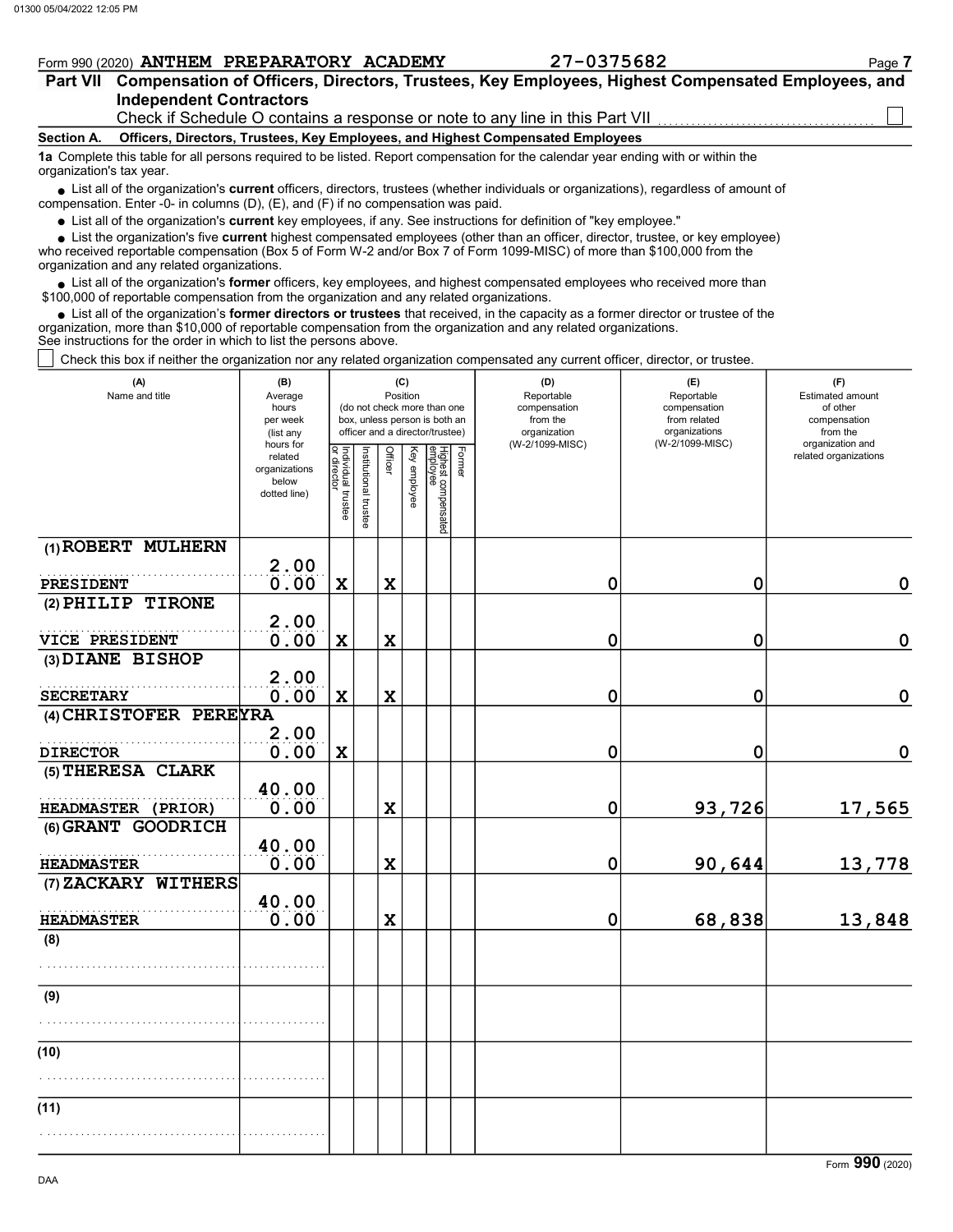|                   |            | Form 990 (2020) ANTHEM PREPARATORY ACADEMY                                                      |                                                                |                                                                                                             |                      |         |              |                                 |        | 27-0375682                                                                                                                 |                                                                                                                                  |                                                                 | Page 8              |
|-------------------|------------|-------------------------------------------------------------------------------------------------|----------------------------------------------------------------|-------------------------------------------------------------------------------------------------------------|----------------------|---------|--------------|---------------------------------|--------|----------------------------------------------------------------------------------------------------------------------------|----------------------------------------------------------------------------------------------------------------------------------|-----------------------------------------------------------------|---------------------|
|                   | Part VII   |                                                                                                 |                                                                |                                                                                                             |                      | (C)     |              |                                 |        |                                                                                                                            | Section A. Officers, Directors, Trustees, Key Employees, and Highest Compensated Employees (continued)                           |                                                                 |                     |
|                   |            | (A)<br>Name and title                                                                           | (B)<br>Average<br>hours<br>per week<br>(list any               | Position<br>(do not check more than one<br>box, unless person is both an<br>officer and a director/trustee) |                      |         |              |                                 |        | (D)<br>Reportable<br>compensation<br>from the<br>organization                                                              | (E)<br>Reportable<br>compensation<br>from related<br>organizations                                                               | (F)<br>Estimated amount<br>of other<br>compensation<br>from the |                     |
|                   |            |                                                                                                 | hours for<br>related<br>organizations<br>below<br>dotted line) | Individual trustee<br>or director                                                                           | Institutional truste | Officer | Key employee | Highest compensated<br>employee | Former | (W-2/1099-MISC)                                                                                                            | (W-2/1099-MISC)                                                                                                                  | organization and<br>related organizations                       |                     |
|                   |            |                                                                                                 |                                                                |                                                                                                             |                      |         |              |                                 |        |                                                                                                                            |                                                                                                                                  |                                                                 |                     |
|                   |            |                                                                                                 |                                                                |                                                                                                             |                      |         |              |                                 |        |                                                                                                                            |                                                                                                                                  |                                                                 |                     |
|                   |            |                                                                                                 |                                                                |                                                                                                             |                      |         |              |                                 |        |                                                                                                                            |                                                                                                                                  |                                                                 |                     |
|                   |            |                                                                                                 |                                                                |                                                                                                             |                      |         |              |                                 |        |                                                                                                                            |                                                                                                                                  |                                                                 |                     |
|                   |            |                                                                                                 |                                                                |                                                                                                             |                      |         |              |                                 |        |                                                                                                                            |                                                                                                                                  |                                                                 |                     |
|                   |            |                                                                                                 |                                                                |                                                                                                             |                      |         |              |                                 |        |                                                                                                                            |                                                                                                                                  |                                                                 |                     |
|                   |            |                                                                                                 |                                                                |                                                                                                             |                      |         |              |                                 |        |                                                                                                                            |                                                                                                                                  |                                                                 |                     |
|                   |            |                                                                                                 |                                                                |                                                                                                             |                      |         |              |                                 |        |                                                                                                                            |                                                                                                                                  |                                                                 |                     |
|                   |            | c Total from continuation sheets to Part VII, Section A                                         |                                                                |                                                                                                             |                      |         |              |                                 |        |                                                                                                                            | 253,208                                                                                                                          |                                                                 | 45,191              |
| d<br>$\mathbf{2}$ |            | Total (add lines 1b and 1c)<br>reportable compensation from the organization $\triangleright$ 0 |                                                                |                                                                                                             |                      |         |              |                                 |        | Total number of individuals (including but not limited to those listed above) who received more than \$100,000 of          | 253,208                                                                                                                          |                                                                 | 45,191              |
| 3                 |            |                                                                                                 |                                                                |                                                                                                             |                      |         |              |                                 |        | Did the organization list any <b>former</b> officer, director, trustee, key employee, or highest compensated               |                                                                                                                                  |                                                                 | No<br>Yes           |
| 4                 |            | employee on line 1a? If "Yes," complete Schedule J for such individual                          |                                                                |                                                                                                             |                      |         |              |                                 |        | For any individual listed on line 1a, is the sum of reportable compensation and other compensation from the                |                                                                                                                                  | 3                                                               | X                   |
|                   | individual |                                                                                                 |                                                                |                                                                                                             |                      |         |              |                                 |        | organization and related organizations greater than \$150,000? If "Yes," complete Schedule J for such                      |                                                                                                                                  | 4                                                               | X                   |
| 5                 |            |                                                                                                 |                                                                |                                                                                                             |                      |         |              |                                 |        | marviauar<br>Did any person listed on line 1a receive or accrue compensation from any unrelated organization or individual |                                                                                                                                  | 5                                                               | X                   |
| 1                 |            | <b>Section B. Independent Contractors</b>                                                       |                                                                |                                                                                                             |                      |         |              |                                 |        | Complete this table for your five highest compensated independent contractors that received more than \$100,000 of         |                                                                                                                                  |                                                                 |                     |
|                   |            |                                                                                                 |                                                                |                                                                                                             |                      |         |              |                                 |        |                                                                                                                            | compensation from the organization. Report compensation for the calendar year ending with or within the organization's tax year. |                                                                 |                     |
|                   |            |                                                                                                 | (A)<br>Name and business address                               |                                                                                                             |                      |         |              |                                 |        |                                                                                                                            | (B)<br>Description of services                                                                                                   |                                                                 | (C)<br>Compensation |
|                   |            |                                                                                                 |                                                                |                                                                                                             |                      |         |              |                                 |        |                                                                                                                            |                                                                                                                                  |                                                                 |                     |
|                   |            |                                                                                                 |                                                                |                                                                                                             |                      |         |              |                                 |        |                                                                                                                            |                                                                                                                                  |                                                                 |                     |
|                   |            |                                                                                                 |                                                                |                                                                                                             |                      |         |              |                                 |        |                                                                                                                            |                                                                                                                                  |                                                                 |                     |
| $\mathbf{2}$      |            | received more than \$100,000 of compensation from the organization ▶                            |                                                                |                                                                                                             |                      |         |              |                                 |        | Total number of independent contractors (including but not limited to those listed above) who                              | 0                                                                                                                                |                                                                 |                     |

DAA Form 990 (2020)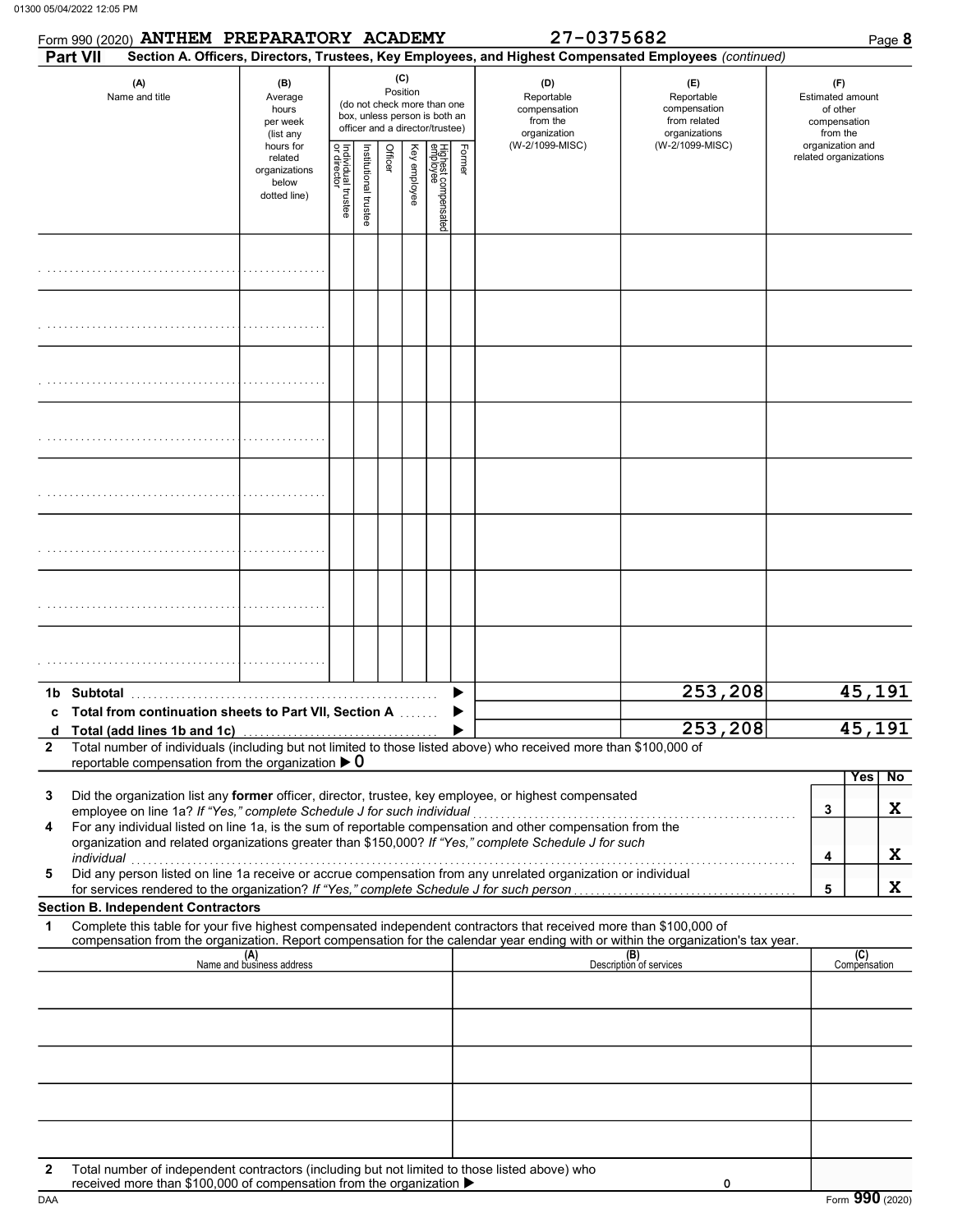# Form 990 (2020) **ANTHEM PREPARATORY ACADEMY** 27-0375682 Page 9

### Part VIII Statement of Revenue

|                                                                  |     |                                                        |    |                |                      |   |                       | Check if Schedule O contains a response or note to any line in this Part VIII |                                              |                                      |                                                        |
|------------------------------------------------------------------|-----|--------------------------------------------------------|----|----------------|----------------------|---|-----------------------|-------------------------------------------------------------------------------|----------------------------------------------|--------------------------------------|--------------------------------------------------------|
|                                                                  |     |                                                        |    |                |                      |   |                       | (A)<br>Total revenue                                                          | (B)<br>Related or exempt<br>function revenue | (C)<br>Unrelated<br>business revenue | Revenue excluded<br>from tax under<br>sections 512-514 |
|                                                                  |     | 1a Federated campaigns                                 |    |                | 1a                   |   |                       |                                                                               |                                              |                                      |                                                        |
|                                                                  |     | <b>b</b> Membership dues                               |    | .              | 1 <sub>b</sub>       |   |                       |                                                                               |                                              |                                      |                                                        |
| <b>Contributions, Gifts, Grants</b><br>and Other Similar Amounts |     | c Fundraising events                                   |    | .              | 1 <sub>c</sub>       |   |                       |                                                                               |                                              |                                      |                                                        |
|                                                                  |     | d Related organizations                                |    |                | 1 <sub>d</sub>       |   |                       |                                                                               |                                              |                                      |                                                        |
|                                                                  |     | e Government grants (contributions)                    |    |                | 1e                   |   | 606, 681              |                                                                               |                                              |                                      |                                                        |
|                                                                  |     | <b>f</b> All other contributions, gifts, grants,       |    |                |                      |   |                       |                                                                               |                                              |                                      |                                                        |
|                                                                  |     | and similar amounts not included above                 |    |                | 1f                   |   | 553,800               |                                                                               |                                              |                                      |                                                        |
|                                                                  |     | g Noncash contributions included in lines 1a-1f        |    |                | 1g $\vert$ \$        |   |                       |                                                                               |                                              |                                      |                                                        |
|                                                                  |     |                                                        |    |                |                      |   | $\blacktriangleright$ | 1,160,481                                                                     |                                              |                                      |                                                        |
|                                                                  |     |                                                        |    |                |                      |   | <b>Business Code</b>  |                                                                               |                                              |                                      |                                                        |
|                                                                  | 2a  | STATE EQUALIZATION                                     |    |                |                      |   | 611710                | 5,629,850                                                                     | 5,629,850                                    |                                      |                                                        |
|                                                                  | b   | CLASSROOM SITE FUNDS                                   |    |                |                      |   | 611710                | $\overline{375,130}$                                                          | 375,130                                      |                                      |                                                        |
|                                                                  | c   | CO-CURRICULAR ACTIVITIES                               |    |                |                      |   | 611710                | 174,069                                                                       | 174,069                                      |                                      |                                                        |
|                                                                  | d   | PSO REVENUE                                            |    |                |                      |   | 611710                | 133,734                                                                       | 133,734                                      |                                      |                                                        |
| Program Service                                                  |     |                                                        |    |                |                      |   |                       |                                                                               |                                              |                                      |                                                        |
|                                                                  |     | f All other program service revenue                    |    |                |                      |   |                       |                                                                               |                                              |                                      |                                                        |
|                                                                  |     |                                                        |    |                |                      |   | $\blacktriangleright$ | 6, 312, 783                                                                   |                                              |                                      |                                                        |
|                                                                  | 3   | Investment income (including dividends, interest, and  |    |                |                      |   |                       |                                                                               |                                              |                                      |                                                        |
|                                                                  |     | other similar amounts)                                 |    |                |                      |   | ▶                     | 2,630                                                                         |                                              |                                      | 2,630                                                  |
|                                                                  | 4   | Income from investment of tax-exempt bond proceeds     |    |                |                      |   | ▶                     |                                                                               |                                              |                                      |                                                        |
|                                                                  | 5   |                                                        |    |                |                      |   |                       |                                                                               |                                              |                                      |                                                        |
|                                                                  |     |                                                        |    | (i) Real       |                      |   | (ii) Personal         |                                                                               |                                              |                                      |                                                        |
|                                                                  |     | 6a Gross rents                                         | 6a |                | 1,680                |   |                       |                                                                               |                                              |                                      |                                                        |
|                                                                  |     | <b>b</b> Less: rental expenses                         | 6b |                |                      |   |                       |                                                                               |                                              |                                      |                                                        |
|                                                                  |     | C Rental inc. or (loss)                                | 6c |                | 1,680                |   |                       |                                                                               |                                              |                                      |                                                        |
|                                                                  |     | d Net rental income or (loss)                          |    |                |                      |   | ▶                     | 1,680                                                                         |                                              |                                      | 1,680                                                  |
|                                                                  |     | <b>7a</b> Gross amount from<br>sales of assets         |    | (i) Securities |                      |   | (ii) Other            |                                                                               |                                              |                                      |                                                        |
|                                                                  |     | other than inventory                                   | 7а |                |                      |   |                       |                                                                               |                                              |                                      |                                                        |
| Other Revenue                                                    |     | <b>b</b> Less: cost or other                           |    |                |                      |   |                       |                                                                               |                                              |                                      |                                                        |
|                                                                  |     | basis and sales exps.                                  | 7b |                |                      |   |                       |                                                                               |                                              |                                      |                                                        |
|                                                                  |     | c Gain or (loss)                                       | 7c |                |                      |   |                       |                                                                               |                                              |                                      |                                                        |
|                                                                  |     |                                                        |    |                |                      |   | ▶                     |                                                                               |                                              |                                      |                                                        |
|                                                                  |     | 8a Gross income from fundraising events                |    |                |                      |   |                       |                                                                               |                                              |                                      |                                                        |
|                                                                  |     | (not including \$                                      |    |                |                      |   |                       |                                                                               |                                              |                                      |                                                        |
|                                                                  |     | of contributions reported on line 1c).                 |    |                |                      |   |                       |                                                                               |                                              |                                      |                                                        |
|                                                                  |     | See Part IV, line 18                                   |    |                | 8a                   |   |                       |                                                                               |                                              |                                      |                                                        |
|                                                                  |     | <b>b</b> Less: direct expenses                         |    |                | 8b                   |   |                       |                                                                               |                                              |                                      |                                                        |
|                                                                  |     | c Net income or (loss) from fundraising events         |    |                |                      |   |                       |                                                                               |                                              |                                      |                                                        |
|                                                                  |     | 9a Gross income from gaming activities.                |    |                |                      |   |                       |                                                                               |                                              |                                      |                                                        |
|                                                                  |     | See Part IV, line 19<br><b>b</b> Less: direct expenses |    |                | 9а<br>9 <sub>b</sub> |   |                       |                                                                               |                                              |                                      |                                                        |
|                                                                  |     | c Net income or (loss) from gaming activities          |    |                |                      |   |                       |                                                                               |                                              |                                      |                                                        |
|                                                                  |     | 10a Gross sales of inventory, less                     |    |                |                      | . |                       |                                                                               |                                              |                                      |                                                        |
|                                                                  |     | returns and allowances                                 |    |                | 10a                  |   |                       |                                                                               |                                              |                                      |                                                        |
|                                                                  |     | <b>b</b> Less: cost of goods sold                      |    | .              | 10 <sub>b</sub>      |   |                       |                                                                               |                                              |                                      |                                                        |
|                                                                  |     | c Net income or (loss) from sales of inventory         |    |                |                      |   |                       |                                                                               |                                              |                                      |                                                        |
|                                                                  |     |                                                        |    |                |                      |   | <b>Business Code</b>  |                                                                               |                                              |                                      |                                                        |
|                                                                  | 11a | <b>OTHER</b>                                           |    |                |                      |   | 611710                | 54,040                                                                        | 54,040                                       |                                      |                                                        |
|                                                                  | b   |                                                        |    |                |                      |   |                       |                                                                               |                                              |                                      |                                                        |
| Miscellaneous<br>Revenue                                         | с   |                                                        |    |                |                      |   |                       |                                                                               |                                              |                                      |                                                        |
|                                                                  |     |                                                        |    |                |                      |   |                       |                                                                               |                                              |                                      |                                                        |
|                                                                  |     |                                                        |    |                |                      |   | ▶                     | 54,040                                                                        |                                              |                                      |                                                        |
|                                                                  | 12  |                                                        |    |                |                      |   |                       | 7,531,614                                                                     | 6,366,823                                    | 0                                    | 4,310                                                  |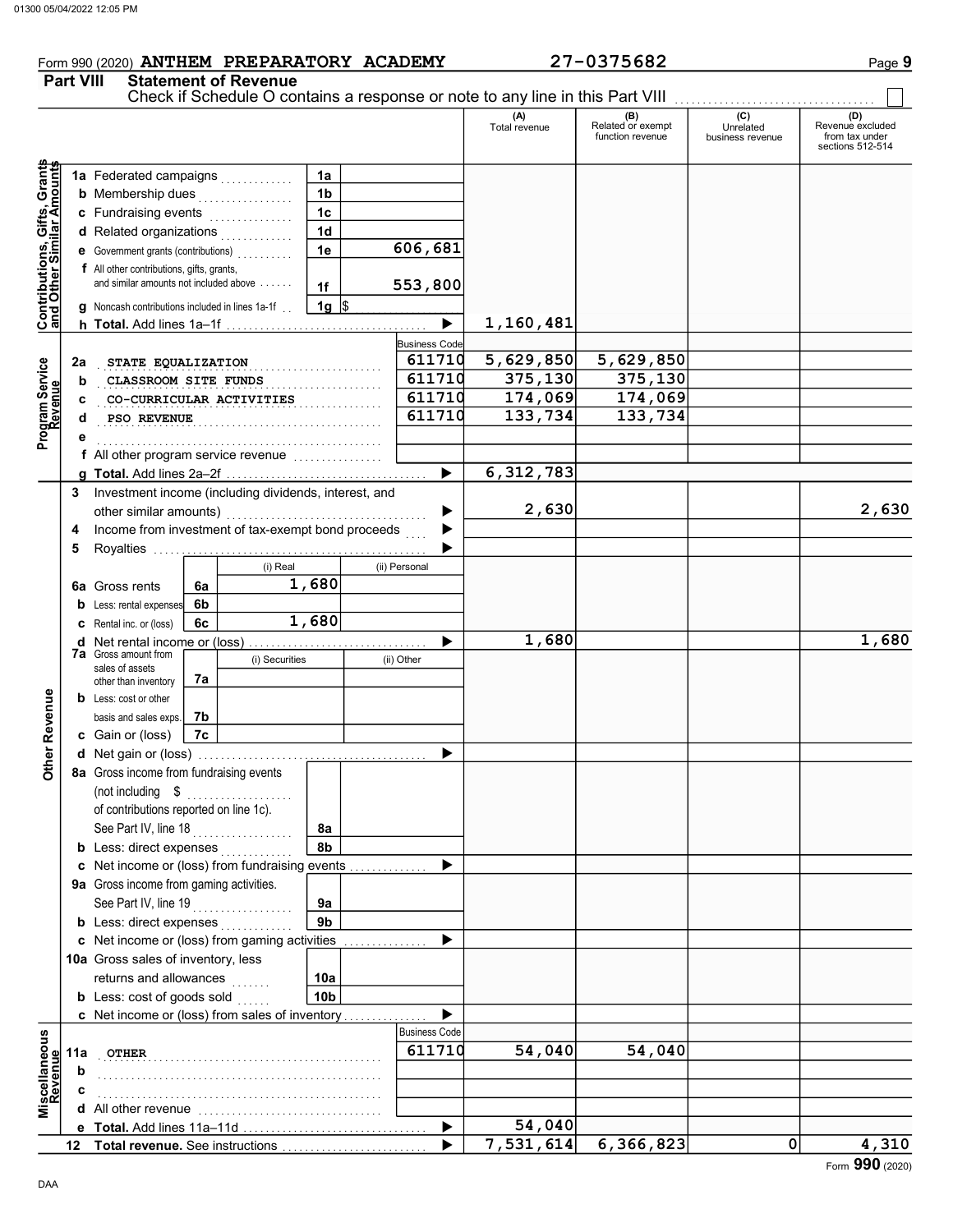# $From 990 (2020)$  **ANTHEM PREPARATORY ACADEMY** 27-0375682 Page 10

**Part IX Statement of Functional Expenses** 

|              | Section 501(c)(3) and 501(c)(4) organizations must complete all columns. All other organizations must complete column (A).                                                                                                                                                           |                       |                             |                                    |                            |  |  |  |  |  |  |  |  |  |
|--------------|--------------------------------------------------------------------------------------------------------------------------------------------------------------------------------------------------------------------------------------------------------------------------------------|-----------------------|-----------------------------|------------------------------------|----------------------------|--|--|--|--|--|--|--|--|--|
|              | Check if Schedule O contains a response or note to any line in this Part IX<br>(B)<br>(C)<br>(D)<br>Do not include amounts reported on lines 6b,                                                                                                                                     |                       |                             |                                    |                            |  |  |  |  |  |  |  |  |  |
|              | 7b, 8b, 9b, and 10b of Part VIII.                                                                                                                                                                                                                                                    | (A)<br>Total expenses | Program service<br>expenses | Management and<br>general expenses | Fundraising<br>expenses    |  |  |  |  |  |  |  |  |  |
| 1            | Grants and other assistance to domestic organizations                                                                                                                                                                                                                                |                       |                             |                                    |                            |  |  |  |  |  |  |  |  |  |
|              | and domestic governments. See Part IV, line 21                                                                                                                                                                                                                                       |                       |                             |                                    |                            |  |  |  |  |  |  |  |  |  |
| $\mathbf{2}$ | Grants and other assistance to domestic                                                                                                                                                                                                                                              |                       |                             |                                    |                            |  |  |  |  |  |  |  |  |  |
|              | individuals. See Part IV, line 22                                                                                                                                                                                                                                                    |                       |                             |                                    |                            |  |  |  |  |  |  |  |  |  |
| 3            | Grants and other assistance to foreign                                                                                                                                                                                                                                               |                       |                             |                                    |                            |  |  |  |  |  |  |  |  |  |
|              | organizations, foreign governments, and foreign                                                                                                                                                                                                                                      |                       |                             |                                    |                            |  |  |  |  |  |  |  |  |  |
|              | individuals. See Part IV, lines 15 and 16                                                                                                                                                                                                                                            |                       |                             |                                    |                            |  |  |  |  |  |  |  |  |  |
|              | Benefits paid to or for members                                                                                                                                                                                                                                                      |                       |                             |                                    |                            |  |  |  |  |  |  |  |  |  |
| 5            | Compensation of current officers, directors,                                                                                                                                                                                                                                         |                       |                             |                                    |                            |  |  |  |  |  |  |  |  |  |
|              | trustees, and key employees                                                                                                                                                                                                                                                          | 298,399               | 245,084                     | 46,142                             | 7,173                      |  |  |  |  |  |  |  |  |  |
| 6            | Compensation not included above to disqualified                                                                                                                                                                                                                                      |                       |                             |                                    |                            |  |  |  |  |  |  |  |  |  |
|              | persons (as defined under section 4958(f)(1)) and                                                                                                                                                                                                                                    |                       |                             |                                    |                            |  |  |  |  |  |  |  |  |  |
|              | persons described in section 4958(c)(3)(B)                                                                                                                                                                                                                                           |                       |                             |                                    |                            |  |  |  |  |  |  |  |  |  |
| 7            | Other salaries and wages                                                                                                                                                                                                                                                             | 3,425,504             | 2,813,473                   | 529,682                            | 82,349                     |  |  |  |  |  |  |  |  |  |
| 8            | Pension plan accruals and contributions (include                                                                                                                                                                                                                                     |                       |                             |                                    |                            |  |  |  |  |  |  |  |  |  |
|              | section 401(k) and 403(b) employer contributions)                                                                                                                                                                                                                                    | 53,207                | 45,365                      | 7,459                              | 383                        |  |  |  |  |  |  |  |  |  |
| 9            | Other employee benefits                                                                                                                                                                                                                                                              | 687,179               | 585,898                     | 96,334                             | $\frac{1}{4,947}$<br>2,017 |  |  |  |  |  |  |  |  |  |
| 10           | Payroll taxes                                                                                                                                                                                                                                                                        | 280,236               | 238,933                     | 39,286                             |                            |  |  |  |  |  |  |  |  |  |
| 11           | Fees for services (nonemployees):                                                                                                                                                                                                                                                    | 600,498               | 509,242                     | 91,256                             |                            |  |  |  |  |  |  |  |  |  |
| a            | Management                                                                                                                                                                                                                                                                           | 9,405                 | 8,553                       | 852                                |                            |  |  |  |  |  |  |  |  |  |
| b            |                                                                                                                                                                                                                                                                                      | 10,700                | 9,731                       | 969                                |                            |  |  |  |  |  |  |  |  |  |
| d            | Lobbying                                                                                                                                                                                                                                                                             |                       |                             |                                    |                            |  |  |  |  |  |  |  |  |  |
| е            | Professional fundraising services. See Part IV, line 17                                                                                                                                                                                                                              |                       |                             |                                    |                            |  |  |  |  |  |  |  |  |  |
| f            | Investment management fees                                                                                                                                                                                                                                                           |                       |                             |                                    |                            |  |  |  |  |  |  |  |  |  |
| g            | Other. (If line 11g amount exceeds 10% of line 25, column                                                                                                                                                                                                                            |                       |                             |                                    |                            |  |  |  |  |  |  |  |  |  |
|              | (A) amount, list line 11g expenses on Schedule O.)                                                                                                                                                                                                                                   | 215,973               | 196,414                     | 19,559                             |                            |  |  |  |  |  |  |  |  |  |
|              | 12 Advertising and promotion<br>12 Advertising and promotion                                                                                                                                                                                                                         |                       |                             |                                    |                            |  |  |  |  |  |  |  |  |  |
| 13           |                                                                                                                                                                                                                                                                                      | 20,172                | 15,121                      | 5,051                              |                            |  |  |  |  |  |  |  |  |  |
| 14           |                                                                                                                                                                                                                                                                                      | 79,954                | 67,804                      | $\overline{12}$ , 150              |                            |  |  |  |  |  |  |  |  |  |
| 15           |                                                                                                                                                                                                                                                                                      |                       |                             |                                    |                            |  |  |  |  |  |  |  |  |  |
| 16           |                                                                                                                                                                                                                                                                                      | 601,678               | 517,134                     | 84,544                             |                            |  |  |  |  |  |  |  |  |  |
| 17           | Travel                                                                                                                                                                                                                                                                               |                       |                             |                                    |                            |  |  |  |  |  |  |  |  |  |
| 18           | Payments of travel or entertainment expenses                                                                                                                                                                                                                                         |                       |                             |                                    |                            |  |  |  |  |  |  |  |  |  |
|              | for any federal, state, or local public officials                                                                                                                                                                                                                                    |                       |                             |                                    |                            |  |  |  |  |  |  |  |  |  |
| 19           | Conferences, conventions, and meetings                                                                                                                                                                                                                                               |                       |                             |                                    |                            |  |  |  |  |  |  |  |  |  |
| 20           | Interest                                                                                                                                                                                                                                                                             |                       |                             |                                    |                            |  |  |  |  |  |  |  |  |  |
| 21           | Payments to affiliates                                                                                                                                                                                                                                                               | 120,121               | 103,242                     | 16,879                             |                            |  |  |  |  |  |  |  |  |  |
| 22<br>23     | Depreciation, depletion, and amortization                                                                                                                                                                                                                                            |                       |                             |                                    |                            |  |  |  |  |  |  |  |  |  |
| 24           | Insurance <b>International Property Contract Contract Contract Contract Contract Contract Contract Contract Contract Contract Contract Contract Contract Contract Contract Contract Contract Contract Contract Contract Contract</b><br>Other expenses. Itemize expenses not covered |                       |                             |                                    |                            |  |  |  |  |  |  |  |  |  |
|              | above (List miscellaneous expenses on line 24e. If                                                                                                                                                                                                                                   |                       |                             |                                    |                            |  |  |  |  |  |  |  |  |  |
|              | line 24e amount exceeds 10% of line 25, column                                                                                                                                                                                                                                       |                       |                             |                                    |                            |  |  |  |  |  |  |  |  |  |
|              | (A) amount, list line 24e expenses on Schedule O.)                                                                                                                                                                                                                                   |                       |                             |                                    |                            |  |  |  |  |  |  |  |  |  |
| a            | <b>SUPPLIES</b>                                                                                                                                                                                                                                                                      | 315,040               | 290,050                     | 24,990                             |                            |  |  |  |  |  |  |  |  |  |
| b            | REPAIRS AND MAINTENANCE                                                                                                                                                                                                                                                              | 185,684               | 159,593                     | 26,091                             |                            |  |  |  |  |  |  |  |  |  |
| c            | <b>PSO</b>                                                                                                                                                                                                                                                                           | 149,581               | 126,850                     | 22,731                             |                            |  |  |  |  |  |  |  |  |  |
| d            | <b>OTHER</b>                                                                                                                                                                                                                                                                         | 104,712               | 88,799                      | 15,913                             |                            |  |  |  |  |  |  |  |  |  |
| е            | All other expenses                                                                                                                                                                                                                                                                   | 166,748               | 149,576                     | 13,810                             | 3,362                      |  |  |  |  |  |  |  |  |  |
| 25           | Total functional expenses. Add lines 1 through 24e                                                                                                                                                                                                                                   | 7,324,791             | 6,170,862                   | 1,053,698                          | 100,231                    |  |  |  |  |  |  |  |  |  |
| 26           | Joint costs. Complete this line only if the<br>organization reported in column (B) joint costs<br>from a combined educational campaign and<br>fundraising solicitation. Check here<br>if                                                                                             |                       |                             |                                    |                            |  |  |  |  |  |  |  |  |  |
|              | following SOP 98-2 (ASC 958-720)                                                                                                                                                                                                                                                     |                       |                             |                                    |                            |  |  |  |  |  |  |  |  |  |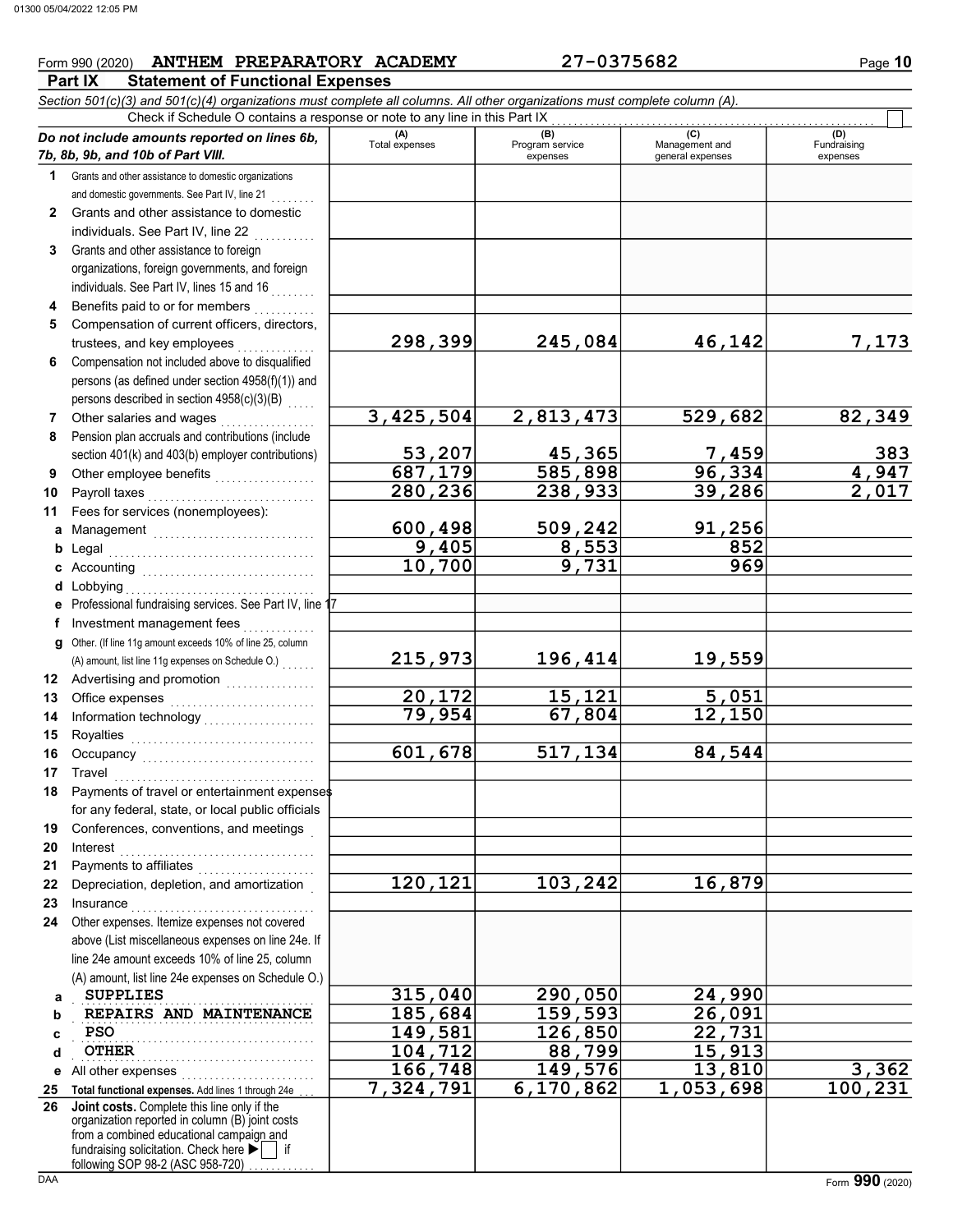**Part X** Balance Sheet

# $From 990 (2020)$  **ANTHEM PREPARATORY ACADEMY** 27-0375682 Page 11

|                             |    | Check if Schedule O contains a response or note to any line in this Part X                                                                                                                                                                                                                                                                                                                                                                                                                                          |                 |                        |                          |                         |                    |
|-----------------------------|----|---------------------------------------------------------------------------------------------------------------------------------------------------------------------------------------------------------------------------------------------------------------------------------------------------------------------------------------------------------------------------------------------------------------------------------------------------------------------------------------------------------------------|-----------------|------------------------|--------------------------|-------------------------|--------------------|
|                             |    |                                                                                                                                                                                                                                                                                                                                                                                                                                                                                                                     |                 |                        | (A)<br>Beginning of year |                         | (B)<br>End of year |
|                             | 1  | Cash-non-interest-bearing                                                                                                                                                                                                                                                                                                                                                                                                                                                                                           |                 |                        | 2,219,752                | $\mathbf{1}$            | 2,219,670          |
|                             | 2  |                                                                                                                                                                                                                                                                                                                                                                                                                                                                                                                     |                 |                        | 806,096                  | $\mathbf{2}$            | 875,437            |
|                             | 3  |                                                                                                                                                                                                                                                                                                                                                                                                                                                                                                                     |                 |                        |                          | 3                       |                    |
|                             | 4  | Accounts receivable, net                                                                                                                                                                                                                                                                                                                                                                                                                                                                                            |                 |                        | 56,953                   | $\overline{\mathbf{4}}$ | 815,209            |
|                             | 5  | Loans and other receivables from any current or former officer, director,                                                                                                                                                                                                                                                                                                                                                                                                                                           |                 |                        |                          |                         |                    |
|                             |    | trustee, key employee, creator or founder, substantial contributor, or 35%                                                                                                                                                                                                                                                                                                                                                                                                                                          |                 |                        |                          |                         |                    |
|                             |    | controlled entity or family member of any of these persons                                                                                                                                                                                                                                                                                                                                                                                                                                                          |                 |                        |                          | 5                       |                    |
|                             | 6  | Loans and other receivables from other disqualified persons (as defined                                                                                                                                                                                                                                                                                                                                                                                                                                             |                 |                        |                          |                         |                    |
|                             |    | under section 4958(f)(1)), and persons described in section 4958(c)(3)(B)                                                                                                                                                                                                                                                                                                                                                                                                                                           |                 |                        |                          | 6                       |                    |
| Assets                      | 7  | Notes and loans receivable, net                                                                                                                                                                                                                                                                                                                                                                                                                                                                                     |                 |                        |                          | $\overline{7}$          |                    |
|                             | 8  | Inventories for sale or use                                                                                                                                                                                                                                                                                                                                                                                                                                                                                         |                 |                        |                          | 8                       |                    |
|                             | 9  | Prepaid expenses and deferred charges                                                                                                                                                                                                                                                                                                                                                                                                                                                                               |                 |                        | 108,922                  | 9                       | 103,922            |
|                             |    | 10a Land, buildings, and equipment: cost or other                                                                                                                                                                                                                                                                                                                                                                                                                                                                   |                 |                        |                          |                         |                    |
|                             |    | basis. Complete Part VI of Schedule D                                                                                                                                                                                                                                                                                                                                                                                                                                                                               | 10a             | 1,540,768<br>1,306,384 |                          |                         |                    |
|                             |    | <b>b</b> Less: accumulated depreciation<br>.                                                                                                                                                                                                                                                                                                                                                                                                                                                                        | 10 <sub>b</sub> |                        | 345,826                  | 10 <sub>c</sub>         | 234,384            |
|                             | 11 | Investments-publicly traded securities                                                                                                                                                                                                                                                                                                                                                                                                                                                                              |                 |                        |                          | 11                      |                    |
|                             | 12 | Investments-other securities. See Part IV, line 11                                                                                                                                                                                                                                                                                                                                                                                                                                                                  |                 |                        |                          | 12                      |                    |
|                             | 13 |                                                                                                                                                                                                                                                                                                                                                                                                                                                                                                                     |                 |                        |                          | 13                      |                    |
|                             | 14 | Intangible assets                                                                                                                                                                                                                                                                                                                                                                                                                                                                                                   |                 | 14                     |                          |                         |                    |
|                             | 15 | Other assets. See Part IV, line 11                                                                                                                                                                                                                                                                                                                                                                                                                                                                                  |                 |                        |                          | 15                      | 1,164,835          |
|                             | 16 | Total assets. Add lines 1 through 15 (must equal line 33)                                                                                                                                                                                                                                                                                                                                                                                                                                                           |                 |                        | 3,537,549                | 16                      | 5,413,457          |
|                             | 17 |                                                                                                                                                                                                                                                                                                                                                                                                                                                                                                                     |                 |                        | 111,767                  | 17                      | 247,530            |
|                             | 18 | Grants payable                                                                                                                                                                                                                                                                                                                                                                                                                                                                                                      |                 | 18                     |                          |                         |                    |
|                             | 19 | Deferred revenue                                                                                                                                                                                                                                                                                                                                                                                                                                                                                                    |                 |                        | 16,538                   | 19                      | 19,471             |
|                             | 20 | Tax-exempt bond liabilities                                                                                                                                                                                                                                                                                                                                                                                                                                                                                         |                 |                        |                          | 20                      |                    |
|                             | 21 | Escrow or custodial account liability. Complete Part IV of Schedule D                                                                                                                                                                                                                                                                                                                                                                                                                                               |                 |                        |                          | 21                      |                    |
|                             | 22 | Loans and other payables to any current or former officer, director,                                                                                                                                                                                                                                                                                                                                                                                                                                                |                 |                        |                          |                         |                    |
| Liabilities                 |    | trustee, key employee, creator or founder, substantial contributor, or 35%                                                                                                                                                                                                                                                                                                                                                                                                                                          |                 |                        |                          |                         |                    |
|                             |    | controlled entity or family member of any of these persons                                                                                                                                                                                                                                                                                                                                                                                                                                                          |                 |                        |                          | 22                      |                    |
|                             | 23 | Secured mortgages and notes payable to unrelated third parties                                                                                                                                                                                                                                                                                                                                                                                                                                                      |                 |                        |                          | 23                      |                    |
|                             | 24 | Unsecured notes and loans payable to unrelated third parties                                                                                                                                                                                                                                                                                                                                                                                                                                                        |                 |                        |                          | 24                      |                    |
|                             | 25 | Other liabilities (including federal income tax, payables to related third                                                                                                                                                                                                                                                                                                                                                                                                                                          |                 |                        |                          |                         |                    |
|                             |    | parties, and other liabilities not included on lines 17-24). Complete Part X                                                                                                                                                                                                                                                                                                                                                                                                                                        |                 |                        |                          |                         |                    |
|                             |    | of Schedule D<br><br>$\begin{array}{ccc}\n\vdots & \vdots & \vdots \\ \vdots & \vdots & \vdots \\ \vdots & \vdots & \vdots \\ \vdots & \vdots & \vdots \\ \vdots & \vdots & \vdots \\ \vdots & \vdots & \vdots \\ \vdots & \vdots & \vdots \\ \vdots & \vdots & \vdots \\ \vdots & \vdots & \vdots \\ \vdots & \vdots & \vdots \\ \vdots & \vdots & \vdots \\ \vdots & \vdots & \vdots \\ \vdots & \vdots & \vdots \\ \vdots & \vdots & \vdots \\ \vdots & \vdots & \vdots \\ \vdots & \vdots & \vdots \\ \vdots &$ |                 |                        | 637, 224 25              |                         | <u>2,094,875</u>   |
|                             |    |                                                                                                                                                                                                                                                                                                                                                                                                                                                                                                                     |                 |                        | 765,529                  | 26                      | 2,361,876          |
|                             |    | Organizations that follow FASB ASC 958, check here X                                                                                                                                                                                                                                                                                                                                                                                                                                                                |                 |                        |                          |                         |                    |
|                             |    | and complete lines 27, 28, 32, and 33.                                                                                                                                                                                                                                                                                                                                                                                                                                                                              |                 |                        |                          |                         |                    |
|                             | 27 | Net assets without donor restrictions                                                                                                                                                                                                                                                                                                                                                                                                                                                                               |                 |                        | 2,722,408                | 27                      | 3,051,581          |
|                             | 28 | Net assets with donor restrictions                                                                                                                                                                                                                                                                                                                                                                                                                                                                                  |                 |                        | 49,612                   | 28                      |                    |
|                             |    | Organizations that do not follow FASB ASC 958, check here                                                                                                                                                                                                                                                                                                                                                                                                                                                           |                 |                        |                          |                         |                    |
|                             |    | and complete lines 29 through 33.                                                                                                                                                                                                                                                                                                                                                                                                                                                                                   |                 |                        |                          |                         |                    |
| Net Assets or Fund Balances | 29 | Capital stock or trust principal, or current funds                                                                                                                                                                                                                                                                                                                                                                                                                                                                  |                 |                        |                          | 29                      |                    |
|                             | 30 | Paid-in or capital surplus, or land, building, or equipment fund                                                                                                                                                                                                                                                                                                                                                                                                                                                    |                 |                        |                          | 30                      |                    |
|                             | 31 | Retained earnings, endowment, accumulated income, or other funds                                                                                                                                                                                                                                                                                                                                                                                                                                                    |                 |                        |                          | 31                      |                    |
|                             | 32 | Total net assets or fund balances                                                                                                                                                                                                                                                                                                                                                                                                                                                                                   |                 |                        | 2,772,020                | 32                      | 3,051,581          |
|                             | 33 |                                                                                                                                                                                                                                                                                                                                                                                                                                                                                                                     |                 |                        | 3,537,549                | 33                      | 5, 413, 457        |

Form 990 (2020)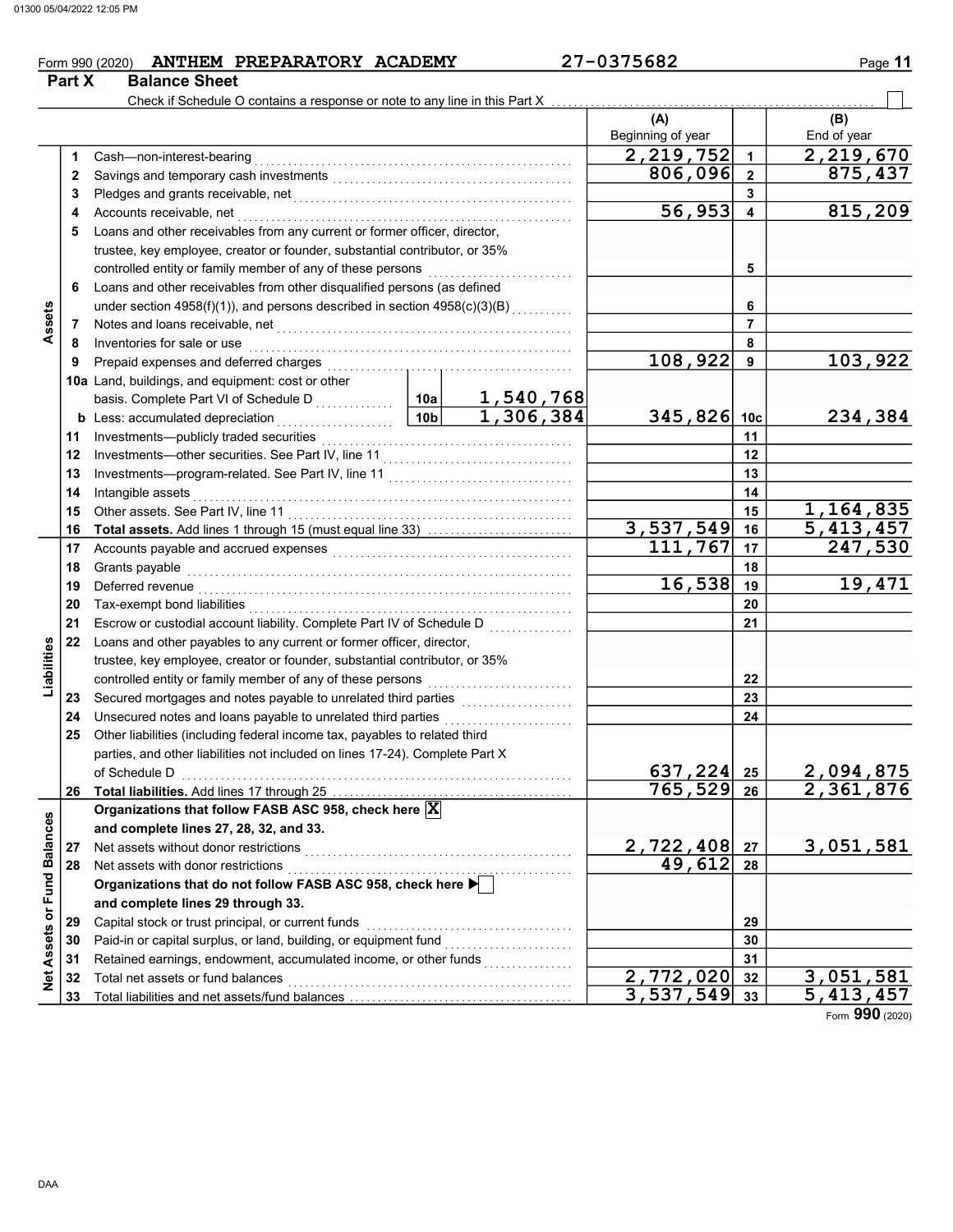|    | 27-0375682<br>Form 990 (2020) ANTHEM PREPARATORY ACADEMY                                                                                                                                                                       |                         |                        |             | Page 12   |
|----|--------------------------------------------------------------------------------------------------------------------------------------------------------------------------------------------------------------------------------|-------------------------|------------------------|-------------|-----------|
|    | Part XI<br><b>Reconciliation of Net Assets</b>                                                                                                                                                                                 |                         |                        |             |           |
|    | Check if Schedule O contains a response or note to any line in this Part XI                                                                                                                                                    |                         |                        |             |           |
| 1  |                                                                                                                                                                                                                                | $\mathbf{1}$            | 7,531,614              |             |           |
| 2  |                                                                                                                                                                                                                                | $\overline{2}$          | $\overline{7,324,791}$ |             |           |
| 3  | Revenue less expenses. Subtract line 2 from line 1                                                                                                                                                                             | $\mathbf{3}$            |                        | 206,823     |           |
| 4  |                                                                                                                                                                                                                                | $\overline{\mathbf{4}}$ | 2,772,020              |             |           |
| 5  | Net unrealized gains (losses) on investments [11] with the context of the context of the context of the context of the context of the context of the context of the context of the context of the context of the context of th | 5                       |                        |             | 72,738    |
| 6  | Donated services and use of facilities [[11] with the contract of the contract of the contract of the contract of the contract of the contract of the contract of the contract of the contract of the contract of the contract | 6                       |                        |             |           |
| 7  | Investment expenses                                                                                                                                                                                                            | $\overline{7}$          |                        |             |           |
| 8  | Prior period adjustments [11, 12] with the contract of the contract of the contract of the contract of the contract of the contract of the contract of the contract of the contract of the contract of the contract of the con | 8                       |                        |             |           |
| 9  |                                                                                                                                                                                                                                | 9                       |                        |             |           |
| 10 | Net assets or fund balances at end of year. Combine lines 3 through 9 (must equal Part X, line                                                                                                                                 |                         |                        |             |           |
|    | 32, column (B))                                                                                                                                                                                                                | 10                      | 3,051,581              |             |           |
|    | <b>Financial Statements and Reporting</b><br><b>Part XII</b>                                                                                                                                                                   |                         |                        |             |           |
|    |                                                                                                                                                                                                                                |                         |                        |             |           |
|    |                                                                                                                                                                                                                                |                         |                        | <b>Yes</b>  | <b>No</b> |
| 1  | $\mathbf{X}$ Accrual<br>Cash<br>Accounting method used to prepare the Form 990:    <br>Other                                                                                                                                   |                         |                        |             |           |
|    | If the organization changed its method of accounting from a prior year or checked "Other," explain in                                                                                                                          |                         |                        |             |           |
|    | Schedule O.                                                                                                                                                                                                                    |                         |                        |             |           |
|    | 2a Were the organization's financial statements compiled or reviewed by an independent accountant?                                                                                                                             |                         | 2a                     |             | X         |
|    | If "Yes," check a box below to indicate whether the financial statements for the year were compiled or                                                                                                                         |                         |                        |             |           |
|    | reviewed on a separate basis, consolidated basis, or both:                                                                                                                                                                     |                         |                        |             |           |
|    | Consolidated basis<br>Separate basis<br>Both consolidated and separate basis                                                                                                                                                   |                         |                        |             |           |
|    | b Were the organization's financial statements audited by an independent accountant?                                                                                                                                           |                         | 2 <sub>b</sub>         | X           |           |
|    | If "Yes," check a box below to indicate whether the financial statements for the year were audited on a                                                                                                                        |                         |                        |             |           |
|    | separate basis, consolidated basis, or both:                                                                                                                                                                                   |                         |                        |             |           |
|    | $ \mathbf{X} $ Both consolidated and separate basis<br>Consolidated basis<br>Separate basis                                                                                                                                    |                         |                        |             |           |
|    | c If "Yes" to line 2a or 2b, does the organization have a committee that assumes responsibility for oversight of                                                                                                               |                         |                        |             |           |
|    | the audit, review, or compilation of its financial statements and selection of an independent accountant?                                                                                                                      |                         | 2c                     | $\mathbf x$ |           |
|    | If the organization changed either its oversight process or selection process during the tax year, explain on                                                                                                                  |                         |                        |             |           |
|    | Schedule O.                                                                                                                                                                                                                    |                         |                        |             |           |
|    | 3a As a result of a federal award, was the organization required to undergo an audit or audits as set forth in the                                                                                                             |                         |                        |             |           |
|    | Single Audit Act and OMB Circular A-133?                                                                                                                                                                                       |                         | 3a                     |             | X         |
|    | <b>b</b> If "Yes," did the organization undergo the required audit or audits? If the organization did not undergo the                                                                                                          |                         |                        |             |           |
|    | required audit or audits, explain why on Schedule O and describe any steps taken to undergo such audits                                                                                                                        |                         | 3b                     | nnn         |           |

Form 990 (2020)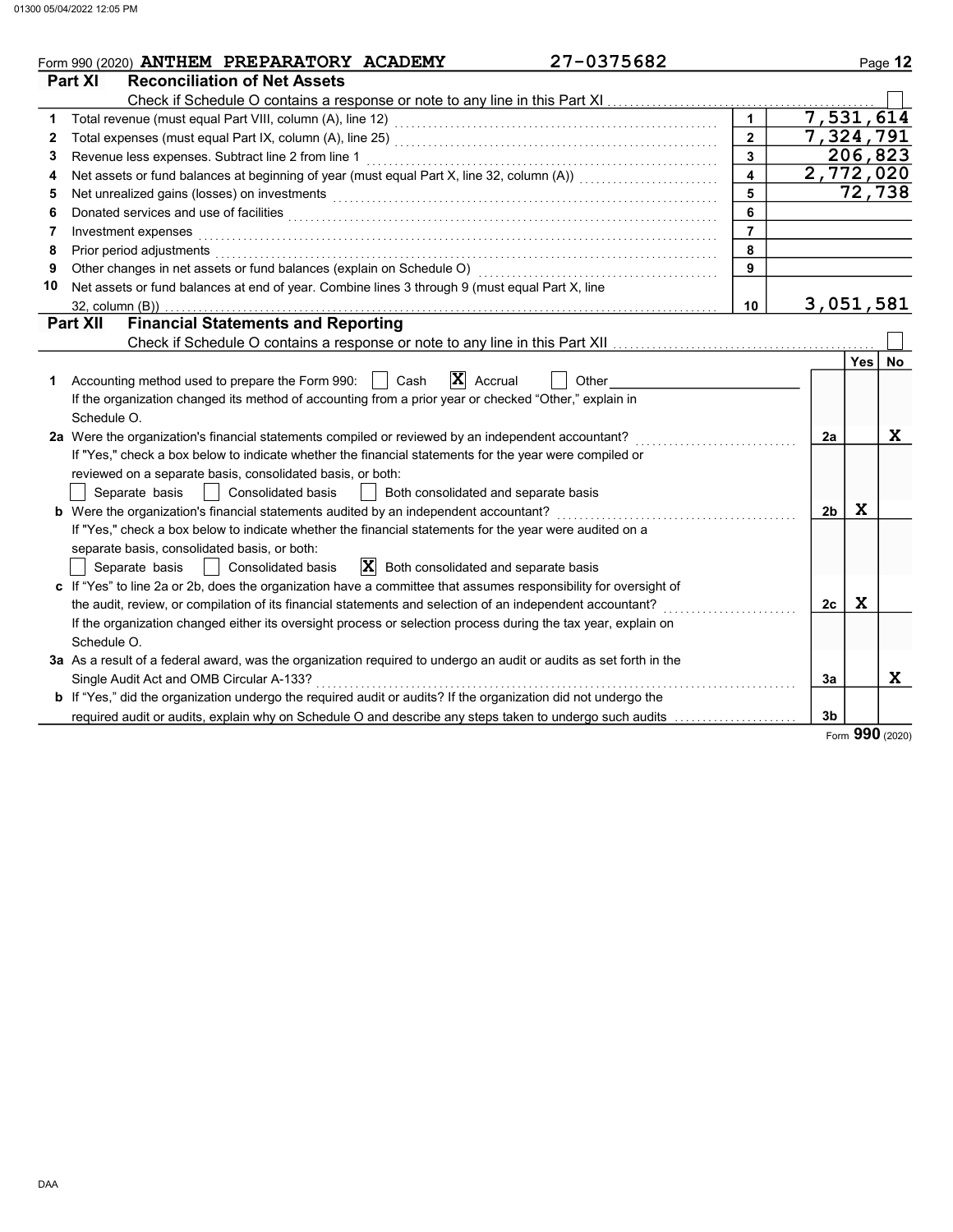01300 05/04/2022 12:05 PM

| <b>SCHEDULE A</b><br>(Form 990 or 990-EZ)              |                                                            | <b>Public Charity Status and Public Support</b>                                                                                                                                                                                                                                                                                                                                                                                                                                  | OMB No. 1545-0047                                                 |    |                                                         |            |                                                       |
|--------------------------------------------------------|------------------------------------------------------------|----------------------------------------------------------------------------------------------------------------------------------------------------------------------------------------------------------------------------------------------------------------------------------------------------------------------------------------------------------------------------------------------------------------------------------------------------------------------------------|-------------------------------------------------------------------|----|---------------------------------------------------------|------------|-------------------------------------------------------|
|                                                        |                                                            | Complete if the organization is a section 501(c)(3) organization or a section 4947(a)(1) nonexempt charitable trust.                                                                                                                                                                                                                                                                                                                                                             | 2020                                                              |    |                                                         |            |                                                       |
| Department of the Treasury<br>Internal Revenue Service |                                                            | Attach to Form 990 or Form 990-EZ.                                                                                                                                                                                                                                                                                                                                                                                                                                               |                                                                   |    |                                                         |            | <b>Open to Public</b>                                 |
|                                                        |                                                            | Go to www.irs.gov/Form990 for instructions and the latest information.                                                                                                                                                                                                                                                                                                                                                                                                           |                                                                   |    |                                                         |            | Inspection                                            |
| Name of the organization                               |                                                            | ANTHEM PREPARATORY ACADEMY                                                                                                                                                                                                                                                                                                                                                                                                                                                       |                                                                   |    |                                                         | 27-0375682 | <b>Employer identification number</b>                 |
| Part I                                                 |                                                            | <b>Reason for Public Charity Status.</b> (All organizations must complete this part.) See instructions.                                                                                                                                                                                                                                                                                                                                                                          |                                                                   |    |                                                         |            |                                                       |
|                                                        |                                                            | The organization is not a private foundation because it is: (For lines 1 through 12, check only one box.)                                                                                                                                                                                                                                                                                                                                                                        |                                                                   |    |                                                         |            |                                                       |
| 1                                                      |                                                            | A church, convention of churches, or association of churches described in section 170(b)(1)(A)(i).                                                                                                                                                                                                                                                                                                                                                                               |                                                                   |    |                                                         |            |                                                       |
| $ \mathbf{X} $<br>2                                    |                                                            | A school described in section 170(b)(1)(A)(ii). (Attach Schedule E (Form 990 or 990-EZ).)                                                                                                                                                                                                                                                                                                                                                                                        |                                                                   |    |                                                         |            |                                                       |
| 3                                                      |                                                            | A hospital or a cooperative hospital service organization described in section 170(b)(1)(A)(iii).                                                                                                                                                                                                                                                                                                                                                                                |                                                                   |    |                                                         |            |                                                       |
| 4<br>city, and state:                                  |                                                            | A medical research organization operated in conjunction with a hospital described in section 170(b)(1)(A)(iii). Enter the hospital's name,                                                                                                                                                                                                                                                                                                                                       |                                                                   |    |                                                         |            |                                                       |
| 5                                                      |                                                            | An organization operated for the benefit of a college or university owned or operated by a governmental unit described in                                                                                                                                                                                                                                                                                                                                                        |                                                                   |    |                                                         |            |                                                       |
|                                                        | section 170(b)(1)(A)(iv). (Complete Part II.)              |                                                                                                                                                                                                                                                                                                                                                                                                                                                                                  |                                                                   |    |                                                         |            |                                                       |
| 6                                                      |                                                            | A federal, state, or local government or governmental unit described in section 170(b)(1)(A)(v).                                                                                                                                                                                                                                                                                                                                                                                 |                                                                   |    |                                                         |            |                                                       |
| 7                                                      | described in section 170(b)(1)(A)(vi). (Complete Part II.) | An organization that normally receives a substantial part of its support from a governmental unit or from the general public                                                                                                                                                                                                                                                                                                                                                     |                                                                   |    |                                                         |            |                                                       |
| 8                                                      |                                                            | A community trust described in section 170(b)(1)(A)(vi). (Complete Part II.)                                                                                                                                                                                                                                                                                                                                                                                                     |                                                                   |    |                                                         |            |                                                       |
| 9<br>university:                                       |                                                            | An agricultural research organization described in section 170(b)(1)(A)(ix) operated in conjunction with a land-grant college<br>or university or a non-land-grant college of agriculture (see instructions). Enter the name, city, and state of the college or                                                                                                                                                                                                                  |                                                                   |    |                                                         |            |                                                       |
| 10                                                     |                                                            | An organization that normally receives: (1) more than 33 1/3% of its support from contributions, membership fees, and gross<br>receipts from activities related to its exempt functions, subject to certain exceptions; and (2) no more than 331/3% of its<br>support from gross investment income and unrelated business taxable income (less section 511 tax) from businesses<br>acquired by the organization after June 30, 1975. See section 509(a)(2). (Complete Part III.) |                                                                   |    |                                                         |            |                                                       |
| 11                                                     |                                                            | An organization organized and operated exclusively to test for public safety. See section 509(a)(4).                                                                                                                                                                                                                                                                                                                                                                             |                                                                   |    |                                                         |            |                                                       |
| 12                                                     |                                                            | An organization organized and operated exclusively for the benefit of, to perform the functions of, or to carry out the purposes<br>of one or more publicly supported organizations described in section 509(a)(1) or section 509(a)(2). See section 509(a)(3).<br>Check the box in lines 12a through 12d that describes the type of supporting organization and complete lines 12e, 12f, and 12g.                                                                               |                                                                   |    |                                                         |            |                                                       |
| a                                                      |                                                            | Type I. A supporting organization operated, supervised, or controlled by its supported organization(s), typically by giving<br>the supported organization(s) the power to regularly appoint or elect a majority of the directors or trustees of the<br>supporting organization. You must complete Part IV, Sections A and B.                                                                                                                                                     |                                                                   |    |                                                         |            |                                                       |
| b                                                      |                                                            | Type II. A supporting organization supervised or controlled in connection with its supported organization(s), by having                                                                                                                                                                                                                                                                                                                                                          |                                                                   |    |                                                         |            |                                                       |
|                                                        |                                                            | control or management of the supporting organization vested in the same persons that control or manage the supported                                                                                                                                                                                                                                                                                                                                                             |                                                                   |    |                                                         |            |                                                       |
|                                                        |                                                            | organization(s). You must complete Part IV, Sections A and C.                                                                                                                                                                                                                                                                                                                                                                                                                    |                                                                   |    |                                                         |            |                                                       |
|                                                        |                                                            | Type III functionally integrated. A supporting organization operated in connection with, and functionally integrated with,<br>its supported organization(s) (see instructions). You must complete Part IV, Sections A, D, and E.                                                                                                                                                                                                                                                 |                                                                   |    |                                                         |            |                                                       |
| d                                                      |                                                            | Type III non-functionally integrated. A supporting organization operated in connection with its supported organization(s)<br>that is not functionally integrated. The organization generally must satisfy a distribution requirement and an attentiveness                                                                                                                                                                                                                        |                                                                   |    |                                                         |            |                                                       |
|                                                        |                                                            | requirement (see instructions). You must complete Part IV, Sections A and D, and Part V.                                                                                                                                                                                                                                                                                                                                                                                         |                                                                   |    |                                                         |            |                                                       |
| е                                                      |                                                            | Check this box if the organization received a written determination from the IRS that it is a Type I, Type II, Type III<br>functionally integrated, or Type III non-functionally integrated supporting organization.                                                                                                                                                                                                                                                             |                                                                   |    |                                                         |            |                                                       |
| f                                                      | Enter the number of supported organizations                |                                                                                                                                                                                                                                                                                                                                                                                                                                                                                  |                                                                   |    |                                                         |            |                                                       |
| g                                                      |                                                            | Provide the following information about the supported organization(s).                                                                                                                                                                                                                                                                                                                                                                                                           |                                                                   |    |                                                         |            |                                                       |
| (i) Name of supported<br>organization                  | $(ii)$ EIN                                                 | (iii) Type of organization<br>(described on lines 1-10<br>above (see instructions))                                                                                                                                                                                                                                                                                                                                                                                              | (iv) Is the organization<br>listed in your governing<br>document? |    | (v) Amount of monetary<br>support (see<br>instructions) |            | (vi) Amount of<br>other support (see<br>instructions) |
|                                                        |                                                            |                                                                                                                                                                                                                                                                                                                                                                                                                                                                                  | Yes                                                               | No |                                                         |            |                                                       |
| (A)                                                    |                                                            |                                                                                                                                                                                                                                                                                                                                                                                                                                                                                  |                                                                   |    |                                                         |            |                                                       |
| (B)                                                    |                                                            |                                                                                                                                                                                                                                                                                                                                                                                                                                                                                  |                                                                   |    |                                                         |            |                                                       |
| (C)                                                    |                                                            |                                                                                                                                                                                                                                                                                                                                                                                                                                                                                  |                                                                   |    |                                                         |            |                                                       |
| (D)                                                    |                                                            |                                                                                                                                                                                                                                                                                                                                                                                                                                                                                  |                                                                   |    |                                                         |            |                                                       |
| (E)                                                    |                                                            |                                                                                                                                                                                                                                                                                                                                                                                                                                                                                  |                                                                   |    |                                                         |            |                                                       |
| <b>Total</b>                                           |                                                            |                                                                                                                                                                                                                                                                                                                                                                                                                                                                                  |                                                                   |    |                                                         |            |                                                       |

For Paperwork Reduction Act Notice, see the Instructions for Form 990 or 990-EZ.

Schedule A (Form 990 or 990-EZ) 2020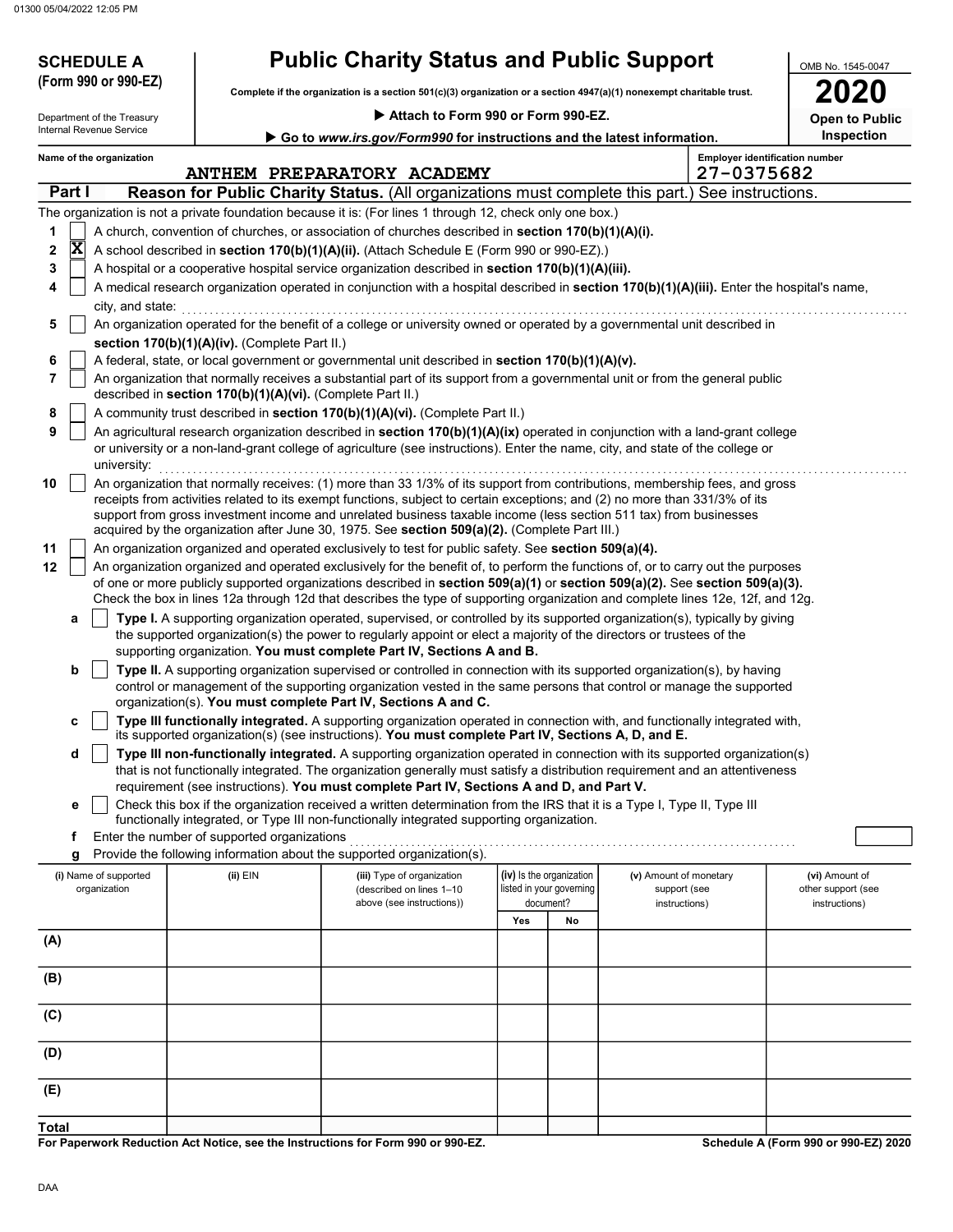|          | Schedule A (Form 990 or 990-EZ) 2020                                                                                                                                                                                                                                                                                                                                                          |          |          | ANTHEM PREPARATORY ACADEMY |            | 27-0375682 | Page 2    |
|----------|-----------------------------------------------------------------------------------------------------------------------------------------------------------------------------------------------------------------------------------------------------------------------------------------------------------------------------------------------------------------------------------------------|----------|----------|----------------------------|------------|------------|-----------|
|          | Support Schedule for Organizations Described in Sections 170(b)(1)(A)(iv) and 170(b)(1)(A)(vi)<br>Part II                                                                                                                                                                                                                                                                                     |          |          |                            |            |            |           |
|          | (Complete only if you checked the box on line 5, 7, or 8 of Part I or if the organization failed to qualify under                                                                                                                                                                                                                                                                             |          |          |                            |            |            |           |
|          | Part III. If the organization fails to qualify under the tests listed below, please complete Part III.)                                                                                                                                                                                                                                                                                       |          |          |                            |            |            |           |
|          | <b>Section A. Public Support</b>                                                                                                                                                                                                                                                                                                                                                              |          |          |                            |            |            |           |
|          | Calendar year (or fiscal year beginning in) $\blacktriangleright$                                                                                                                                                                                                                                                                                                                             | (a) 2016 | (b) 2017 | $(c)$ 2018                 | $(d)$ 2019 | (e) 2020   | (f) Total |
| 1        | Gifts, grants, contributions, and<br>membership fees received. (Do not<br>include any "unusual grants.")                                                                                                                                                                                                                                                                                      |          |          |                            |            |            |           |
| 2        | Tax revenues levied for the<br>organization's benefit and either paid<br>to or expended on its behalf                                                                                                                                                                                                                                                                                         |          |          |                            |            |            |           |
| 3        | The value of services or facilities<br>furnished by a governmental unit to the<br>organization without charge                                                                                                                                                                                                                                                                                 |          |          |                            |            |            |           |
| 4        | Total. Add lines 1 through 3                                                                                                                                                                                                                                                                                                                                                                  |          |          |                            |            |            |           |
| 5        | The portion of total contributions by<br>each person (other than a<br>governmental unit or publicly<br>supported organization) included on<br>line 1 that exceeds 2% of the amount<br>shown on line 11, column (f) $\ldots$                                                                                                                                                                   |          |          |                            |            |            |           |
| 6.       | Public support. Subtract line 5 from line 4                                                                                                                                                                                                                                                                                                                                                   |          |          |                            |            |            |           |
|          | <b>Section B. Total Support</b>                                                                                                                                                                                                                                                                                                                                                               |          |          |                            |            |            |           |
|          | Calendar year (or fiscal year beginning in)                                                                                                                                                                                                                                                                                                                                                   | (a) 2016 | (b) 2017 | $(c)$ 2018                 | $(d)$ 2019 | (e) 2020   | (f) Total |
| 7<br>8   | Amounts from line 4<br>Gross income from interest, dividends,<br>payments received on securities loans,<br>rents, royalties, and income from<br>similar sources                                                                                                                                                                                                                               |          |          |                            |            |            |           |
| 9        | Net income from unrelated business<br>activities, whether or not the business<br>is regularly carried on                                                                                                                                                                                                                                                                                      |          |          |                            |            |            |           |
| 10       | Other income. Do not include gain or<br>loss from the sale of capital assets<br>(Explain in Part VI.)<br>Total support. Add lines 7 through 10                                                                                                                                                                                                                                                |          |          |                            |            |            |           |
| 11<br>12 |                                                                                                                                                                                                                                                                                                                                                                                               |          |          |                            |            | 12         |           |
| 13       | First 5 years. If the Form 990 is for the organization's first, second, third, fourth, or fifth tax year as a section 501(c)(3)                                                                                                                                                                                                                                                               |          |          |                            |            |            |           |
|          | organization, check this box and stop here                                                                                                                                                                                                                                                                                                                                                    |          |          |                            |            |            | ▶         |
|          | <b>Section C. Computation of Public Support Percentage</b>                                                                                                                                                                                                                                                                                                                                    |          |          |                            |            |            |           |
| 14       |                                                                                                                                                                                                                                                                                                                                                                                               |          |          |                            |            | 14         | %         |
| 15       |                                                                                                                                                                                                                                                                                                                                                                                               |          |          |                            |            | 15         | %         |
| 16a      | 33 1/3% support test-2020. If the organization did not check the box on line 13, and line 14 is 33 1/3% or more, check this                                                                                                                                                                                                                                                                   |          |          |                            |            |            |           |
|          | box and stop here. The organization qualifies as a publicly supported organization                                                                                                                                                                                                                                                                                                            |          |          |                            |            |            |           |
| b        | 33 1/3% support test-2019. If the organization did not check a box on line 13 or 16a, and line 15 is 33 1/3% or more, check                                                                                                                                                                                                                                                                   |          |          |                            |            |            |           |
|          | this box and stop here. The organization qualifies as a publicly supported organization                                                                                                                                                                                                                                                                                                       |          |          |                            |            |            |           |
|          | 17a 10%-facts-and-circumstances test-2020. If the organization did not check a box on line 13, 16a, or 16b, and line 14 is                                                                                                                                                                                                                                                                    |          |          |                            |            |            |           |
| b        | 10% or more, and if the organization meets the "facts-and-circumstances" test, check this box and stop here. Explain in<br>Part VI how the organization meets the "facts-and-circumstances" test. The organization qualifies as a publicly supported<br>organization<br>10%-facts-and-circumstances test-2019. If the organization did not check a box on line 13, 16a, 16b, or 17a, and line |          |          |                            |            |            |           |
|          | 15 is 10% or more, and if the organization meets the "facts-and-circumstances" test, check this box and stop here. Explain                                                                                                                                                                                                                                                                    |          |          |                            |            |            |           |
|          | in Part VI how the organization meets the "facts-and-circumstances" test. The organization qualifies as a publicly supported                                                                                                                                                                                                                                                                  |          |          |                            |            |            |           |
|          | organization                                                                                                                                                                                                                                                                                                                                                                                  |          |          |                            |            |            |           |
| 18       | Private foundation. If the organization did not check a box on line 13, 16a, 16b, 17a, or 17b, check this box and see                                                                                                                                                                                                                                                                         |          |          |                            |            |            |           |

Schedule A (Form 990 or 990-EZ) 2020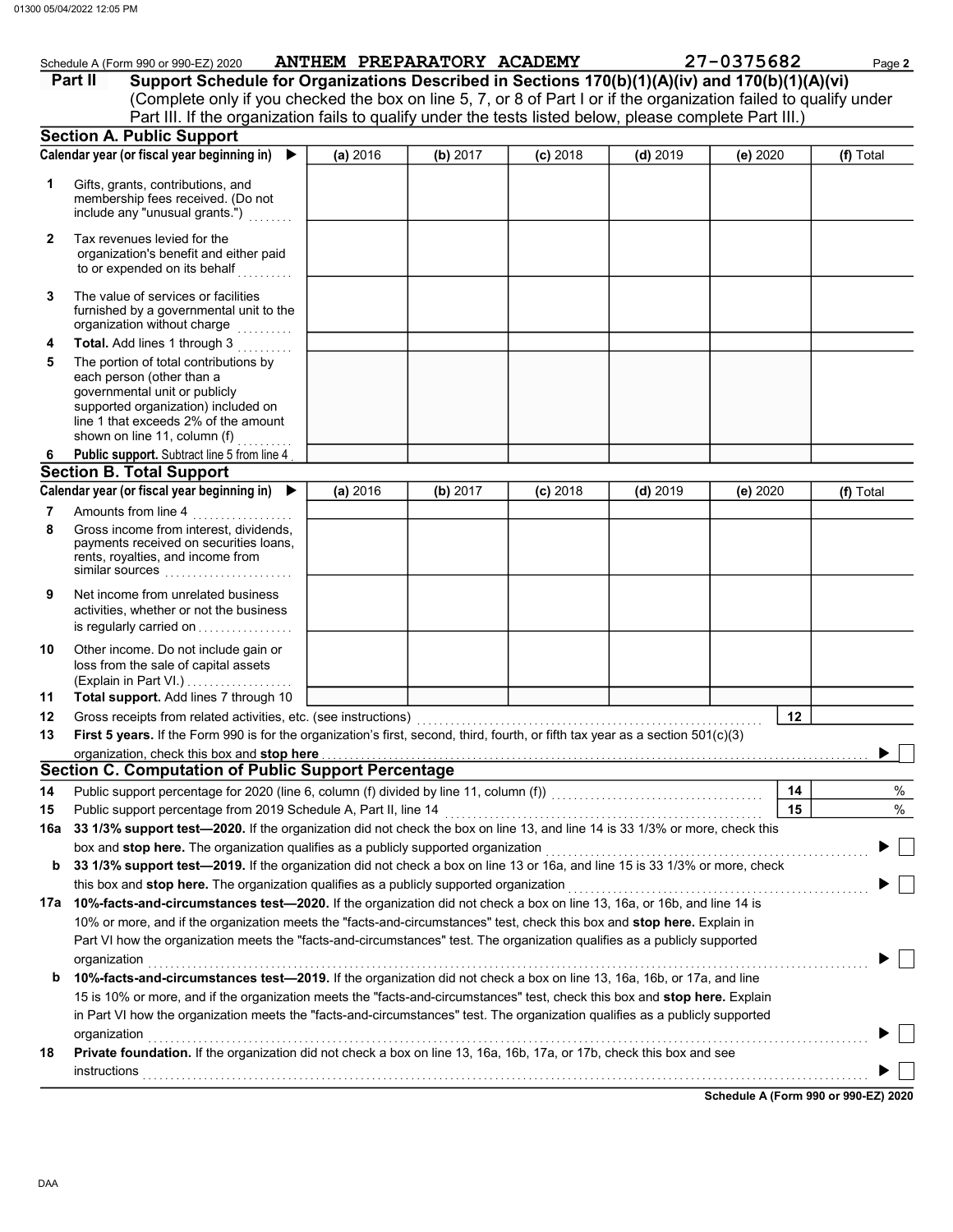|              | Schedule A (Form 990 or 990-EZ) 2020                                                                                                                                                         |          | ANTHEM PREPARATORY ACADEMY |            |            | 27-0375682 |    | Page 3    |
|--------------|----------------------------------------------------------------------------------------------------------------------------------------------------------------------------------------------|----------|----------------------------|------------|------------|------------|----|-----------|
|              | Support Schedule for Organizations Described in Section 509(a)(2)<br>Part III                                                                                                                |          |                            |            |            |            |    |           |
|              | (Complete only if you checked the box on line 10 of Part I or if the organization failed to qualify under Part II.                                                                           |          |                            |            |            |            |    |           |
|              | If the organization fails to qualify under the tests listed below, please complete Part II.)                                                                                                 |          |                            |            |            |            |    |           |
|              | <b>Section A. Public Support</b>                                                                                                                                                             |          |                            |            |            |            |    |           |
|              | Calendar year (or fiscal year beginning in) $\blacktriangleright$                                                                                                                            | (a) 2016 | (b) 2017                   | $(c)$ 2018 | $(d)$ 2019 | (e) 2020   |    | (f) Total |
| 1            | Gifts, grants, contributions, and membership fees<br>received. (Do not include any "unusual grants.")                                                                                        |          |                            |            |            |            |    |           |
| $\mathbf{2}$ | Gross receipts from admissions, merchandise<br>sold or services performed, or facilities<br>furnished in any activity that is related to the<br>organization's tax-exempt purpose            |          |                            |            |            |            |    |           |
| 3            | Gross receipts from activities that are not an<br>unrelated trade or business under section 513                                                                                              |          |                            |            |            |            |    |           |
| 4            | Tax revenues levied for the<br>organization's benefit and either paid<br>to or expended on its behalf                                                                                        |          |                            |            |            |            |    |           |
| 5            | The value of services or facilities<br>furnished by a governmental unit to the<br>organization without charge                                                                                |          |                            |            |            |            |    |           |
| 6            | Total. Add lines 1 through 5                                                                                                                                                                 |          |                            |            |            |            |    |           |
|              | 7a Amounts included on lines 1, 2, and 3<br>received from disqualified persons                                                                                                               |          |                            |            |            |            |    |           |
| b            | Amounts included on lines 2 and 3<br>received from other than disqualified<br>persons that exceed the greater of \$5,000<br>or 1% of the amount on line 13 for the year                      |          |                            |            |            |            |    |           |
| C            | Add lines 7a and 7b<br>.                                                                                                                                                                     |          |                            |            |            |            |    |           |
| 8            | Public support. (Subtract line 7c from<br>line $6.$ )                                                                                                                                        |          |                            |            |            |            |    |           |
|              | <b>Section B. Total Support</b>                                                                                                                                                              |          |                            |            |            |            |    |           |
|              | Calendar year (or fiscal year beginning in)                                                                                                                                                  | (a) 2016 | (b) 2017                   | $(c)$ 2018 | $(d)$ 2019 | (e) 2020   |    | (f) Total |
| 9            | Amounts from line 6                                                                                                                                                                          |          |                            |            |            |            |    |           |
|              | <b>10a</b> Gross income from interest, dividends,<br>payments received on securities loans, rents,<br>royalties, and income from similar sources.                                            |          |                            |            |            |            |    |           |
| b            | Unrelated business taxable income (less<br>section 511 taxes) from businesses<br>acquired after June 30, 1975                                                                                |          |                            |            |            |            |    |           |
| c            | Add lines 10a and 10b                                                                                                                                                                        |          |                            |            |            |            |    |           |
| 11           | Net income from unrelated business<br>activities not included in line 10b, whether<br>or not the business is regularly carried on                                                            |          |                            |            |            |            |    |           |
| 12           | Other income. Do not include gain or<br>loss from the sale of capital assets<br>(Explain in Part VI.)<br>.                                                                                   |          |                            |            |            |            |    |           |
| 13           | Total support. (Add lines 9, 10c, 11,<br>and 12.)                                                                                                                                            |          |                            |            |            |            |    |           |
| 14           | First 5 years. If the Form 990 is for the organization's first, second, third, fourth, or fifth tax year as a section 501(c)(3)                                                              |          |                            |            |            |            |    |           |
|              | organization, check this box and stop here                                                                                                                                                   |          |                            |            |            |            |    |           |
|              | <b>Section C. Computation of Public Support Percentage</b>                                                                                                                                   |          |                            |            |            |            |    |           |
| 15           | Public support percentage for 2020 (line 8, column (f), divided by line 13, column (f))<br>matrix (f)                                                                                        |          |                            |            |            |            | 15 | %         |
| 16           |                                                                                                                                                                                              |          |                            |            |            |            | 16 | $\%$      |
|              | Section D. Computation of Investment Income Percentage                                                                                                                                       |          |                            |            |            |            |    |           |
| 17           | Investment income percentage for 2020 (line 10c, column (f), divided by line 13, column (f))<br>Investment income percentage for 2020 (line 10c, column (f), divided by line 13, column (f)) |          |                            |            |            |            | 17 | %         |
|              | 18 Investment income percentage from 2019 Schedule A, Part III, line 17                                                                                                                      |          |                            |            |            |            | 18 | %         |
| 19а          | 33 1/3% support tests-2020. If the organization did not check the box on line 14, and line 15 is more than 33 1/3%, and line                                                                 |          |                            |            |            |            |    |           |
|              | b 33 1/3% support tests-2019. If the organization did not check a box on line 14 or line 19a, and line 16 is more than 33 1/3%, and                                                          |          |                            |            |            |            |    |           |

line 18 is not more than 33 1/3%, check this box and stop here. The organization qualifies as a publicly supported organization ............

20 Private foundation. If the organization did not check a box on line 14, 19a, or 19b, check this box and see instructions . . . . . . . . . . . . . . . . . . . .

Schedule A (Form 990 or 990-EZ) 2020

 $\blacktriangleright$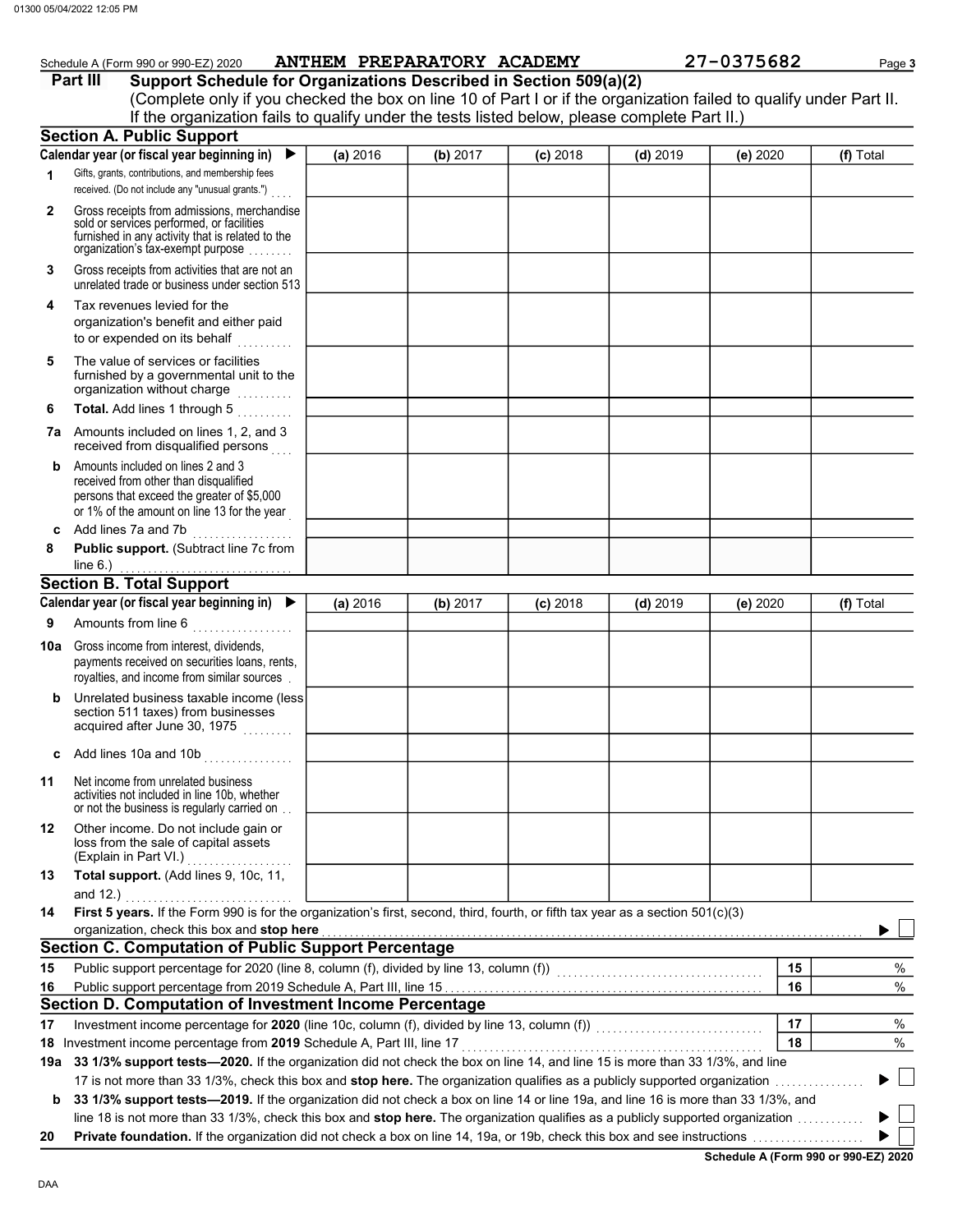|     | ANTHEM PREPARATORY ACADEMY<br>Schedule A (Form 990 or 990-EZ) 2020                                                  | 27-0375682      |     | Page 4 |
|-----|---------------------------------------------------------------------------------------------------------------------|-----------------|-----|--------|
|     | <b>Supporting Organizations</b><br><b>Part IV</b>                                                                   |                 |     |        |
|     | (Complete only if you checked a box in line 12 on Part I. If you checked box 12a, Part I, complete Sections A       |                 |     |        |
|     | and B. If you checked box 12b, Part I, complete Sections A and C. If you checked box 12c, Part I, complete          |                 |     |        |
|     | Sections A, D, and E. If you checked box 12d, Part I, complete Sections A and D, and complete Part V.)              |                 |     |        |
|     | <b>Section A. All Supporting Organizations</b>                                                                      |                 |     |        |
|     |                                                                                                                     |                 | Yes | No     |
| 1   | Are all of the organization's supported organizations listed by name in the organization's governing                |                 |     |        |
|     | documents? If "No," describe in Part VI how the supported organizations are designated. If designated by            |                 |     |        |
|     | class or purpose, describe the designation. If historic and continuing relationship, explain.                       | 1               |     |        |
| 2   | Did the organization have any supported organization that does not have an IRS determination of status              |                 |     |        |
|     | under section 509(a)(1) or (2)? If "Yes," explain in Part VI how the organization determined that the supported     |                 |     |        |
|     | organization was described in section 509(a)(1) or (2).                                                             | 2               |     |        |
| За  | Did the organization have a supported organization described in section 501(c)(4), (5), or (6)? If "Yes," answer    |                 |     |        |
|     | lines 3b and 3c below.                                                                                              | 3a              |     |        |
| b   | Did the organization confirm that each supported organization qualified under section $501(c)(4)$ , (5), or (6) and |                 |     |        |
|     | satisfied the public support tests under section 509(a)(2)? If "Yes," describe in Part VI when and how the          |                 |     |        |
|     | organization made the determination.                                                                                | 3b              |     |        |
|     |                                                                                                                     |                 |     |        |
| c   | Did the organization ensure that all support to such organizations was used exclusively for section $170(c)(2)(B)$  |                 |     |        |
|     | purposes? If "Yes," explain in Part VI what controls the organization put in place to ensure such use.              | 3c              |     |        |
| 4a  | Was any supported organization not organized in the United States ("foreign supported organization")? If            |                 |     |        |
|     | "Yes," and if you checked 12a or 12b in Part I, answer (b) and (c) below.                                           | 4a              |     |        |
| b   | Did the organization have ultimate control and discretion in deciding whether to make grants to the foreign         |                 |     |        |
|     | supported organization? If "Yes," describe in Part VI how the organization had such control and discretion          |                 |     |        |
|     | despite being controlled or supervised by or in connection with its supported organizations.                        | 4b              |     |        |
| c   | Did the organization support any foreign supported organization that does not have an IRS determination             |                 |     |        |
|     | under sections $501(c)(3)$ and $509(a)(1)$ or (2)? If "Yes," explain in Part VI what controls the organization used |                 |     |        |
|     | to ensure that all support to the foreign supported organization was used exclusively for section 170(c)(2)(B)      |                 |     |        |
|     | purposes.                                                                                                           | 4с              |     |        |
| 5a  | Did the organization add, substitute, or remove any supported organizations during the tax year? If "Yes,"          |                 |     |        |
|     | answer lines 5b and 5c below (if applicable). Also, provide detail in Part VI, including (i) the names and EIN      |                 |     |        |
|     | numbers of the supported organizations added, substituted, or removed; (ii) the reasons for each such action;       |                 |     |        |
|     | (iii) the authority under the organization's organizing document authorizing such action; and (iv) how the action   |                 |     |        |
|     | was accomplished (such as by amendment to the organizing document).                                                 | 5a              |     |        |
| b   | Type I or Type II only. Was any added or substituted supported organization part of a class already                 |                 |     |        |
|     | designated in the organization's organizing document?                                                               | 5b              |     |        |
| c   | Substitutions only. Was the substitution the result of an event beyond the organization's control?                  | 5c              |     |        |
| 6   | Did the organization provide support (whether in the form of grants or the provision of services or facilities) to  |                 |     |        |
|     | anyone other than (i) its supported organizations, (ii) individuals that are part of the charitable class benefited |                 |     |        |
|     | by one or more of its supported organizations, or (iii) other supporting organizations that also support or         |                 |     |        |
|     | benefit one or more of the filing organization's supported organizations? If "Yes," provide detail in Part VI.      | 6               |     |        |
| 7   | Did the organization provide a grant, loan, compensation, or other similar payment to a substantial contributor     |                 |     |        |
|     | (as defined in section 4958(c)(3)(C)), a family member of a substantial contributor, or a 35% controlled entity     |                 |     |        |
|     | with regard to a substantial contributor? If "Yes," complete Part I of Schedule L (Form 990 or 990-EZ).             | 7               |     |        |
| 8   | Did the organization make a loan to a disqualified person (as defined in section 4958) not described in line 7?     |                 |     |        |
|     | If "Yes," complete Part I of Schedule L (Form 990 or 990-EZ).                                                       | 8               |     |        |
| 9а  | Was the organization controlled directly or indirectly at any time during the tax year by one or more               |                 |     |        |
|     | disqualified persons, as defined in section 4946 (other than foundation managers and organizations                  |                 |     |        |
|     | described in section 509(a)(1) or (2))? If "Yes," provide detail in Part VI.                                        | 9а              |     |        |
| b   | Did one or more disqualified persons (as defined in line 9a) hold a controlling interest in any entity in which     |                 |     |        |
|     | the supporting organization had an interest? If "Yes," provide detail in Part VI.                                   | 9b              |     |        |
| c   | Did a disqualified person (as defined in line 9a) have an ownership interest in, or derive any personal benefit     |                 |     |        |
|     | from, assets in which the supporting organization also had an interest? If "Yes," provide detail in Part VI.        | 9c              |     |        |
| 10a | Was the organization subject to the excess business holdings rules of section 4943 because of section               |                 |     |        |
|     | 4943(f) (regarding certain Type II supporting organizations, and all Type III non-functionally integrated           |                 |     |        |
|     | supporting organizations)? If "Yes," answer line 10b below.                                                         | 10a             |     |        |
| b   | Did the organization have any excess business holdings in the tax year? (Use Schedule C, Form 4720, to              |                 |     |        |
|     | determine whether the organization had excess business holdings.)                                                   | 10 <sub>b</sub> |     |        |

Schedule A (Form 990 or 990-EZ) 2020 10b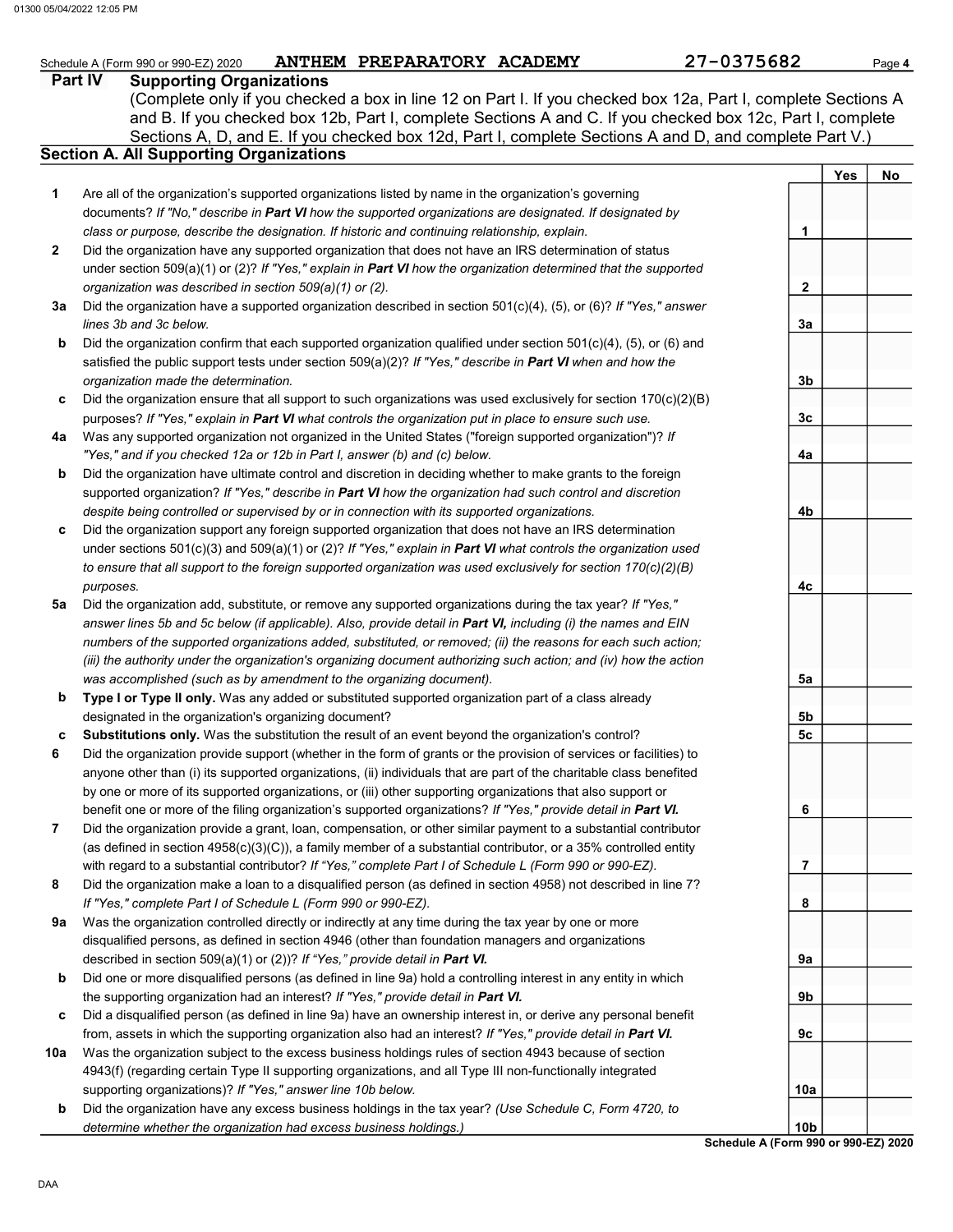# Schedule A (Form 990 or 990-EZ) 2020 ANTHEM PREPARATORY ACADEMY  $27-0375682$  Page 5

| 27-0375682 |  |  |  |
|------------|--|--|--|
|------------|--|--|--|

 $\sqrt{Y_{\text{PS}}}$  No

|    |                                                                                                                      |                 | Yes | No |
|----|----------------------------------------------------------------------------------------------------------------------|-----------------|-----|----|
| 11 | Has the organization accepted a gift or contribution from any of the following persons?                              |                 |     |    |
|    | a A person who directly or indirectly controls, either alone or together with persons described in lines 11b and     |                 |     |    |
|    | 11c below, the governing body of a supported organization?                                                           | 11a             |     |    |
|    | <b>b</b> A family member of a person described in line 11a above?                                                    | 11 <sub>b</sub> |     |    |
|    | c A 35% controlled entity of a person described in line 11a or 11b above? If "Yes" to line 11a, 11b, or 11c, provide |                 |     |    |
|    | detail in <b>Part VI.</b>                                                                                            | 11c             |     |    |
|    | <b>Cootian D. Tuna I Cunnorting Organizations</b>                                                                    |                 |     |    |

### Section B. Type I Supporting Organizations

**Part IV Supporting Organizations (continued)** 

| 1              | Did the governing body, members of the governing body, officers acting in their official capacity, or membership of one or     |   |  |
|----------------|--------------------------------------------------------------------------------------------------------------------------------|---|--|
|                | more supported organizations have the power to regularly appoint or elect at least a majority of the organization's officers,  |   |  |
|                | directors, or trustees at all times during the tax year? If "No," describe in <b>Part VI</b> how the supported organization(s) |   |  |
|                | effectively operated, supervised, or controlled the organization's activities. If the organization had more than one supported |   |  |
|                | organization, describe how the powers to appoint and/or remove officers, directors, or trustees were allocated among the       |   |  |
|                | supported organizations and what conditions or restrictions, if any, applied to such powers during the tax year.               |   |  |
| $\overline{2}$ | Did the organization operate for the benefit of any supported organization other than the supported                            |   |  |
|                | organization(s) that operated, supervised, or controlled the supporting organization? If "Yes," explain in Part                |   |  |
|                | VI how providing such benefit carried out the purposes of the supported organization(s) that operated,                         |   |  |
|                | supervised, or controlled the supporting organization.                                                                         | ◠ |  |

### supervised, or controlled the supporting organization. Section C. Type II Supporting Organizations

|                                                                                                                  |  | No |
|------------------------------------------------------------------------------------------------------------------|--|----|
| Were a majority of the organization's directors or trustees during the tax year also a majority of the directors |  |    |
| or trustees of each of the organization's supported organization(s)? If "No," describe in Part VI how control    |  |    |
| or management of the supporting organization was vested in the same persons that controlled or managed           |  |    |
| the supported organization(s).                                                                                   |  |    |

### Section D. All Type III Supporting Organizations

|                |                                                                                                                        |   | Yes | No |
|----------------|------------------------------------------------------------------------------------------------------------------------|---|-----|----|
| 1              | Did the organization provide to each of its supported organizations, by the last day of the fifth month of the         |   |     |    |
|                | organization's tax year, (i) a written notice describing the type and amount of support provided during the prior tax  |   |     |    |
|                | year, (ii) a copy of the Form 990 that was most recently filed as of the date of notification, and (iii) copies of the |   |     |    |
|                | organization's governing documents in effect on the date of notification, to the extent not previously provided?       |   |     |    |
| $\overline{2}$ | Were any of the organization's officers, directors, or trustees either (i) appointed or elected by the supported       |   |     |    |
|                | organization(s) or (ii) serving on the governing body of a supported organization? If "No," explain in Part VI how     |   |     |    |
|                | the organization maintained a close and continuous working relationship with the supported organization(s).            | 2 |     |    |
| $\mathbf{3}$   | By reason of the relationship described in line 2, above, did the organization's supported organizations have          |   |     |    |
|                | a significant voice in the organization's investment policies and in directing the use of the organization's           |   |     |    |
|                | income or assets at all times during the tax year? If "Yes," describe in Part VI the role the organization's           |   |     |    |
|                | supported organizations played in this regard.                                                                         | 3 |     |    |

### Section E. Type III Functionally-Integrated Supporting Organizations

| Check the box next to the method that the organization used to satisfy the Integral Part Test during the year (see instructions). |  |
|-----------------------------------------------------------------------------------------------------------------------------------|--|
|-----------------------------------------------------------------------------------------------------------------------------------|--|

- The organization satisfied the Activities Test. Complete line 2 below. a
- The organization is the parent of each of its supported organizations. Complete line 3 below. b

|  |  | ∠   The organization supported a governmental entity. Describe in Part VI how you supported a governmental entity (see instructions) |  |  |  |  |  |
|--|--|--------------------------------------------------------------------------------------------------------------------------------------|--|--|--|--|--|
|--|--|--------------------------------------------------------------------------------------------------------------------------------------|--|--|--|--|--|

- 2 Activities Test. Answer lines 2a and 2b below.
- a Did substantially all of the organization's activities during the tax year directly further the exempt purposes of the supported organization(s) to which the organization was responsive? If "Yes," then in Part VI identify those supported organizations and explain how these activities directly furthered their exempt purposes, how the organization was responsive to those supported organizations, and how the organization determined that these activities constituted substantially all of its activities.
- b Did the activities described in line 2a, above, constitute activities that, but for the organization's involvement, one or more of the organization's supported organization(s) would have been engaged in? If "Yes," explain in Part VI the reasons for the organization's position that its supported organization(s) would have engaged in these activities but for the organization's involvement.
- 3 Parent of Supported Organizations. Answer lines 3a and 3b below.
	- a Did the organization have the power to regularly appoint or elect a majority of the officers, directors, or trustees of each of the supported organizations? If "Yes" or "No," provide details in Part VI.
	- b Did the organization exercise a substantial degree of direction over the policies, programs, and activities of each of its supported organizations? If "Yes," describe in Part VI the role played by the organization in this regard.

2a

2b

3a

Yes No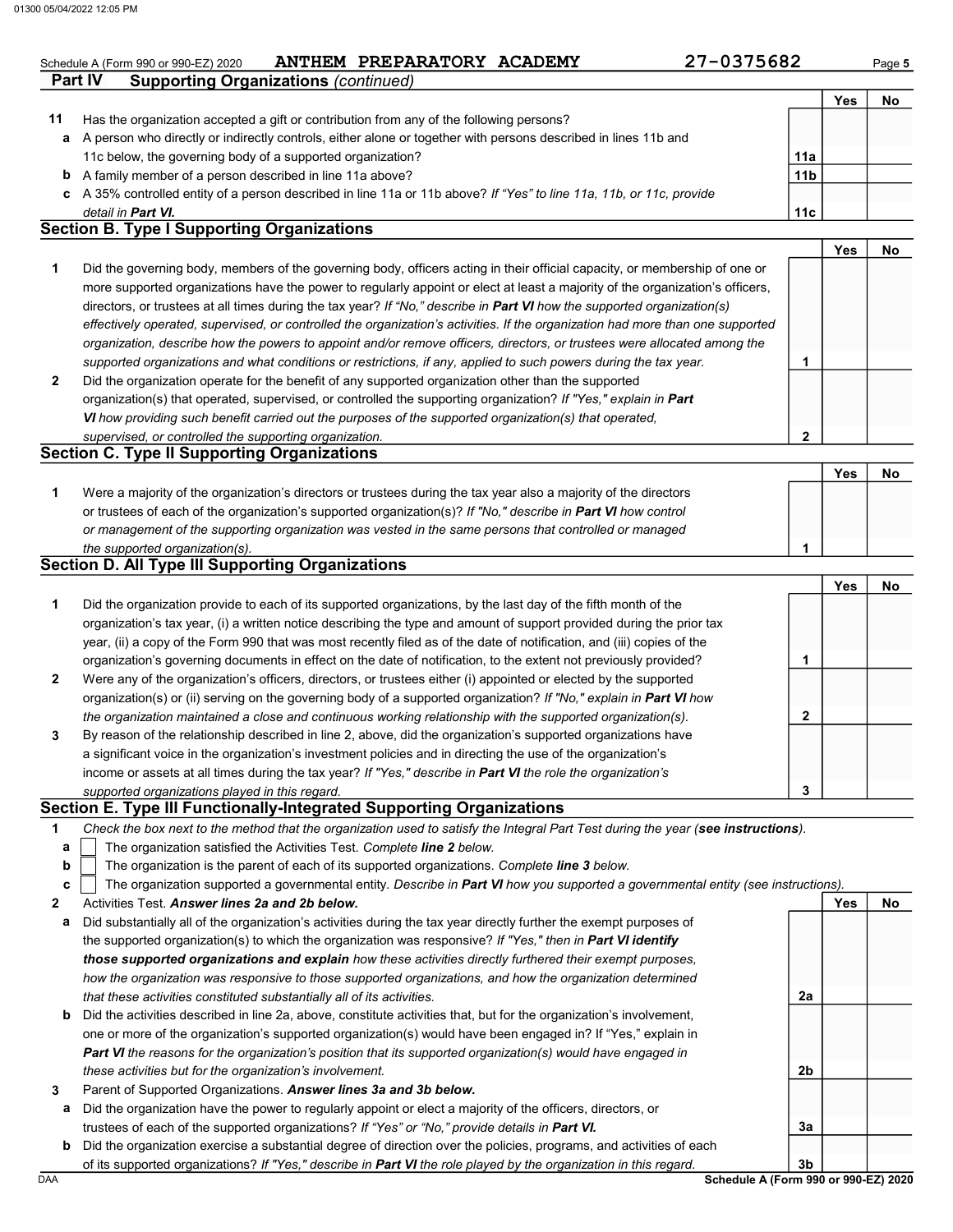|                | ANTHEM PREPARATORY ACADEMY<br>Schedule A (Form 990 or 990-EZ) 2020                                                               |                | 27-0375682     | Page 6                         |
|----------------|----------------------------------------------------------------------------------------------------------------------------------|----------------|----------------|--------------------------------|
| <b>Part V</b>  | Type III Non-Functionally Integrated 509(a)(3) Supporting Organizations                                                          |                |                |                                |
| 1              | Check here if the organization satisfied the Integral Part Test as a qualifying trust on Nov. 20, 1970 (explain in Part VI). See |                |                |                                |
|                | instructions. All other Type III non-functionally integrated supporting organizations must complete Sections A through E.        |                |                |                                |
|                | Section A - Adjusted Net Income                                                                                                  |                | (A) Prior Year | (B) Current Year               |
|                |                                                                                                                                  |                |                | (optional)                     |
| 1              | Net short-term capital gain                                                                                                      | 1              |                |                                |
| $\mathbf{2}$   | Recoveries of prior-year distributions                                                                                           | $\mathbf{2}$   |                |                                |
| 3              | Other gross income (see instructions)                                                                                            | 3              |                |                                |
| 4              | Add lines 1 through 3.                                                                                                           | 4              |                |                                |
| 5              | Depreciation and depletion                                                                                                       | 5              |                |                                |
| 6              | Portion of operating expenses paid or incurred for production or collection of                                                   |                |                |                                |
|                | gross income or for management, conservation, or maintenance of property                                                         |                |                |                                |
|                | held for production of income (see instructions)                                                                                 | 6              |                |                                |
| 7              | Other expenses (see instructions)                                                                                                | 7              |                |                                |
| 8              | Adjusted Net Income (subtract lines 5, 6, and 7 from line 4)                                                                     | 8              |                |                                |
|                | <b>Section B - Minimum Asset Amount</b>                                                                                          |                | (A) Prior Year | (B) Current Year<br>(optional) |
| 1.             | Aggregate fair market value of all non-exempt-use assets (see                                                                    |                |                |                                |
|                | instructions for short tax year or assets held for part of year):                                                                |                |                |                                |
|                | a Average monthly value of securities                                                                                            | 1a             |                |                                |
|                | <b>b</b> Average monthly cash balances                                                                                           | 1 <sub>b</sub> |                |                                |
|                | c Fair market value of other non-exempt-use assets                                                                               | 1 <sub>c</sub> |                |                                |
|                | d Total (add lines 1a, 1b, and 1c)                                                                                               | 1d             |                |                                |
|                | e Discount claimed for blockage or other factors                                                                                 |                |                |                                |
|                | (explain in detail in Part VI):                                                                                                  |                |                |                                |
| $\mathbf{2}$   | Acquisition indebtedness applicable to non-exempt-use assets                                                                     | $\mathbf{2}$   |                |                                |
| 3              | Subtract line 2 from line 1d.                                                                                                    | 3              |                |                                |
| 4              | Cash deemed held for exempt use. Enter 0.015 of line 3 (for greater amount,                                                      |                |                |                                |
|                | see instructions).                                                                                                               | 4              |                |                                |
| 5              | Net value of non-exempt-use assets (subtract line 4 from line 3)                                                                 | 5              |                |                                |
| 6              | Multiply line 5 by 0.035.                                                                                                        | 6              |                |                                |
| 7              | Recoveries of prior-year distributions                                                                                           | 7              |                |                                |
| 8              | Minimum Asset Amount (add line 7 to line 6)                                                                                      | 8              |                |                                |
|                | Section C - Distributable Amount                                                                                                 |                |                | <b>Current Year</b>            |
| 1.             | Adjusted net income for prior year (from Section A, line 8, column A)                                                            | 1              |                |                                |
| 2              | Enter 0.85 of line 1.                                                                                                            | 2              |                |                                |
| 3              | Minimum asset amount for prior year (from Section B, line 8, column A)                                                           | 3              |                |                                |
| 4              | Enter greater of line 2 or line 3.                                                                                               | 4              |                |                                |
| 5              | Income tax imposed in prior year                                                                                                 | 5              |                |                                |
| 6              | Distributable Amount. Subtract line 5 from line 4, unless subject to                                                             |                |                |                                |
|                | emergency temporary reduction (see instructions)                                                                                 | 6              |                |                                |
| $\overline{7}$ | Check here if the current year is the organization's first as a non-functionally integrated Type III supporting organization     |                |                |                                |

 $\overline{\phantom{a}}$  (see instructions).

Schedule A (Form 990 or 990-EZ) 2020

DAA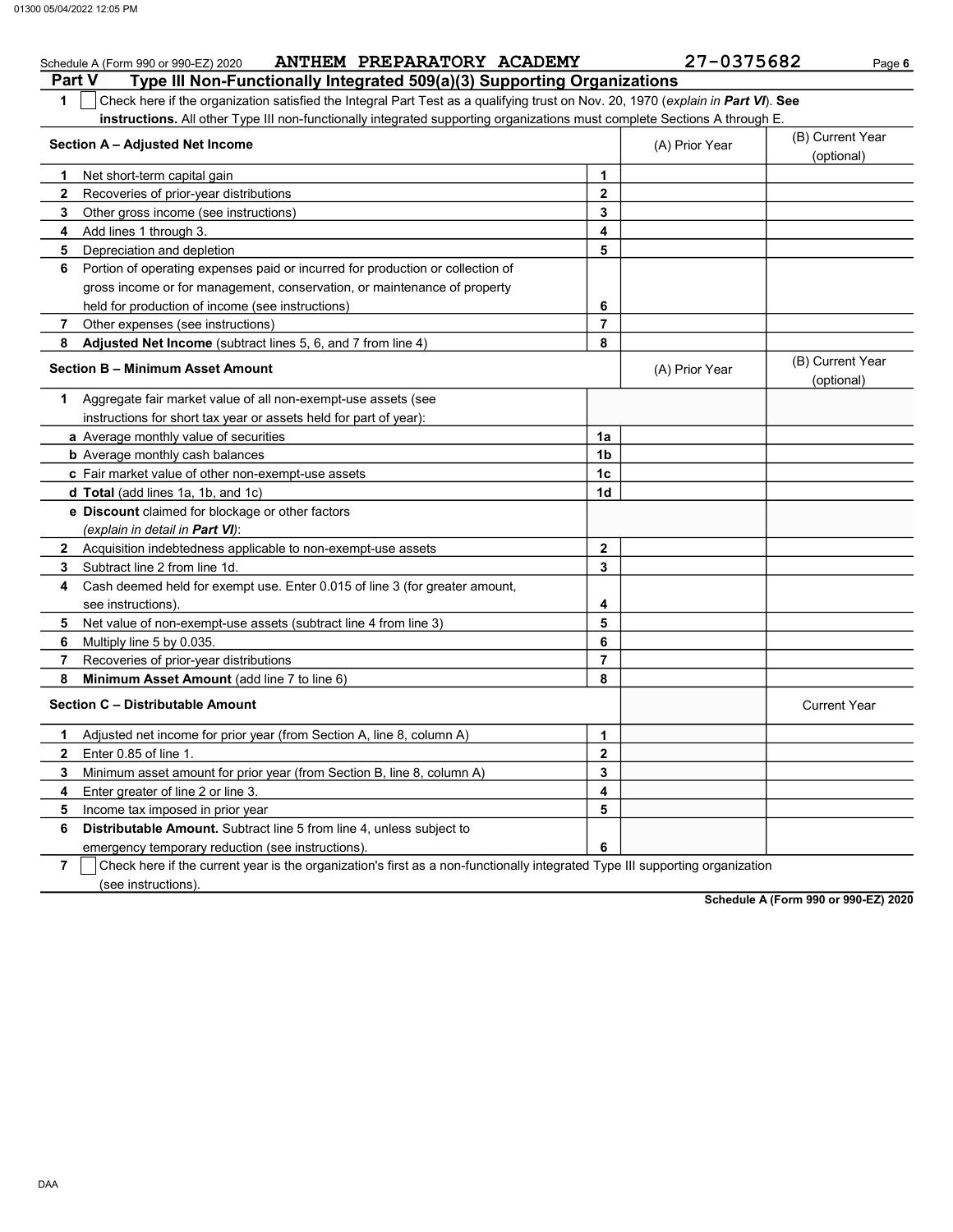### Schedule A (Form 990 or 990-EZ) 2020 ANTHEM PREPARATORY ACADEMY 27-0375682 Page 7 Part V Type III Non-Functionally Integrated 509(a)(3) Supporting Organizations (continued) Section D – Distributions Current Year 1 2 3 4 5 6 7 8 9 10 Amounts paid to supported organizations to accomplish exempt purposes Amounts paid to perform activity that directly furthers exempt purposes of supported organizations, in excess of income from activity Administrative expenses paid to accomplish exempt purposes of supported organizations Amounts paid to acquire exempt-use assets Qualified set-aside amounts (prior IRS approval required—provide details in Part VI) Other distributions (describe in Part VI). See instructions. Total annual distributions. Add lines 1 through 6. Distributions to attentive supported organizations to which the organization is responsive (provide details in Part VI). See instructions. Distributable amount for 2020 from Section C, line 6 Line 8 amount divided by line 9 amount Section E – Distribution Allocations (see instructions) Excess Distributions (i) (ii) Underdistributions Pre-2020 (iii) Distributable Amount for 2020 7 6 Remaining underdistributions for 2020 Subtract lines 3h 5 4 3 2 1 a From 2015 . . . . . . . . . . . . . . . . . . . . . . . . . . . . . . . b From 2016 . . . . . . . . . . . . . . . . . . . . . . . . . . . . . . . c From 2017 . . . . . . . . . . . . . . . . . . . . . . . . . . . . . . . d From 2018 . . . . . . . . . . . . . . . . . . . . . . . . . . . . . . . . e From 2019 . . . . . . . . . . . . . . . . . . . . . . . . . . . . . . . . f Total of lines 3a through 3e g Applied to underdistributions of prior years h Applied to 2020 distributable amount i Carryover from 2015 not applied (see instructions) j Remainder. Subtract lines 3g, 3h, and 3i from line 3f. a Applied to underdistributions of prior years **b** Applied to 2020 distributable amount c Remainder. Subtract lines 4a and 4b from line 4. Distributable amount for 2020 from Section C, line 6 Underdistributions, if any, for years prior to 2020 (reasonable cause required–explain in Part VI). See Excess distributions carryover, if any, to 2020 Distributions for 2020 from Section D, line 7: \$ Remaining underdistributions for years prior to 2020, if any. Subtract lines 3g and 4a from line 2. For result greater than zero, explain in Part VI. See instructions. and 4b from line 1. For result greater than zero, explain in Part VI. See instructions. Excess distributions carryover to 2021. Add lines 3j instructions.

a Excess from 2016 ........................ **b** Excess from 2017 ........................ c Excess from 2018 . . . . . . . . . . . . . . . . . . . . . . . . d Excess from 2019 ......................... e Excess from 2020 . . . . . . . . . . . . . . . . . . . . . . . .

Schedule A (Form 990 or 990-EZ) 2020

8

and 4c.

Breakdown of line 7: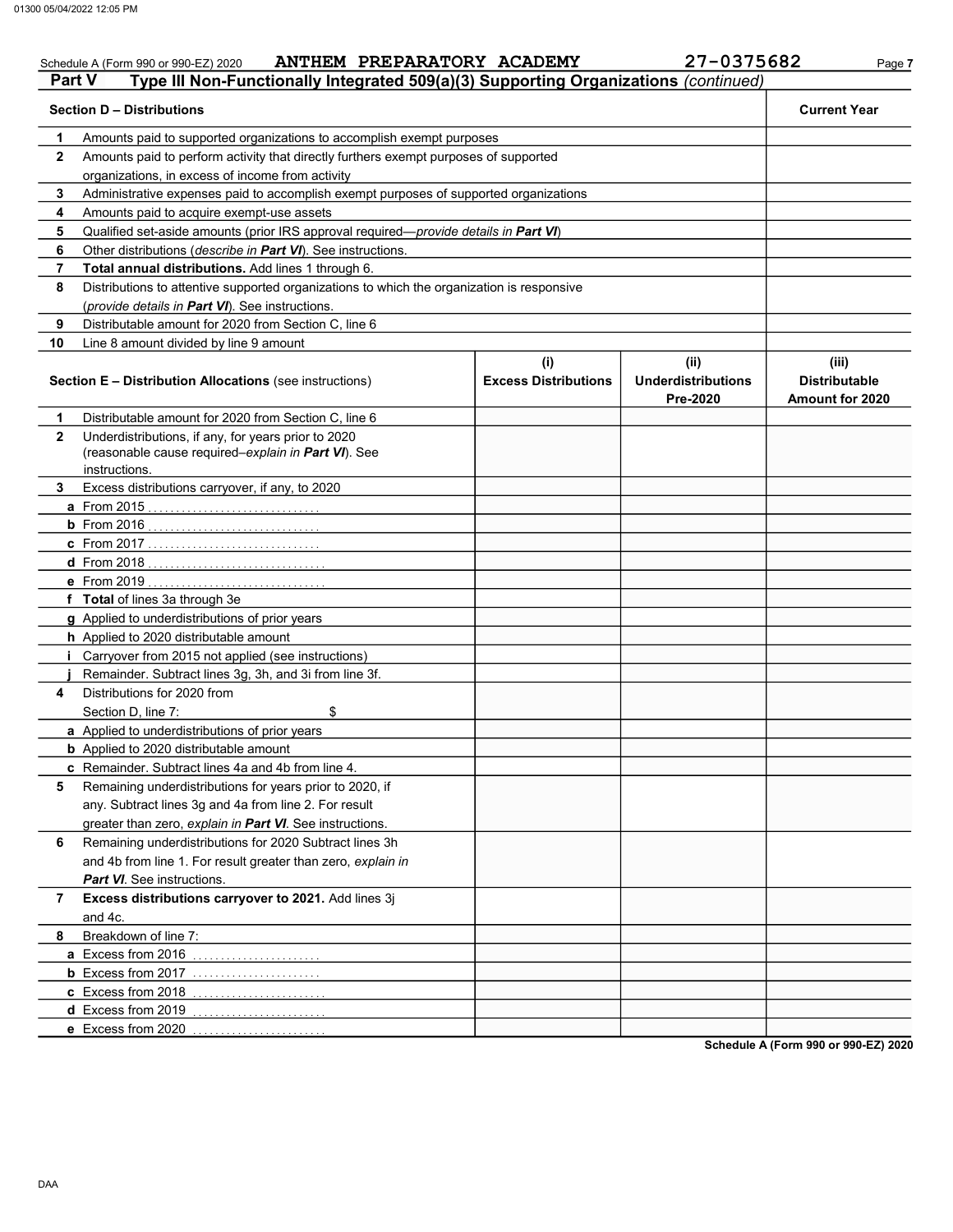|         | Schedule A (Form 990 or 990-EZ) 2020 | ANTHEM PREPARATORY ACADEMY | 27-0375682                                                                                                                                                                                                                                                                                                                                                                                                                                                                                | Page 8 |
|---------|--------------------------------------|----------------------------|-------------------------------------------------------------------------------------------------------------------------------------------------------------------------------------------------------------------------------------------------------------------------------------------------------------------------------------------------------------------------------------------------------------------------------------------------------------------------------------------|--------|
| Part VI |                                      |                            | Supplemental Information. Provide the explanations required by Part II, line 10; Part II, line 17a or 17b; Part<br>III, line 12; Part IV, Section A, lines 1, 2, 3b, 3c, 4b, 4c, 5a, 6, 9a, 9b, 9c, 11a, 11b, and 11c; Part IV, Section<br>B, lines 1 and 2; Part IV, Section C, line 1; Part IV, Section D, lines 2 and 3; Part IV, Section E, lines 1c, 2a, 2b,<br>3a, and 3b; Part V, line 1; Part V, Section B, line 1e; Part V, Section D, lines 5, 6, and 8; and Part V, Section E, |        |
|         |                                      |                            | lines 2, 5, and 6. Also complete this part for any additional information. (See instructions.)                                                                                                                                                                                                                                                                                                                                                                                            |        |
|         |                                      |                            |                                                                                                                                                                                                                                                                                                                                                                                                                                                                                           |        |
|         |                                      |                            |                                                                                                                                                                                                                                                                                                                                                                                                                                                                                           |        |
|         |                                      |                            |                                                                                                                                                                                                                                                                                                                                                                                                                                                                                           |        |
|         |                                      |                            |                                                                                                                                                                                                                                                                                                                                                                                                                                                                                           |        |
|         |                                      |                            |                                                                                                                                                                                                                                                                                                                                                                                                                                                                                           |        |
|         |                                      |                            |                                                                                                                                                                                                                                                                                                                                                                                                                                                                                           |        |
|         |                                      |                            |                                                                                                                                                                                                                                                                                                                                                                                                                                                                                           |        |
|         |                                      |                            |                                                                                                                                                                                                                                                                                                                                                                                                                                                                                           |        |
|         |                                      |                            |                                                                                                                                                                                                                                                                                                                                                                                                                                                                                           |        |
|         |                                      |                            |                                                                                                                                                                                                                                                                                                                                                                                                                                                                                           |        |
|         |                                      |                            |                                                                                                                                                                                                                                                                                                                                                                                                                                                                                           |        |
|         |                                      |                            |                                                                                                                                                                                                                                                                                                                                                                                                                                                                                           |        |
|         |                                      |                            |                                                                                                                                                                                                                                                                                                                                                                                                                                                                                           |        |
|         |                                      |                            |                                                                                                                                                                                                                                                                                                                                                                                                                                                                                           |        |
|         |                                      |                            |                                                                                                                                                                                                                                                                                                                                                                                                                                                                                           |        |
|         |                                      |                            |                                                                                                                                                                                                                                                                                                                                                                                                                                                                                           |        |
|         |                                      |                            |                                                                                                                                                                                                                                                                                                                                                                                                                                                                                           |        |
|         |                                      |                            |                                                                                                                                                                                                                                                                                                                                                                                                                                                                                           |        |
|         |                                      |                            |                                                                                                                                                                                                                                                                                                                                                                                                                                                                                           |        |
|         |                                      |                            |                                                                                                                                                                                                                                                                                                                                                                                                                                                                                           |        |
|         |                                      |                            |                                                                                                                                                                                                                                                                                                                                                                                                                                                                                           |        |
|         |                                      |                            |                                                                                                                                                                                                                                                                                                                                                                                                                                                                                           |        |
|         |                                      |                            |                                                                                                                                                                                                                                                                                                                                                                                                                                                                                           |        |
|         |                                      |                            |                                                                                                                                                                                                                                                                                                                                                                                                                                                                                           |        |
|         |                                      |                            |                                                                                                                                                                                                                                                                                                                                                                                                                                                                                           |        |
|         |                                      |                            |                                                                                                                                                                                                                                                                                                                                                                                                                                                                                           |        |
|         |                                      |                            |                                                                                                                                                                                                                                                                                                                                                                                                                                                                                           |        |
|         |                                      |                            |                                                                                                                                                                                                                                                                                                                                                                                                                                                                                           |        |
|         |                                      |                            |                                                                                                                                                                                                                                                                                                                                                                                                                                                                                           |        |
|         |                                      |                            |                                                                                                                                                                                                                                                                                                                                                                                                                                                                                           |        |
|         |                                      |                            |                                                                                                                                                                                                                                                                                                                                                                                                                                                                                           |        |
|         |                                      |                            |                                                                                                                                                                                                                                                                                                                                                                                                                                                                                           |        |
|         |                                      |                            |                                                                                                                                                                                                                                                                                                                                                                                                                                                                                           |        |
|         |                                      |                            |                                                                                                                                                                                                                                                                                                                                                                                                                                                                                           |        |
|         |                                      |                            |                                                                                                                                                                                                                                                                                                                                                                                                                                                                                           |        |
|         |                                      |                            |                                                                                                                                                                                                                                                                                                                                                                                                                                                                                           |        |
|         |                                      |                            |                                                                                                                                                                                                                                                                                                                                                                                                                                                                                           |        |
|         |                                      |                            |                                                                                                                                                                                                                                                                                                                                                                                                                                                                                           |        |
|         |                                      |                            |                                                                                                                                                                                                                                                                                                                                                                                                                                                                                           |        |
|         |                                      |                            |                                                                                                                                                                                                                                                                                                                                                                                                                                                                                           |        |
|         |                                      |                            |                                                                                                                                                                                                                                                                                                                                                                                                                                                                                           |        |
|         |                                      |                            |                                                                                                                                                                                                                                                                                                                                                                                                                                                                                           |        |
|         |                                      |                            |                                                                                                                                                                                                                                                                                                                                                                                                                                                                                           |        |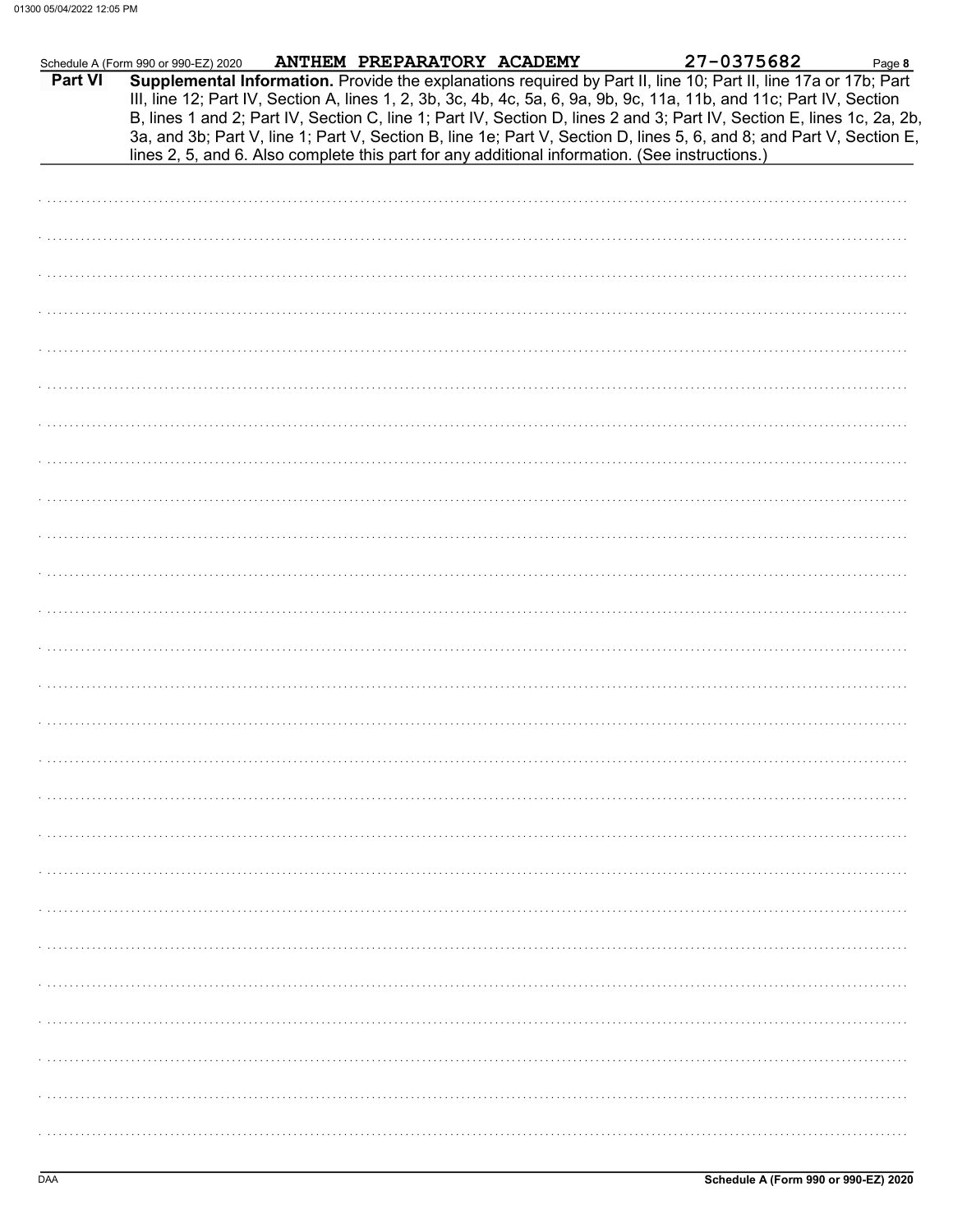# Schedule B<br>
(Form 990, 990-EZ,  $\begin{array}{ccc} \hline \text{Scheduledule of Contributions} \end{array}$

▶ Go to www.irs.gov/Form990 for the latest information.

OMB No. 1545-0047

2020

Employer identification number

| ANTHEM PREPARATORY ACADEMY               |                                                                                                                                                                                                                                                                                                                                                                                                                                                                                                                                                                                                                            | $27 - 0375682$ |  |  |  |  |  |
|------------------------------------------|----------------------------------------------------------------------------------------------------------------------------------------------------------------------------------------------------------------------------------------------------------------------------------------------------------------------------------------------------------------------------------------------------------------------------------------------------------------------------------------------------------------------------------------------------------------------------------------------------------------------------|----------------|--|--|--|--|--|
| Organization type (check one):           |                                                                                                                                                                                                                                                                                                                                                                                                                                                                                                                                                                                                                            |                |  |  |  |  |  |
| Filers of:                               | Section:                                                                                                                                                                                                                                                                                                                                                                                                                                                                                                                                                                                                                   |                |  |  |  |  |  |
| Form 990 or 990-EZ                       | X<br>501(c)<br>) (enter number) organization<br>3                                                                                                                                                                                                                                                                                                                                                                                                                                                                                                                                                                          |                |  |  |  |  |  |
|                                          | $4947(a)(1)$ nonexempt charitable trust <b>not</b> treated as a private foundation                                                                                                                                                                                                                                                                                                                                                                                                                                                                                                                                         |                |  |  |  |  |  |
|                                          | 527 political organization                                                                                                                                                                                                                                                                                                                                                                                                                                                                                                                                                                                                 |                |  |  |  |  |  |
| Form 990-PF                              | 501(c)(3) exempt private foundation                                                                                                                                                                                                                                                                                                                                                                                                                                                                                                                                                                                        |                |  |  |  |  |  |
|                                          | 4947(a)(1) nonexempt charitable trust treated as a private foundation                                                                                                                                                                                                                                                                                                                                                                                                                                                                                                                                                      |                |  |  |  |  |  |
|                                          | 501(c)(3) taxable private foundation                                                                                                                                                                                                                                                                                                                                                                                                                                                                                                                                                                                       |                |  |  |  |  |  |
|                                          |                                                                                                                                                                                                                                                                                                                                                                                                                                                                                                                                                                                                                            |                |  |  |  |  |  |
| instructions.                            | Check if your organization is covered by the General Rule or a Special Rule.<br><b>Note:</b> Only a section 501(c)(7), (8), or (10) organization can check boxes for both the General Rule and a Special Rule. See                                                                                                                                                                                                                                                                                                                                                                                                         |                |  |  |  |  |  |
| General Rule                             |                                                                                                                                                                                                                                                                                                                                                                                                                                                                                                                                                                                                                            |                |  |  |  |  |  |
| X<br>contributor's total contributions.  | For an organization filing Form 990, 990-EZ, or 990-PF that received, during the year, contributions totaling \$5,000<br>or more (in money or property) from any one contributor. Complete Parts I and II. See instructions for determining a                                                                                                                                                                                                                                                                                                                                                                              |                |  |  |  |  |  |
| Special Rules                            |                                                                                                                                                                                                                                                                                                                                                                                                                                                                                                                                                                                                                            |                |  |  |  |  |  |
|                                          | For an organization described in section 501(c)(3) filing Form 990 or 990-EZ that met the 33 <sup>1</sup> /3% support test of the<br>regulations under sections $509(a)(1)$ and $170(b)(1)(A)(vi)$ , that checked Schedule A (Form 990 or 990-EZ), Part II, line<br>13, 16a, or 16b, and that received from any one contributor, during the year, total contributions of the greater of (1)<br>\$5,000; or (2) 2% of the amount on (i) Form 990, Part VIII, line 1h; or (ii) Form 990-EZ, line 1. Complete Parts I and II.                                                                                                 |                |  |  |  |  |  |
|                                          | For an organization described in section $501(c)(7)$ , (8), or (10) filing Form 990 or 990-EZ that received from any one<br>contributor, during the year, total contributions of more than \$1,000 exclusively for religious, charitable, scientific,<br>literary, or educational purposes, or for the prevention of cruelty to children or animals. Complete Parts I (entering<br>"N/A" in column (b) instead of the contributor name and address), II, and III.                                                                                                                                                          |                |  |  |  |  |  |
| totaling \$5,000 or more during the year | For an organization described in section 501(c)(7), (8), or (10) filing Form 990 or 990-EZ that received from any one<br>contributor, during the year, contributions exclusively for religious, charitable, etc., purposes, but no such<br>contributions totaled more than \$1,000. If this box is checked, enter here the total contributions that were received<br>during the year for an exclusively religious, charitable, etc., purpose. Don't complete any of the parts unless the<br>General Rule applies to this organization because it received <i>nonexclusively</i> religious, charitable, etc., contributions | \$             |  |  |  |  |  |
|                                          | Caution: An organization that isn't covered by the General Rule and/or the Special Rules doesn't file Schedule B (Form 990,<br>990-EZ, or 990-PF), but it must answer "No" on Part IV, line 2, of its Form 990; or check the box on line H of its Form 990-EZ or on its<br>Form 990-PF, Part I, line 2, to certify that it doesn't meet the filing requirements of Schedule B (Form 990, 990-EZ, or 990-PF).                                                                                                                                                                                                               |                |  |  |  |  |  |

For Paperwork Reduction Act Notice, see the instructions for Form 990, 990-EZ, or 990-PF.

Department of the Treasury Internal Revenue Service Name of the organization or 990-PF) Attach to Form 990, Form 990-EZ, or Form 990-PF. **Organization type** (check one):  $\begin{array}{c} \text{A} \\ \text{A} \\ \text{B} \end{array}$ 

| <b>OCHEQUIE D</b>  |  |  |
|--------------------|--|--|
| (Form 990, 990-EZ, |  |  |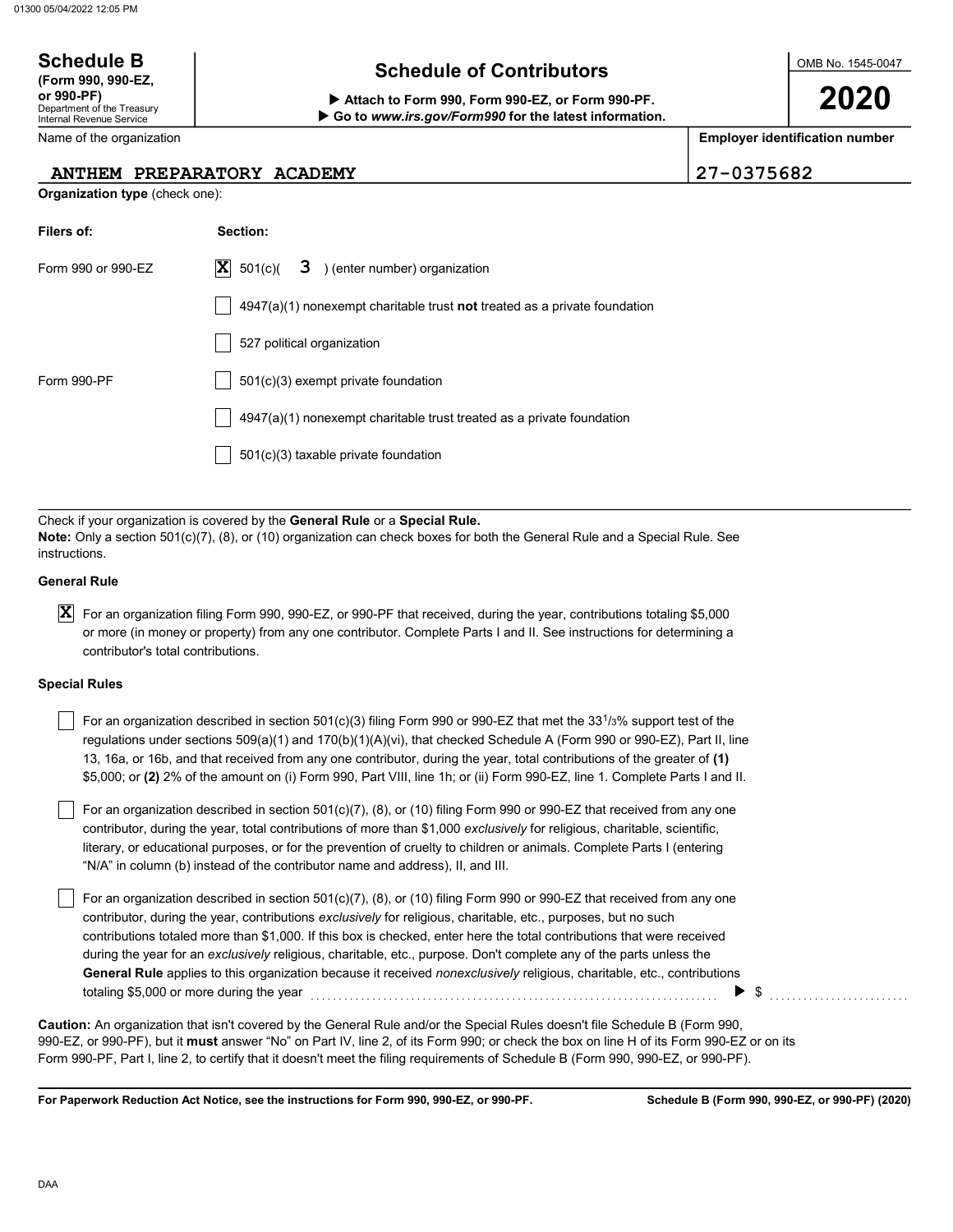| Name of organization | Schedule B (Form 990, 990-EZ, or 990-PF) (2020)<br>ANTHEM PREPARATORY ACADEMY                  |                                   | PAGE 1 OF 1<br>Page 2<br><b>Employer identification number</b><br>27-0375682            |
|----------------------|------------------------------------------------------------------------------------------------|-----------------------------------|-----------------------------------------------------------------------------------------|
| Part I               | Contributors (see instructions). Use duplicate copies of Part I if additional space is needed. |                                   |                                                                                         |
| (a)<br>No.           | (b)<br>Name, address, and ZIP + 4                                                              | (c)<br><b>Total contributions</b> | (d)<br>Type of contribution                                                             |
| $\overline{1}$       |                                                                                                | 606,681<br>\$                     | X<br>Person<br>Payroll<br>Noncash<br>(Complete Part II for<br>noncash contributions.)   |
| (a)<br>No.           | (b)<br>Name, address, and ZIP + 4                                                              | (c)<br><b>Total contributions</b> | (d)<br>Type of contribution                                                             |
|                      |                                                                                                | \$                                | Person<br>Payroll<br><b>Noncash</b><br>(Complete Part II for<br>noncash contributions.) |
| (a)<br>No.           | (b)<br>Name, address, and ZIP + 4                                                              | (c)<br><b>Total contributions</b> | (d)<br>Type of contribution                                                             |
|                      |                                                                                                | \$                                | Person<br>Payroll<br><b>Noncash</b><br>(Complete Part II for<br>noncash contributions.) |
| (a)<br>No.           | (b)<br>Name, address, and ZIP + 4                                                              | (c)<br><b>Total contributions</b> | (d)<br>Type of contribution                                                             |
|                      |                                                                                                | \$                                | Person<br>Payroll<br>Noncash<br>(Complete Part II for<br>noncash contributions.)        |
| (a)<br>No.           | (b)<br>Name, address, and ZIP + 4                                                              | (c)<br><b>Total contributions</b> | (d)<br>Type of contribution                                                             |
|                      |                                                                                                | \$                                | Person<br>Payroll<br>Noncash<br>(Complete Part II for<br>noncash contributions.)        |
| (a)<br>No.           | (b)<br>Name, address, and ZIP + 4                                                              | (c)<br><b>Total contributions</b> | (d)<br>Type of contribution                                                             |
|                      |                                                                                                | \$                                | Person<br>Payroll<br>Noncash<br>(Complete Part II for<br>noncash contributions.)        |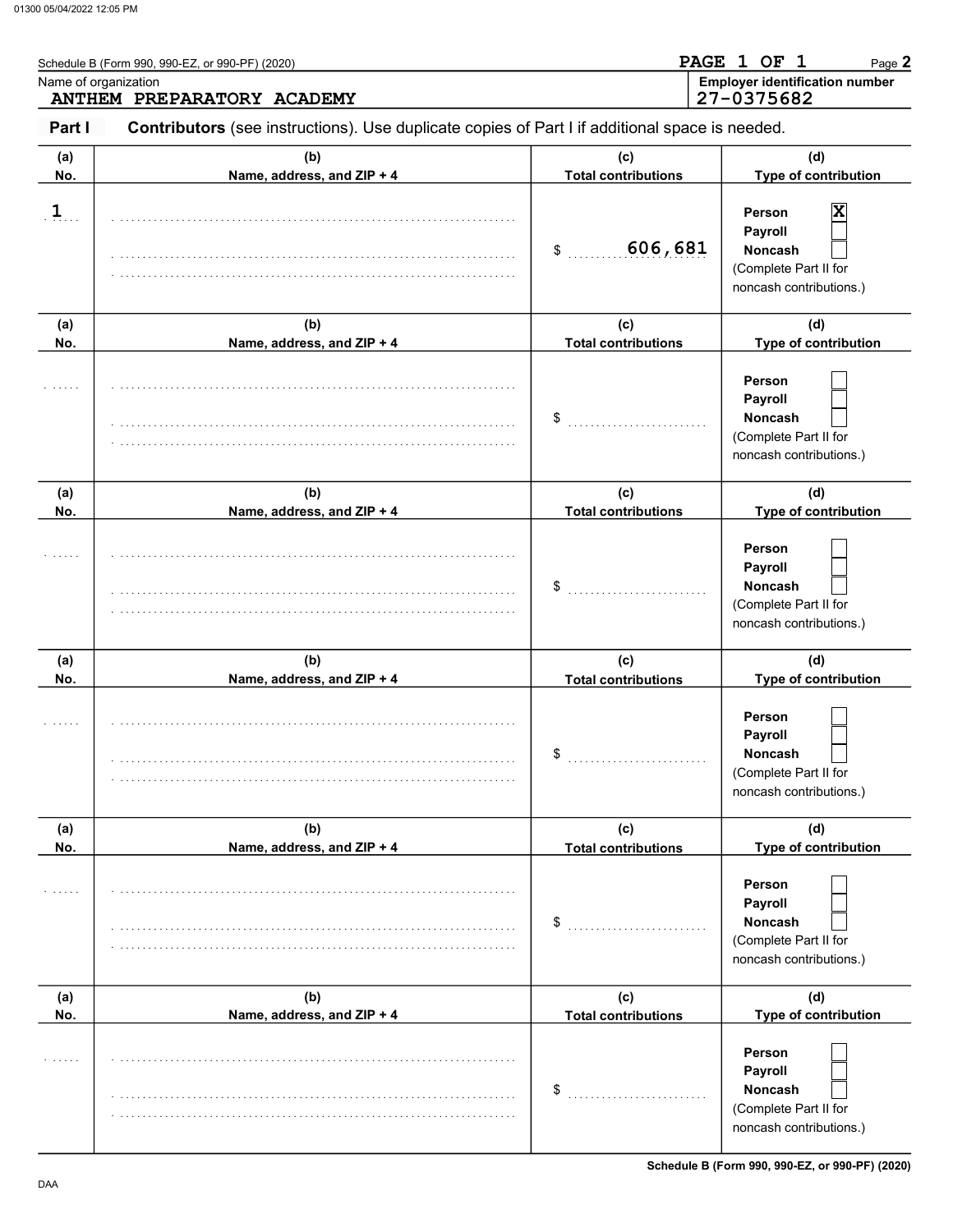SCHEDULE D<br>(Form 990)

Department of the Treasury Internal Revenue Service

## SCHEDULE D | Supplemental Financial Statements

 Attach to Form 990. Part IV, line 6, 7, 8, 9, 10, 11a, 11b, 11c, 11d, 11e, 11f, 12a, or 12b. Complete if the organization answered "Yes" on Form 990,

Go to www.irs.gov/Form990 for instructions and the latest information.

**Open to Public Inspection** 

2020

OMB No. 1545-0047

|        | Name of the organization                                                                                                                                                              |                                                    |                | <b>Employer identification number</b>  |
|--------|---------------------------------------------------------------------------------------------------------------------------------------------------------------------------------------|----------------------------------------------------|----------------|----------------------------------------|
|        | ANTHEM PREPARATORY ACADEMY                                                                                                                                                            |                                                    |                | 27-0375682                             |
| Part I | Organizations Maintaining Donor Advised Funds or Other Similar Funds or Accounts.<br>Complete if the organization answered "Yes" on Form 990, Part IV, line 6.                        |                                                    |                |                                        |
|        |                                                                                                                                                                                       | (a) Donor advised funds                            |                | (b) Funds and other accounts           |
| 1      | Total number at end of year                                                                                                                                                           |                                                    |                |                                        |
| 2      |                                                                                                                                                                                       |                                                    |                |                                        |
| 3      |                                                                                                                                                                                       |                                                    |                |                                        |
| 4      |                                                                                                                                                                                       |                                                    |                |                                        |
| 5      | Did the organization inform all donors and donor advisors in writing that the assets held in donor advised                                                                            |                                                    |                |                                        |
|        | funds are the organization's property, subject to the organization's exclusive legal control?                                                                                         |                                                    |                | Yes<br>No                              |
| 6      | Did the organization inform all grantees, donors, and donor advisors in writing that grant funds can be used                                                                          |                                                    |                |                                        |
|        | only for charitable purposes and not for the benefit of the donor or donor advisor, or for any other purpose                                                                          |                                                    |                |                                        |
|        |                                                                                                                                                                                       |                                                    |                | Yes<br>No                              |
|        | Part II<br><b>Conservation Easements.</b><br>Complete if the organization answered "Yes" on Form 990, Part IV, line 7.                                                                |                                                    |                |                                        |
| 1      | Purpose(s) of conservation easements held by the organization (check all that apply).                                                                                                 |                                                    |                |                                        |
|        | Preservation of land for public use (for example, recreation or education)                                                                                                            | Preservation of a historically important land area |                |                                        |
|        | Protection of natural habitat                                                                                                                                                         | Preservation of a certified historic structure     |                |                                        |
|        | Preservation of open space                                                                                                                                                            |                                                    |                |                                        |
| 2      | Complete lines 2a through 2d if the organization held a qualified conservation contribution in the form of a conservation                                                             |                                                    |                |                                        |
|        | easement on the last day of the tax year.                                                                                                                                             |                                                    |                | <b>Held at the End of the Tax Year</b> |
| a      | Total number of conservation easements                                                                                                                                                |                                                    | 2a             |                                        |
| b      |                                                                                                                                                                                       |                                                    | 2 <sub>b</sub> |                                        |
| с      | Number of conservation easements on a certified historic structure included in (a) [[[[[[[[[[[[[[[[[[[[[[[]]]]                                                                        |                                                    | 2c             |                                        |
|        | d Number of conservation easements included in (c) acquired after 7/25/06, and not on a                                                                                               |                                                    |                |                                        |
|        | historic structure listed in the National Register                                                                                                                                    |                                                    | 2d             |                                        |
| 3      | Number of conservation easements modified, transferred, released, extinguished, or terminated by the organization during the                                                          |                                                    |                |                                        |
|        | tax year $\blacktriangleright$                                                                                                                                                        |                                                    |                |                                        |
|        | Number of states where property subject to conservation easement is located ▶                                                                                                         |                                                    |                |                                        |
| 5      | Does the organization have a written policy regarding the periodic monitoring, inspection, handling of                                                                                |                                                    |                |                                        |
|        | violations, and enforcement of the conservation easements it holds?                                                                                                                   |                                                    |                | Yes<br>No                              |
| 6      | Staff and volunteer hours devoted to monitoring, inspecting, handling of violations, and enforcing conservation easements during the year                                             |                                                    |                |                                        |
| 7      | Amount of expenses incurred in monitoring, inspecting, handling of violations, and enforcing conservation easements during the year                                                   |                                                    |                |                                        |
|        | $\blacktriangleright$ \$                                                                                                                                                              |                                                    |                |                                        |
|        | Does each conservation easement reported on line $2(d)$ above satisfy the requirements of section $170(h)(4)(B)(i)$                                                                   |                                                    |                |                                        |
|        | and section $170(h)(4)(B)(ii)?$                                                                                                                                                       |                                                    |                | Yes<br>No                              |
| 9      | In Part XIII, describe how the organization reports conservation easements in its revenue and expense statement and                                                                   |                                                    |                |                                        |
|        | balance sheet, and include, if applicable, the text of the footnote to the organization's financial statements that describes the                                                     |                                                    |                |                                        |
|        | organization's accounting for conservation easements.                                                                                                                                 |                                                    |                |                                        |
|        | Organizations Maintaining Collections of Art, Historical Treasures, or Other Similar Assets.<br>Part III<br>Complete if the organization answered "Yes" on Form 990, Part IV, line 8. |                                                    |                |                                        |
|        | 1a If the organization elected, as permitted under FASB ASC 958, not to report in its revenue statement and balance sheet works                                                       |                                                    |                |                                        |
|        | of art, historical treasures, or other similar assets held for public exhibition, education, or research in furtherance of public                                                     |                                                    |                |                                        |
|        | service, provide in Part XIII the text of the footnote to its financial statements that describes these items.                                                                        |                                                    |                |                                        |
| b      | If the organization elected, as permitted under FASB ASC 958, to report in its revenue statement and balance sheet works of                                                           |                                                    |                |                                        |
|        | art, historical treasures, or other similar assets held for public exhibition, education, or research in furtherance of public service,                                               |                                                    |                |                                        |
|        | provide the following amounts relating to these items:                                                                                                                                |                                                    |                |                                        |
|        |                                                                                                                                                                                       |                                                    |                |                                        |
|        | (ii) Assets included in Form 990, Part X                                                                                                                                              |                                                    |                |                                        |
| 2      | If the organization received or held works of art, historical treasures, or other similar assets for financial gain, provide the                                                      |                                                    |                |                                        |
|        | following amounts required to be reported under FASB ASC 958 relating to these items:                                                                                                 |                                                    |                |                                        |
| a      |                                                                                                                                                                                       |                                                    |                |                                        |
| b      |                                                                                                                                                                                       |                                                    |                |                                        |

| For Paperwork Reduction Act Notice, see the Instructions for Form 990. |  |
|------------------------------------------------------------------------|--|
| DAA                                                                    |  |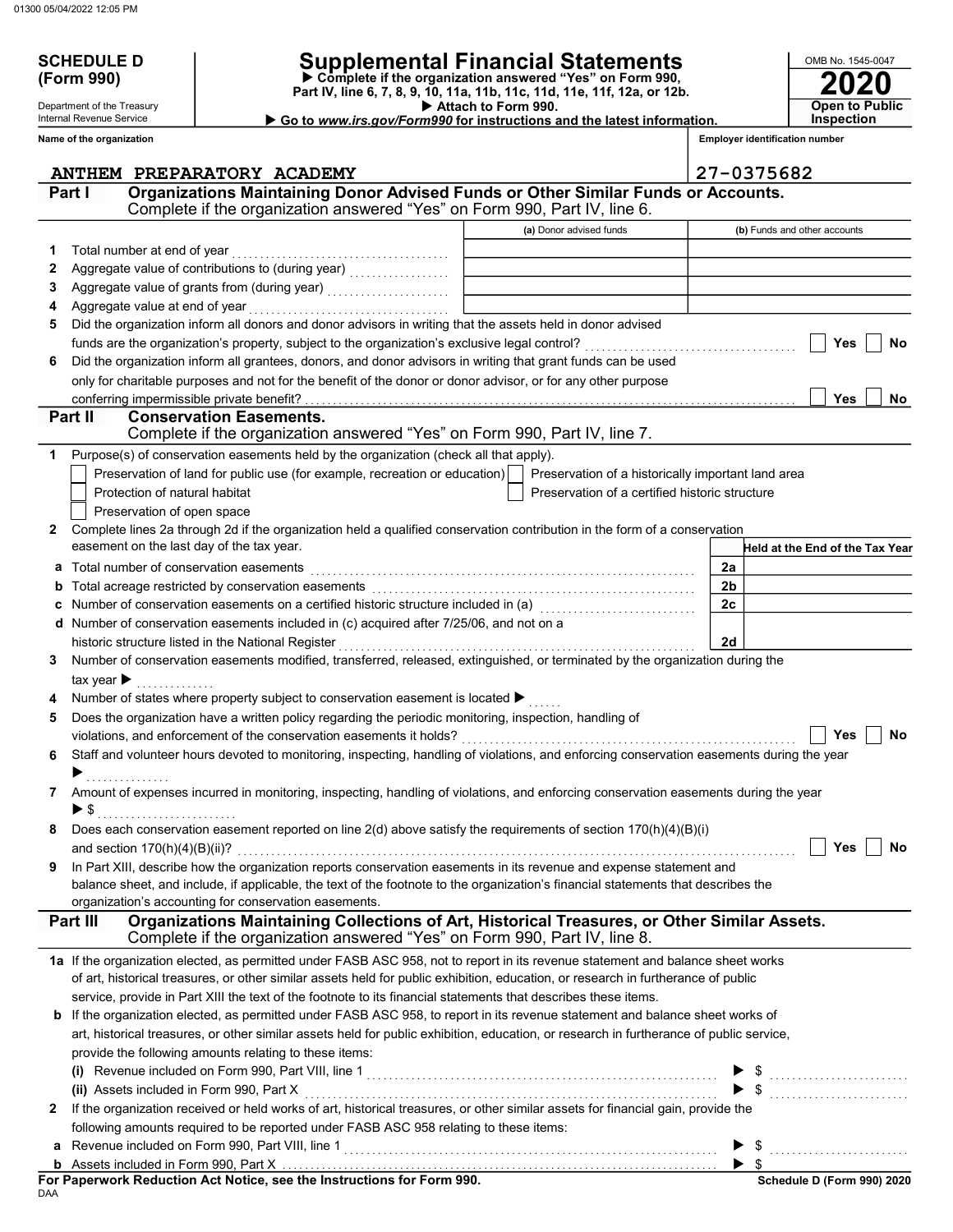|   | Schedule D (Form 990) 2020 ANTHEM PREPARATORY ACADEMY                                                                                                                                                                          |                         |                          |                         | 27-0375682      |                      | Page 2              |
|---|--------------------------------------------------------------------------------------------------------------------------------------------------------------------------------------------------------------------------------|-------------------------|--------------------------|-------------------------|-----------------|----------------------|---------------------|
|   | Organizations Maintaining Collections of Art, Historical Treasures, or Other Similar Assets (continued)<br>Part III                                                                                                            |                         |                          |                         |                 |                      |                     |
| 3 | Using the organization's acquisition, accession, and other records, check any of the following that make significant use of its<br>collection items (check all that apply):                                                    |                         |                          |                         |                 |                      |                     |
| a | Public exhibition                                                                                                                                                                                                              | d                       | Loan or exchange program |                         |                 |                      |                     |
| b | Scholarly research                                                                                                                                                                                                             | е                       |                          |                         |                 |                      |                     |
| c | Preservation for future generations                                                                                                                                                                                            |                         |                          |                         |                 |                      |                     |
|   | Provide a description of the organization's collections and explain how they further the organization's exempt purpose in Part<br>XIII.                                                                                        |                         |                          |                         |                 |                      |                     |
| 5 | During the year, did the organization solicit or receive donations of art, historical treasures, or other similar                                                                                                              |                         |                          |                         |                 |                      |                     |
|   |                                                                                                                                                                                                                                |                         |                          |                         |                 |                      | <b>Yes</b><br>No.   |
|   | <b>Part IV</b><br><b>Escrow and Custodial Arrangements.</b>                                                                                                                                                                    |                         |                          |                         |                 |                      |                     |
|   | Complete if the organization answered "Yes" on Form 990, Part IV, line 9, or reported an amount on Form<br>990, Part X, line 21.                                                                                               |                         |                          |                         |                 |                      |                     |
|   | 1a Is the organization an agent, trustee, custodian or other intermediary for contributions or other assets not                                                                                                                |                         |                          |                         |                 |                      | Yes<br>No           |
|   | b If "Yes," explain the arrangement in Part XIII and complete the following table:                                                                                                                                             |                         |                          |                         |                 |                      |                     |
|   |                                                                                                                                                                                                                                |                         |                          |                         |                 |                      | Amount              |
|   | c Beginning balance                                                                                                                                                                                                            |                         |                          |                         |                 | 1c                   |                     |
|   |                                                                                                                                                                                                                                |                         |                          |                         |                 | 1d                   |                     |
|   |                                                                                                                                                                                                                                |                         |                          |                         |                 | 1е                   |                     |
|   | f Ending balance encourance and contact the contract of the contract of the contract of the contract of the contract of the contract of the contract of the contract of the contract of the contract of the contract of the co |                         |                          |                         |                 | 1f                   |                     |
|   | 2a Did the organization include an amount on Form 990, Part X, line 21, for escrow or custodial account liability?                                                                                                             |                         |                          |                         |                 |                      | <b>Yes</b><br>No    |
|   |                                                                                                                                                                                                                                |                         |                          |                         |                 |                      |                     |
|   | <b>Endowment Funds.</b><br><b>Part V</b>                                                                                                                                                                                       |                         |                          |                         |                 |                      |                     |
|   | Complete if the organization answered "Yes" on Form 990, Part IV, line 10.                                                                                                                                                     |                         |                          |                         |                 |                      |                     |
|   |                                                                                                                                                                                                                                | (a) Current year        | (b) Prior year           | (c) Two years back      |                 | (d) Three years back | (e) Four years back |
|   | 1a Beginning of year balance <i>[[[[[[[[[[[[[[[[[[[[[[[[[[[[[[[]]]]</i> ]]]                                                                                                                                                    |                         |                          |                         |                 |                      |                     |
|   | <b>b</b> Contributions <b>contributions</b>                                                                                                                                                                                    |                         |                          |                         |                 |                      |                     |
|   | c Net investment earnings, gains, and                                                                                                                                                                                          |                         |                          |                         |                 |                      |                     |
|   | d Grants or scholarships                                                                                                                                                                                                       |                         |                          |                         |                 |                      |                     |
|   | e Other expenditures for facilities and                                                                                                                                                                                        |                         |                          |                         |                 |                      |                     |
|   |                                                                                                                                                                                                                                |                         |                          |                         |                 |                      |                     |
| g | End of year balance                                                                                                                                                                                                            |                         |                          |                         |                 |                      |                     |
|   | 2 Provide the estimated percentage of the current year end balance (line 1g, column (a)) held as:                                                                                                                              |                         |                          |                         |                 |                      |                     |
|   | a Board designated or quasi-endowment $\blacktriangleright$                                                                                                                                                                    |                         |                          |                         |                 |                      |                     |
|   | <b>b</b> Permanent endowment $\blacktriangleright$<br>. %                                                                                                                                                                      |                         |                          |                         |                 |                      |                     |
|   | c Term endowment $\blacktriangleright$<br>$\%$                                                                                                                                                                                 |                         |                          |                         |                 |                      |                     |
|   | The percentages on lines 2a, 2b, and 2c should equal 100%.                                                                                                                                                                     |                         |                          |                         |                 |                      |                     |
|   | 3a Are there endowment funds not in the possession of the organization that are held and administered for the                                                                                                                  |                         |                          |                         |                 |                      |                     |
|   | organization by:                                                                                                                                                                                                               |                         |                          |                         |                 |                      | Yes<br>No           |
|   | (i) Unrelated organizations (and according to the control of the control of the control of the control of the control of the control of the control of the control of the control of the control of the control of the control |                         |                          |                         |                 |                      | 3a(i)               |
|   | (ii) Related organizations                                                                                                                                                                                                     |                         |                          |                         |                 |                      | 3a(ii)              |
|   | b If "Yes" on line 3a(ii), are the related organizations listed as required on Schedule R? [[[[[[[[[[[[[[[[[[[                                                                                                                 |                         |                          |                         |                 |                      | 3b                  |
|   | Describe in Part XIII the intended uses of the organization's endowment funds.                                                                                                                                                 |                         |                          |                         |                 |                      |                     |
|   | Land, Buildings, and Equipment.<br><b>Part VI</b>                                                                                                                                                                              |                         |                          |                         |                 |                      |                     |
|   | Complete if the organization answered "Yes" on Form 990, Part IV, line 11a. See Form 990, Part X, line 10.                                                                                                                     |                         |                          |                         |                 |                      |                     |
|   | Description of property                                                                                                                                                                                                        | (a) Cost or other basis |                          | (b) Cost or other basis | (c) Accumulated |                      | (d) Book value      |
|   |                                                                                                                                                                                                                                | (investment)            |                          | (other)                 | depreciation    |                      |                     |
|   |                                                                                                                                                                                                                                |                         |                          |                         |                 |                      |                     |
|   |                                                                                                                                                                                                                                |                         |                          |                         |                 |                      |                     |
|   | c Leasehold improvements                                                                                                                                                                                                       |                         |                          | 1,033,876               |                 | 846,177              | 187,699             |
|   | d Equipment                                                                                                                                                                                                                    |                         |                          | 506,892                 |                 | 460,207              | 46,685              |
|   | Total. Add lines 1a through 1e. <i>(Column (d) must equal Form 990, Part X, column (B), line 10c.)</i>                                                                                                                         |                         |                          |                         |                 |                      | 234,384             |
|   |                                                                                                                                                                                                                                |                         |                          |                         |                 |                      |                     |

Schedule D (Form 990) 2020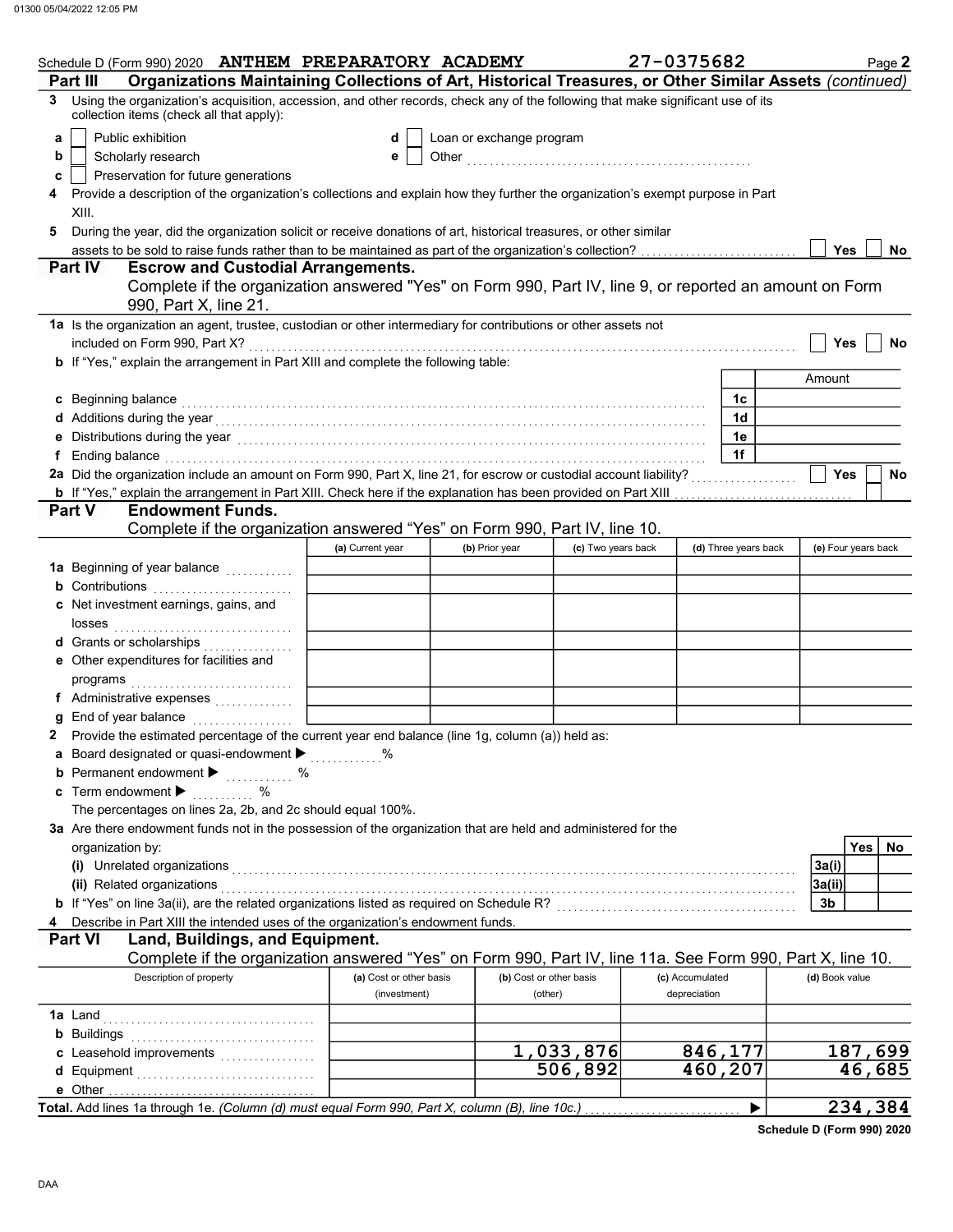|                                | Schedule D (Form 990) 2020 ANTHEM PREPARATORY ACADEMY                                                                                                |                | 27-0375682                       | Page 3               |
|--------------------------------|------------------------------------------------------------------------------------------------------------------------------------------------------|----------------|----------------------------------|----------------------|
| <b>Part VII</b>                | <b>Investments - Other Securities.</b><br>Complete if the organization answered "Yes" on Form 990, Part IV, line 11b. See Form 990, Part X, line 12. |                |                                  |                      |
|                                | (a) Description of security or category                                                                                                              | (b) Book value | (c) Method of valuation:         |                      |
|                                | (including name of security)                                                                                                                         |                | Cost or end-of-year market value |                      |
| (1) Financial derivatives      |                                                                                                                                                      |                |                                  |                      |
|                                |                                                                                                                                                      |                |                                  |                      |
|                                | (3) Other $\qquad \qquad$ (3) Other $\qquad \qquad$                                                                                                  |                |                                  |                      |
|                                | (A)                                                                                                                                                  |                |                                  |                      |
| (B)                            |                                                                                                                                                      |                |                                  |                      |
| (C)                            |                                                                                                                                                      |                |                                  |                      |
| (D)                            |                                                                                                                                                      |                |                                  |                      |
| $(E)$ . The summation of $(E)$ |                                                                                                                                                      |                |                                  |                      |
| (F)                            |                                                                                                                                                      |                |                                  |                      |
| (G)                            |                                                                                                                                                      |                |                                  |                      |
| (H)                            |                                                                                                                                                      |                |                                  |                      |
|                                | Total. (Column (b) must equal Form 990, Part X, col. (B) line 12.)                                                                                   |                |                                  |                      |
| <b>Part VIII</b>               | <b>Investments - Program Related.</b>                                                                                                                |                |                                  |                      |
|                                | Complete if the organization answered "Yes" on Form 990, Part IV, line 11c. See Form 990, Part X, line 13.                                           |                |                                  |                      |
|                                | (a) Description of investment                                                                                                                        | (b) Book value | (c) Method of valuation:         |                      |
|                                |                                                                                                                                                      |                | Cost or end-of-year market value |                      |
| (1)                            |                                                                                                                                                      |                |                                  |                      |
| (2)                            |                                                                                                                                                      |                |                                  |                      |
| (3)                            |                                                                                                                                                      |                |                                  |                      |
| (4)                            |                                                                                                                                                      |                |                                  |                      |
| (5)                            |                                                                                                                                                      |                |                                  |                      |
| (6)                            |                                                                                                                                                      |                |                                  |                      |
| (7)<br>(8)                     |                                                                                                                                                      |                |                                  |                      |
| (9)                            |                                                                                                                                                      |                |                                  |                      |
|                                | Total. (Column (b) must equal Form 990, Part X, col. (B) line 13.)<br>▸                                                                              |                |                                  |                      |
| Part IX                        | <b>Other Assets.</b>                                                                                                                                 |                |                                  |                      |
|                                | Complete if the organization answered "Yes" on Form 990, Part IV, line 11d. See Form 990, Part X, line 15.                                           |                |                                  |                      |
|                                | (a) Description                                                                                                                                      |                |                                  | (b) Book value       |
| (1)                            | OPERATING LEASE - RIGHT-OF-USE                                                                                                                       |                |                                  | 1,164,835            |
| (2)                            |                                                                                                                                                      |                |                                  |                      |
| (3)                            |                                                                                                                                                      |                |                                  |                      |
| (4)                            |                                                                                                                                                      |                |                                  |                      |
| (5)                            |                                                                                                                                                      |                |                                  |                      |
| (6)                            |                                                                                                                                                      |                |                                  |                      |
| (7)                            |                                                                                                                                                      |                |                                  |                      |
| (8)                            |                                                                                                                                                      |                |                                  |                      |
| (9)                            |                                                                                                                                                      |                |                                  |                      |
|                                |                                                                                                                                                      |                |                                  | 1,164,835            |
| Part X                         | <b>Other Liabilities.</b>                                                                                                                            |                |                                  |                      |
|                                | Complete if the organization answered "Yes" on Form 990, Part IV, line 11e or 11f. See Form 990, Part X,                                             |                |                                  |                      |
|                                | line 25.<br>(a) Description of liability                                                                                                             |                |                                  | (b) Book value       |
| 1.                             |                                                                                                                                                      |                |                                  |                      |
| (1)<br>(2)                     | Federal income taxes<br>OPERATING LEASE                                                                                                              |                |                                  | 1,376,918            |
| (3)                            | DUE TO RELATED PARTY                                                                                                                                 |                |                                  | $\overline{5}67,419$ |
| (4)                            | DEPOSITS HELD FOR OTHERS                                                                                                                             |                |                                  | 150,538              |
| (5)                            |                                                                                                                                                      |                |                                  |                      |
| (6)                            |                                                                                                                                                      |                |                                  |                      |
| (7)                            |                                                                                                                                                      |                |                                  |                      |
|                                |                                                                                                                                                      |                |                                  |                      |
|                                |                                                                                                                                                      |                |                                  |                      |
| (8)<br>(9)                     |                                                                                                                                                      |                |                                  |                      |

Liability for uncertain tax positions. In Part XIII, provide the text of the footnote to the organization's financial statements that reports the 2. organization's liability for uncertain tax positions under FASB ASC 740. Check here if the text of the footnote has been provided in Part XIII

┓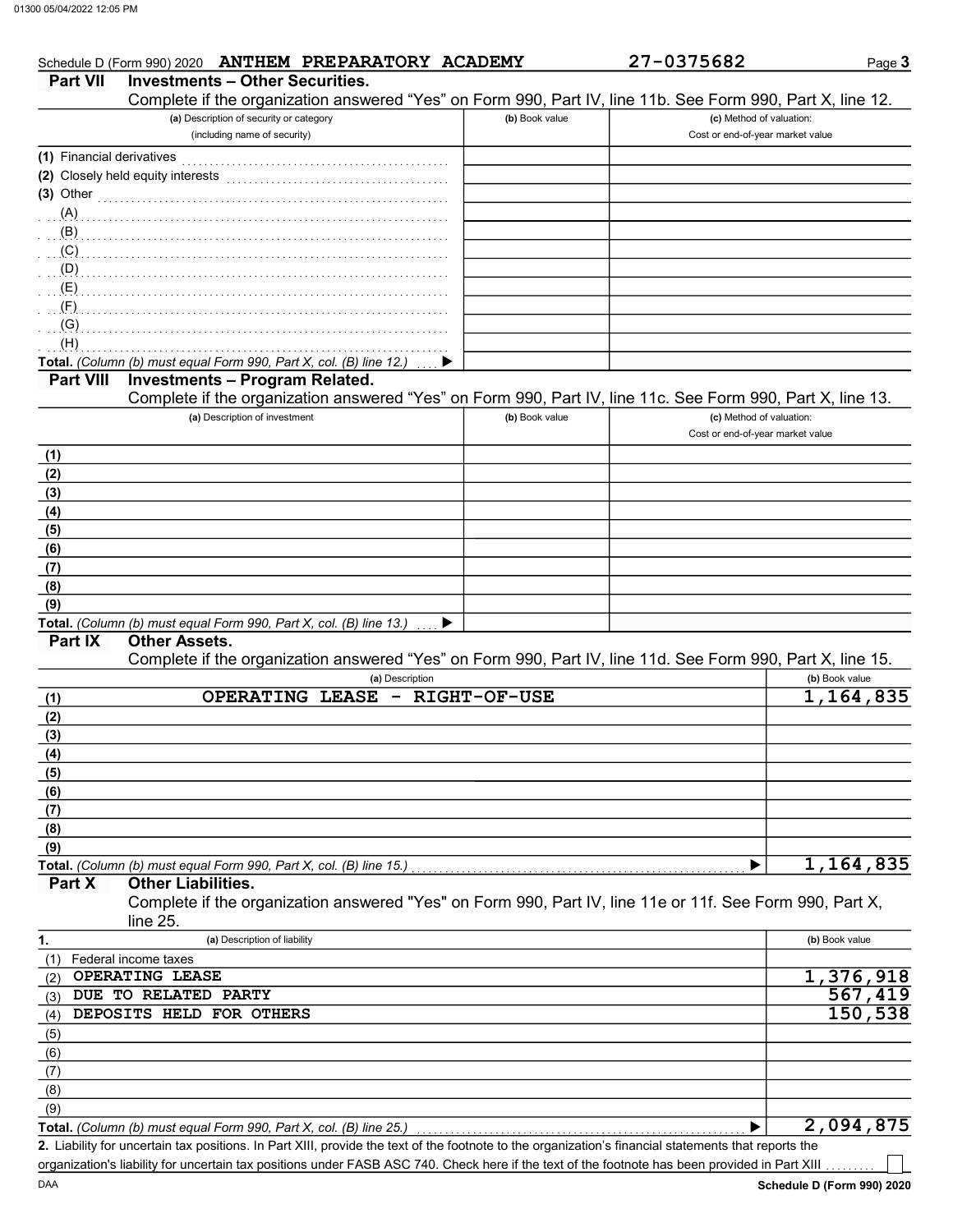| Schedule D (Form 990) 2020 ANTHEM PREPARATORY ACADEMY                                                                                                                                                                         |                | 27-0375682 | Page 4      |
|-------------------------------------------------------------------------------------------------------------------------------------------------------------------------------------------------------------------------------|----------------|------------|-------------|
| Reconciliation of Revenue per Audited Financial Statements With Revenue per Return.<br><b>Part XI</b>                                                                                                                         |                |            |             |
| Complete if the organization answered "Yes" on Form 990, Part IV, line 12a.                                                                                                                                                   |                |            |             |
| 1.                                                                                                                                                                                                                            |                | 1.         | 7,531,614   |
| Amounts included on line 1 but not on Form 990, Part VIII, line 12:<br>2                                                                                                                                                      |                |            |             |
|                                                                                                                                                                                                                               | 2a             |            |             |
|                                                                                                                                                                                                                               | 2 <sub>b</sub> |            |             |
|                                                                                                                                                                                                                               | 2c             |            |             |
|                                                                                                                                                                                                                               | 2d             |            |             |
| e Add lines 2a through 2d (enclosed) and the contract of Add lines 2a through 1                                                                                                                                               |                | 2e         |             |
| 3                                                                                                                                                                                                                             |                | 3          | 7,531,614   |
| Amounts included on Form 990, Part VIII, line 12, but not on line 1:<br>4                                                                                                                                                     |                |            |             |
| a Investment expenses not included on Form 990, Part VIII, line 7b                                                                                                                                                            | 4a             |            |             |
| <b>b</b> Other (Describe in Part XIII.) <b>CONSIDENT DESCRIPTION DESCRIPTION DESCRIPTION DESCRIPTION DESCRIPTION DESCRIPTION DESCRIPTION DESCRIPTION DESCRIPTION DESCRIPTION DESCRIPTION DESCRIPTION DESCRI</b>               | 4 <sub>b</sub> |            |             |
| c Add lines 4a and 4b                                                                                                                                                                                                         |                | 4с         |             |
| 5                                                                                                                                                                                                                             |                | 5          | 7,531,614   |
| Reconciliation of Expenses per Audited Financial Statements With Expenses per Return.<br><b>Part XII</b><br>Complete if the organization answered "Yes" on Form 990, Part IV, line 12a.                                       |                |            |             |
|                                                                                                                                                                                                                               |                |            |             |
| Total expenses and losses per audited financial statements<br>1                                                                                                                                                               |                | 1          | 7,324,791   |
| Amounts included on line 1 but not on Form 990, Part IX, line 25:<br>2                                                                                                                                                        |                |            |             |
| a Donated services and use of facilities [11] contained a contained service contained a position of a contained a contained a contained a contained a contained a contained a contained a contained a contained a contained a | 2a             |            |             |
|                                                                                                                                                                                                                               | 2 <sub>b</sub> |            |             |
|                                                                                                                                                                                                                               | 2c             |            |             |
|                                                                                                                                                                                                                               | 2d             |            |             |
| e Add lines 2a through 2d (enclosed) and the contract of Add lines 2a through 1                                                                                                                                               |                | 2e         |             |
| 3                                                                                                                                                                                                                             |                | 3          | 7, 324, 791 |
| Amounts included on Form 990, Part IX, line 25, but not on line 1:<br>4                                                                                                                                                       |                |            |             |
| a Investment expenses not included on Form 990, Part VIII, line 7b                                                                                                                                                            | 4a             |            |             |
| <b>b</b> Other (Describe in Part XIII.) <b>CONSERVING (2014)</b>                                                                                                                                                              | 4 <sub>b</sub> |            |             |
| c Add lines 4a and 4b                                                                                                                                                                                                         |                | 4с         |             |
| 5<br>Part XIII Supplemental Information.                                                                                                                                                                                      |                | 5          | 7,324,791   |
| 2; Part XI, lines 2d and 4b; and Part XII, lines 2d and 4b. Also complete this part to provide any additional information.                                                                                                    |                |            |             |
|                                                                                                                                                                                                                               |                |            |             |
|                                                                                                                                                                                                                               |                |            |             |
|                                                                                                                                                                                                                               |                |            |             |
|                                                                                                                                                                                                                               |                |            |             |
|                                                                                                                                                                                                                               |                |            |             |
|                                                                                                                                                                                                                               |                |            |             |
|                                                                                                                                                                                                                               |                |            |             |
|                                                                                                                                                                                                                               |                |            |             |
|                                                                                                                                                                                                                               |                |            |             |
|                                                                                                                                                                                                                               |                |            |             |
|                                                                                                                                                                                                                               |                |            |             |
|                                                                                                                                                                                                                               |                |            |             |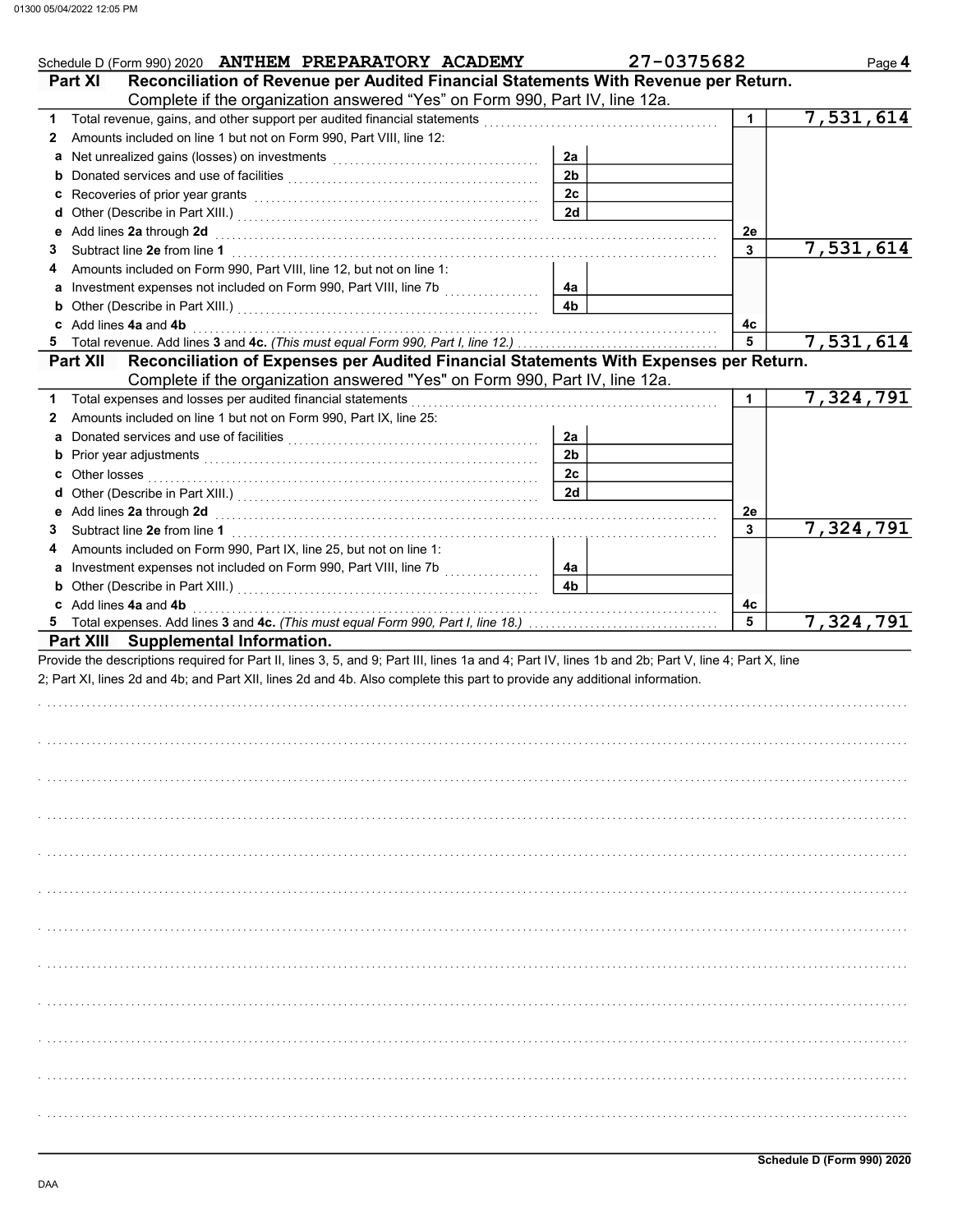| Schedule D (Form 990) 2020 ANTHEM PREPARATORY ACADEMY<br>Part XIII Supplemental Information (continued) | 27-0375682 | Page 5 |
|---------------------------------------------------------------------------------------------------------|------------|--------|
|                                                                                                         |            |        |
|                                                                                                         |            |        |
|                                                                                                         |            |        |
|                                                                                                         |            |        |
|                                                                                                         |            |        |
|                                                                                                         |            |        |
|                                                                                                         |            |        |
|                                                                                                         |            |        |
|                                                                                                         |            |        |
|                                                                                                         |            |        |
|                                                                                                         |            |        |
|                                                                                                         |            |        |
|                                                                                                         |            |        |
|                                                                                                         |            |        |
|                                                                                                         |            |        |
|                                                                                                         |            |        |
|                                                                                                         |            |        |
|                                                                                                         |            |        |
|                                                                                                         |            |        |
|                                                                                                         |            |        |
|                                                                                                         |            |        |
|                                                                                                         |            |        |
|                                                                                                         |            |        |
|                                                                                                         |            |        |
|                                                                                                         |            |        |
|                                                                                                         |            |        |
|                                                                                                         |            |        |
|                                                                                                         |            |        |
|                                                                                                         |            |        |
|                                                                                                         |            |        |
|                                                                                                         |            |        |
|                                                                                                         |            |        |
|                                                                                                         |            |        |
|                                                                                                         |            |        |
|                                                                                                         |            |        |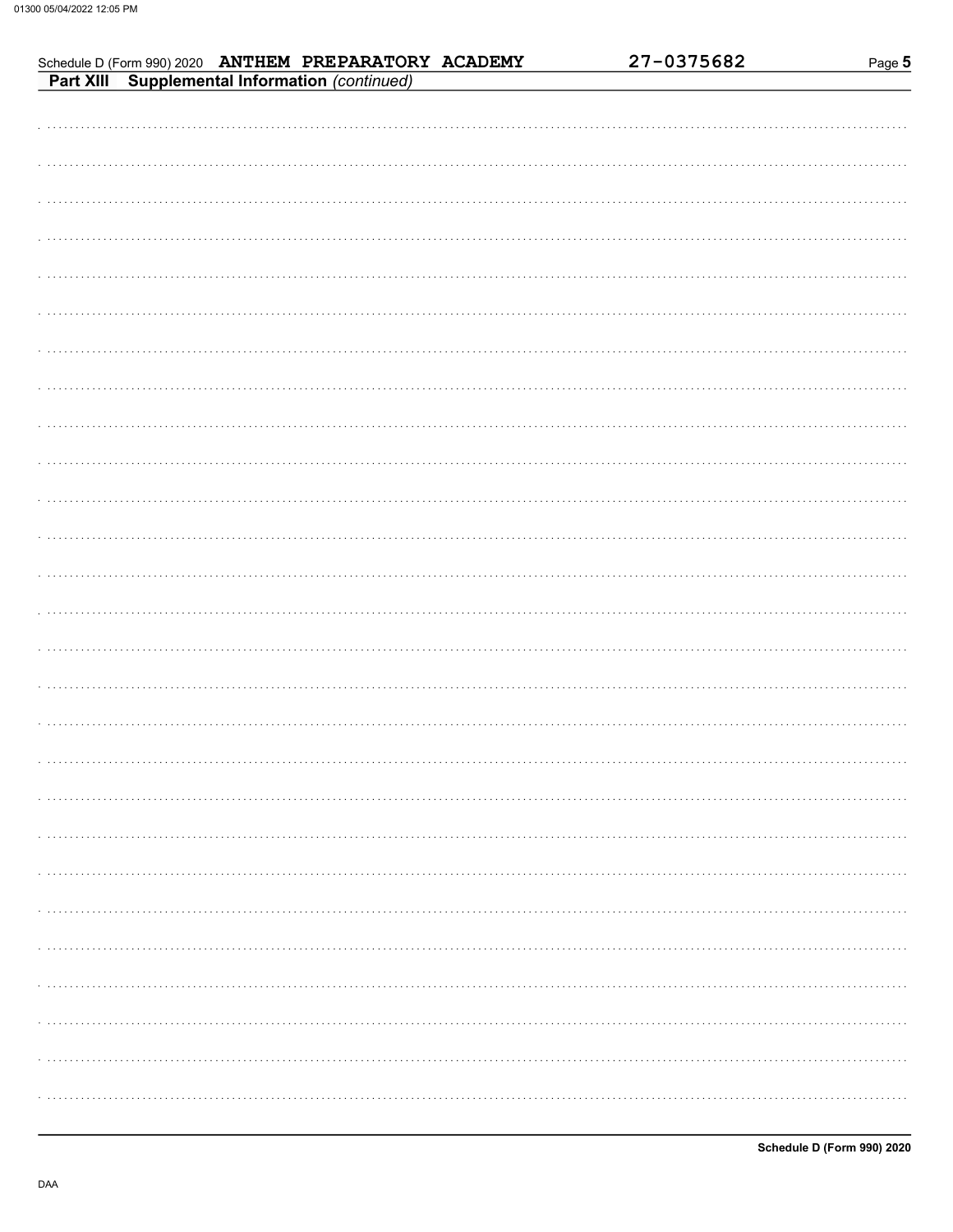|              | OMB No. 1545-0047<br><b>Schools</b><br><b>SCHEDULE E</b><br>Complete if the organization answered "Yes" on Form 990,<br>(Form 990 or 990-EZ)<br>Part IV, line 13, or Form 990-EZ, Part VI, line 48.<br>Attach to Form 990 or Form 990-EZ.<br><b>Open to Public</b>                                                                                                                                                                                                                |                            |  |  |  |  |                                                       |  |                                                                                                                                  |                   |             |           |
|--------------|-----------------------------------------------------------------------------------------------------------------------------------------------------------------------------------------------------------------------------------------------------------------------------------------------------------------------------------------------------------------------------------------------------------------------------------------------------------------------------------|----------------------------|--|--|--|--|-------------------------------------------------------|--|----------------------------------------------------------------------------------------------------------------------------------|-------------------|-------------|-----------|
|              | Department of the Treasury<br>Internal Revenue Service                                                                                                                                                                                                                                                                                                                                                                                                                            |                            |  |  |  |  | Go to www.irs.gov/Form990 for the latest information. |  |                                                                                                                                  | <b>Inspection</b> |             |           |
|              | Name of the organization                                                                                                                                                                                                                                                                                                                                                                                                                                                          |                            |  |  |  |  |                                                       |  | <b>Employer identification number</b>                                                                                            |                   |             |           |
|              | Part I                                                                                                                                                                                                                                                                                                                                                                                                                                                                            | ANTHEM PREPARATORY ACADEMY |  |  |  |  |                                                       |  | 27-0375682                                                                                                                       |                   |             |           |
|              |                                                                                                                                                                                                                                                                                                                                                                                                                                                                                   |                            |  |  |  |  |                                                       |  |                                                                                                                                  |                   | YES         | <b>NO</b> |
| 1            | Does the organization have a racially nondiscriminatory policy toward students by statement in its charter,<br>bylaws, other governing instrument, or in a resolution of its governing body?                                                                                                                                                                                                                                                                                      |                            |  |  |  |  |                                                       |  |                                                                                                                                  | $\mathbf 1$       | X           |           |
| $\mathbf{2}$ | Does the organization include a statement of its racially nondiscriminatory policy toward students in all its brochures,                                                                                                                                                                                                                                                                                                                                                          |                            |  |  |  |  |                                                       |  | catalogues, and other written communications with the public dealing with student admissions, programs, and scholarships?        | $\overline{2}$    | $\mathbf x$ |           |
| 3            | Has the organization publicized its racially nondiscriminatory policy on its primary publicly accessible Internet<br>homepage at all times during its taxable year in a manner reasonably expected to be noticed by visitors to the<br>homepage, or through newspaper or broadcast media during the period of solicitation for students, or during the<br>registration period if it has no solicitation program, in a way that makes the policy known to all parts of the general |                            |  |  |  |  |                                                       |  |                                                                                                                                  |                   |             |           |
|              | community it serves? If "Yes," please describe. If "No," please explain. If you need more space, use Part II<br>AS A CHARTER SCHOOL, IT IS NOT SUBJECT TO THE REQUIREMENTS OF<br>TREASURY REVENUE PROCEDURE 75-50.1975-2C.B.587. RATHER, THE<br>SCHOOL PUBLICIZES ITS POLICIES BY WORD OF MOUTH AND ON THE                                                                                                                                                                        |                            |  |  |  |  |                                                       |  | THE SCHOOL HAS A STRICT POLICY OF NON-DISCRIMINATION; HOWEVER,<br>WEBSITE, THE SCHOOL'S PRIMARY METHODS OF REACHING NEW STUDENTS | 3                 |             | X         |
| 4            | Does the organization maintain the following?                                                                                                                                                                                                                                                                                                                                                                                                                                     |                            |  |  |  |  |                                                       |  |                                                                                                                                  |                   |             |           |
| a<br>b       | Records documenting that scholarships and other financial assistance are awarded on a racially                                                                                                                                                                                                                                                                                                                                                                                    |                            |  |  |  |  |                                                       |  |                                                                                                                                  | 4a                | X           |           |
| c            | nondiscriminatory basis?<br>Copies of all catalogues, brochures, announcements, and other written communications to the public dealing                                                                                                                                                                                                                                                                                                                                            |                            |  |  |  |  |                                                       |  |                                                                                                                                  | 4b                | $\mathbf x$ |           |
|              | with student admissions, programs, and scholarships?                                                                                                                                                                                                                                                                                                                                                                                                                              |                            |  |  |  |  |                                                       |  |                                                                                                                                  | 4с                | X           |           |
| d            | If you answered "No" to any of the above, please explain. If you need more space, use Part II.                                                                                                                                                                                                                                                                                                                                                                                    |                            |  |  |  |  |                                                       |  |                                                                                                                                  | 4d                | $\mathbf x$ |           |
| 5            | Does the organization discriminate by race in any way with respect to:                                                                                                                                                                                                                                                                                                                                                                                                            |                            |  |  |  |  |                                                       |  |                                                                                                                                  |                   |             |           |
| a            | Students' rights or privileges?                                                                                                                                                                                                                                                                                                                                                                                                                                                   |                            |  |  |  |  |                                                       |  |                                                                                                                                  | 5a                |             | X         |
|              | Admissions policies?                                                                                                                                                                                                                                                                                                                                                                                                                                                              |                            |  |  |  |  |                                                       |  |                                                                                                                                  | 5b                |             | X         |
| c            |                                                                                                                                                                                                                                                                                                                                                                                                                                                                                   |                            |  |  |  |  |                                                       |  |                                                                                                                                  | 5c                |             | X         |
| d            | Scholarships or other financial assistance?                                                                                                                                                                                                                                                                                                                                                                                                                                       |                            |  |  |  |  |                                                       |  |                                                                                                                                  | 5d                |             | X         |
| е            |                                                                                                                                                                                                                                                                                                                                                                                                                                                                                   |                            |  |  |  |  |                                                       |  |                                                                                                                                  | 5е                |             | X         |
| f            |                                                                                                                                                                                                                                                                                                                                                                                                                                                                                   |                            |  |  |  |  |                                                       |  |                                                                                                                                  | 5f                |             | X         |
| g            |                                                                                                                                                                                                                                                                                                                                                                                                                                                                                   |                            |  |  |  |  |                                                       |  |                                                                                                                                  | 5g                |             | X         |
| h            | Other extracurricular activities?<br>If you answered "Yes" to any of the above, please explain. If you need more space, use Part II.                                                                                                                                                                                                                                                                                                                                              |                            |  |  |  |  |                                                       |  |                                                                                                                                  | 5h                |             | X         |
|              |                                                                                                                                                                                                                                                                                                                                                                                                                                                                                   |                            |  |  |  |  |                                                       |  |                                                                                                                                  |                   |             |           |
|              |                                                                                                                                                                                                                                                                                                                                                                                                                                                                                   |                            |  |  |  |  |                                                       |  |                                                                                                                                  |                   |             |           |
|              |                                                                                                                                                                                                                                                                                                                                                                                                                                                                                   |                            |  |  |  |  |                                                       |  |                                                                                                                                  |                   |             |           |
| 6a           |                                                                                                                                                                                                                                                                                                                                                                                                                                                                                   |                            |  |  |  |  |                                                       |  |                                                                                                                                  | 6a                | $\mathbf X$ |           |
| b            |                                                                                                                                                                                                                                                                                                                                                                                                                                                                                   |                            |  |  |  |  |                                                       |  |                                                                                                                                  | 6b                |             | X         |
|              | If you answered "Yes" on either line 6a or line 6b, explain on Part II.                                                                                                                                                                                                                                                                                                                                                                                                           |                            |  |  |  |  |                                                       |  |                                                                                                                                  |                   |             |           |
| 7            | Does the organization certify that it has complied with the applicable requirements of sections 4.01 through<br><b>Donoruserk Peduction Act Notice, can the Instructions for Form 000 or Form 000 FZ</b>                                                                                                                                                                                                                                                                          |                            |  |  |  |  |                                                       |  | Schodule E (Form 000 or 000 EZ) 2020                                                                                             | $\overline{7}$    | $\mathbf x$ |           |

For Paperwork Reduction Act Notice, see the Instructions for Form 990 or Form 990-EZ.

Schedule E (Form 990 or 990-EZ) 2020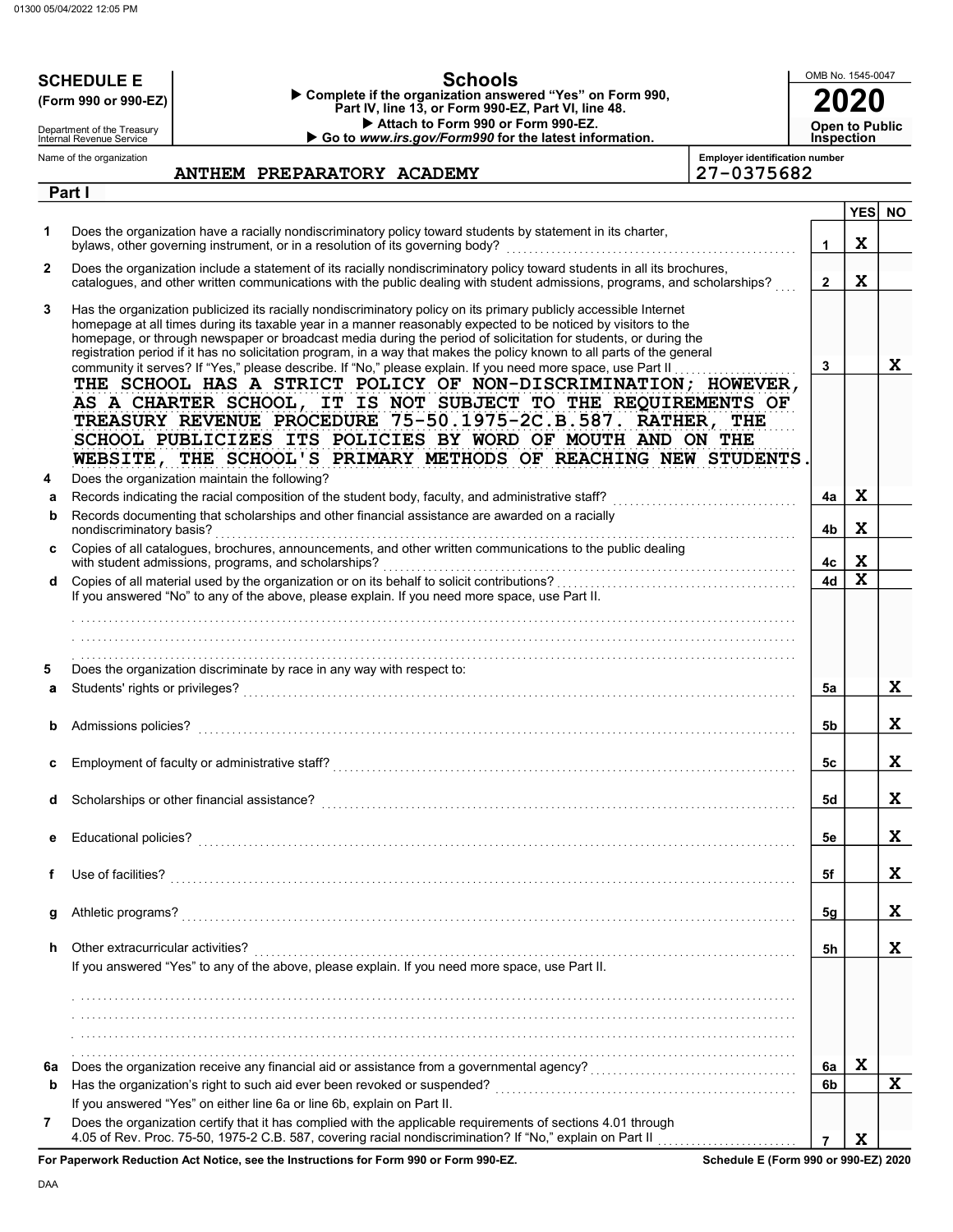|         | Schedule E (Form 990 or 990-EZ) 2020 |                                                                              | ANTHEM PREPARATORY ACADEMY                                                                            | 27-0375682                                                                  | Page 2 |
|---------|--------------------------------------|------------------------------------------------------------------------------|-------------------------------------------------------------------------------------------------------|-----------------------------------------------------------------------------|--------|
| Part II |                                      | applicable. Also provide any other additional information. See instructions. | Supplemental Information. Provide the explanations required by Part I, lines 3, 4d, 5h, 6b, and 7, as |                                                                             |        |
|         |                                      |                                                                              | SCH E - FINANCIAL AID OR GOVERNMENT ASSISTANCE EXPLANATION                                            |                                                                             |        |
|         |                                      |                                                                              |                                                                                                       | THE SCHOOL RECEIVES MONTHLY AID PAYMENTS FROM THE STATE OF ARIZONA BASED ON |        |
|         |                                      |                                                                              | THE NUMBER OF STUDENTS ENROLLED AND ATTENDING THE SCHOOL.                                             | THESE FUNDS ARE                                                             |        |
|         |                                      |                                                                              |                                                                                                       | USED IN ACCORDANCE WITH THE REQUIREMENTS SET FORTH BY THE STATE OF ARIZONA. |        |
|         |                                      |                                                                              | IN ADDITION, GOVERNMENT GRANTS ARE ALSO RECEIVED BY THE SCHOOL.                                       |                                                                             |        |
|         |                                      |                                                                              |                                                                                                       |                                                                             |        |
|         |                                      |                                                                              |                                                                                                       |                                                                             |        |
|         |                                      |                                                                              |                                                                                                       |                                                                             |        |
|         |                                      |                                                                              |                                                                                                       |                                                                             |        |
|         |                                      |                                                                              |                                                                                                       |                                                                             |        |
|         |                                      |                                                                              |                                                                                                       |                                                                             |        |
|         |                                      |                                                                              |                                                                                                       |                                                                             |        |
|         |                                      |                                                                              |                                                                                                       |                                                                             |        |
|         |                                      |                                                                              |                                                                                                       |                                                                             |        |
|         |                                      |                                                                              |                                                                                                       |                                                                             |        |
|         |                                      |                                                                              |                                                                                                       |                                                                             |        |
|         |                                      |                                                                              |                                                                                                       |                                                                             |        |
|         |                                      |                                                                              |                                                                                                       |                                                                             |        |
|         |                                      |                                                                              |                                                                                                       |                                                                             |        |
|         |                                      |                                                                              |                                                                                                       |                                                                             |        |
|         |                                      |                                                                              |                                                                                                       |                                                                             |        |
|         |                                      |                                                                              |                                                                                                       |                                                                             |        |
|         |                                      |                                                                              |                                                                                                       |                                                                             |        |
|         |                                      |                                                                              |                                                                                                       |                                                                             |        |
|         |                                      |                                                                              |                                                                                                       |                                                                             |        |
|         |                                      |                                                                              |                                                                                                       |                                                                             |        |
|         |                                      |                                                                              |                                                                                                       |                                                                             |        |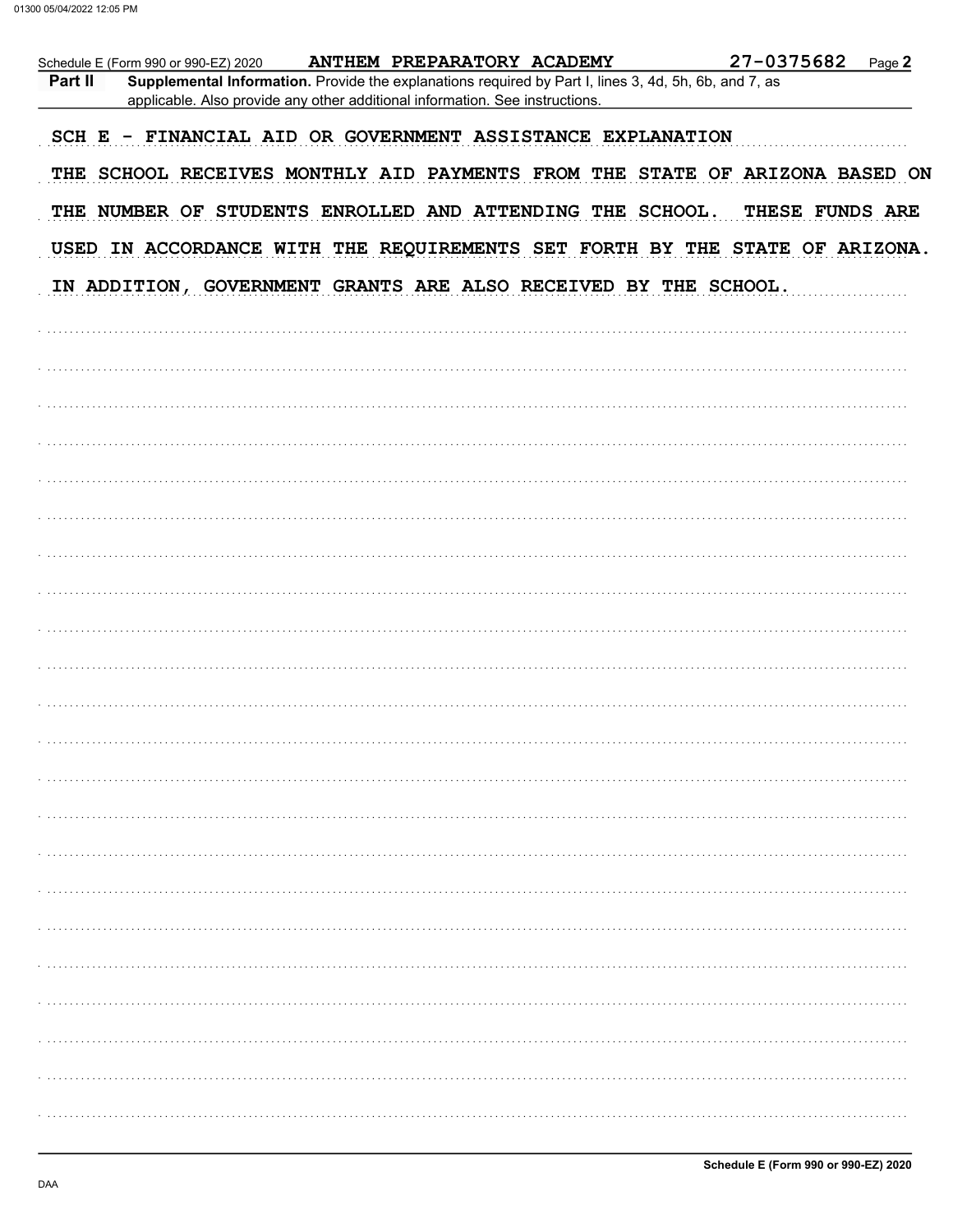**SCHEDULE O** (Form 990 or 990-EZ)

### Supplemental Information to Form 990 or 990-EZ

Complete to provide information for responses to specific questions on Form 990 or 990-EZ or to provide any additional information.

> Attach to Form 990 or 990-EZ. Go to www.irs.gov/Form990 for the latest information.

OMB No 1545-0047 2020

**Open to Public** 

**Inspection** 

Department of the Treasury<br>Internal Revenue Service Name of the organization

ANTHEM PREPARATORY ACADEMY

27-0375682

**Employer identification number** 

FORM 990 - ORGANIZATION'S MISSION

AN ANTHEM PREPARATORY ACADEMY EDUCATION PREPARES STUDENTS TO BE MORE THAN JUST PROFICIENT TEST TAKERS, BUT RATHER, TO BECOME GREAT-HEARTED LEADERS CAPABLE OF SUCCESS THROUGHOUT THEIR HIGHER EDUCATION AND PROFESSIONAL CAREERS. WITH A CURRICULUM BUILT UPON A CLASSICAL LIBERAL ARTS TRADITION AND A REVOLUTIONARY APPROACH TO SCHOOL ITSELF, GREAT HEARTS CULTIVATES THE HEARTS AND MINDS OF STUDENTS IN THE PURSUIT OF TRUTH, GOODNESS, AND BEAUTY.

FORM 990, PART I, LINE 6

THE VOLUNTEERS HELP IN CLASSROOMS AND SUPPORT TEACHERS AND STUDENTS.

FORM 990, PART V - ADDITIONAL INFORMATION

LINE 2A: ALL PAYROLL, PAYROLL TAXES AND BENEFIT PLANS ARE CENTRALIZED THROUGH THE PARENT ORGANIZATION, GREATHEARTS ARIZONA (EIN #20-2036133). THEREFORE, GREATHEARTS ARIZONA FILES PAYROLL TAX RETURNS UNDER THEIR EMPLOYER TAX IDENTIFICATION NUMBER REPORTING ALL PAYROLL ACTIVITY. PAYROLL RELATED EXPENSES REPORTED ON THIS RETURN REPRESENTS AN ALLOCATION OF SALARIES AND WAGES PAID BY THE ENTITY.

FORM 990, PART VI - ADDITIONAL INFORMATION CERTAIN FUNCTIONS OF MULTIPLE SCHOOLS IN THE GREATHEARTS NETWORK ARE ALSO PROVIDED TO THE SCHOOL BY GREATHEARTS ARIZONA THE SCHOOL'S TAX EXEMPT SOLE MEMBER.

FORM 990, PART VI, LINE 6 - CLASSES OF MEMBERS OR STOCKHOLDERS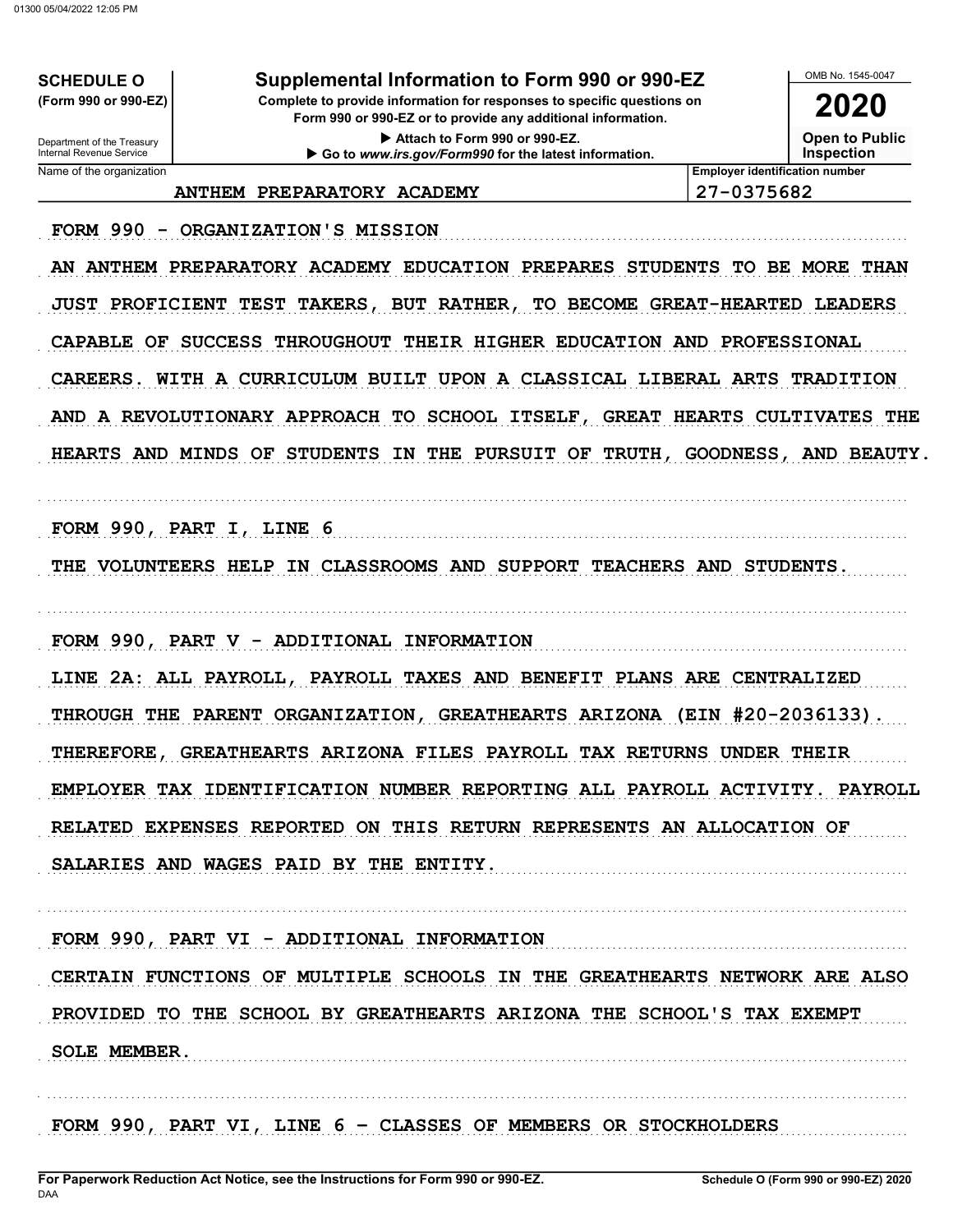| Schedule O (Form 990 or 990-EZ) 2020                  | $P$ ade $\blacksquare$                |
|-------------------------------------------------------|---------------------------------------|
| Name of the organization                              | <b>Employer identification number</b> |
| <b>PREPARATORY</b><br><b>ANTHEM</b><br><b>ACADEMY</b> | 7-0375682                             |

THE SOLE MEMBER OF THE ACADEMY IS GREATHEARTS ARIZONA, AN ORGANIZATION EXEMPT FROM TAXATION UNDER INTERNAL REVENUE CODE SECTION 501(C)(3).

FORM 990, PART VI, LINE 7A - ELECTION OF MEMBERS AND THEIR RIGHTS THE SCHOOL'S TAX-EXEMPT SOLE MEMBER APPOINTS THE SCHOOL'S DIRECTORS, FILLS VACANCIES ON THE BOARD, AND MAY REMOVE DIRECTORS.

FORM 990, PART VI, LINE 7B - DECISIONS SUBJECT TO APPROVAL OF MEMBERS THE SCHOOL'S TAX-EXEMPT SOLE MEMBER RETAINS APPROVAL RIGHTS OVER KEY DECISIONS SUCH AS CHANGES TO THE SCHOOL'S BYLAWS, ARTICLES OF INCORPORATION, EDUCATIONAL PHILOSOPHY, AND SIGNIFICANT FINANCIAL EXPENDITURES (IN EXCESS OF \$50,000).

FORM 990, PART VI, LINE 11B - ORGANIZATION'S PROCESS TO REVIEW FORM 990 THE 990 IS PREPARED BY AN EXTERNAL CPA FIRM AND IS REVIEWED INTERNALLY BY THE CFO. AFTER COMPLETING THE CFO REVIEW, THE RETURN IS FINALIZED AND THEN REVIEWED BY THE GREATHEARTS AUDIT COMMITTEE PRIOR TO BEING SIGNED BY THE CFO.

FORM 990, PART VI, LINE 12C - ENFORCEMENT OF CONFLICTS POLICY BOARD MEMBERS, OFFICERS AND ALL EMPLOYEES COMPLETE AND SIGN A CONFLICT OF INTEREST AGREEMENT. THESE AGREEMENTS ARE REVIEWED BY HUMAN RESOURACES AND ANY CONFLICTS ARE IDENTIFIED AND REPORTED TO THE AUDITORS AND THE BOARD TO MONITOR.

FORM 990, PART VI, LINE 15A - COMPENSATION PROCESS FOR TOP OFFICIAL SUBJECT TO THE SCHOOL'S CONFLICT OF INTEREST POLICY, THE SCHOOL'S TAX-

PAGE 1 OF 2

Schedule O (Form 990 or 990-EZ) 2020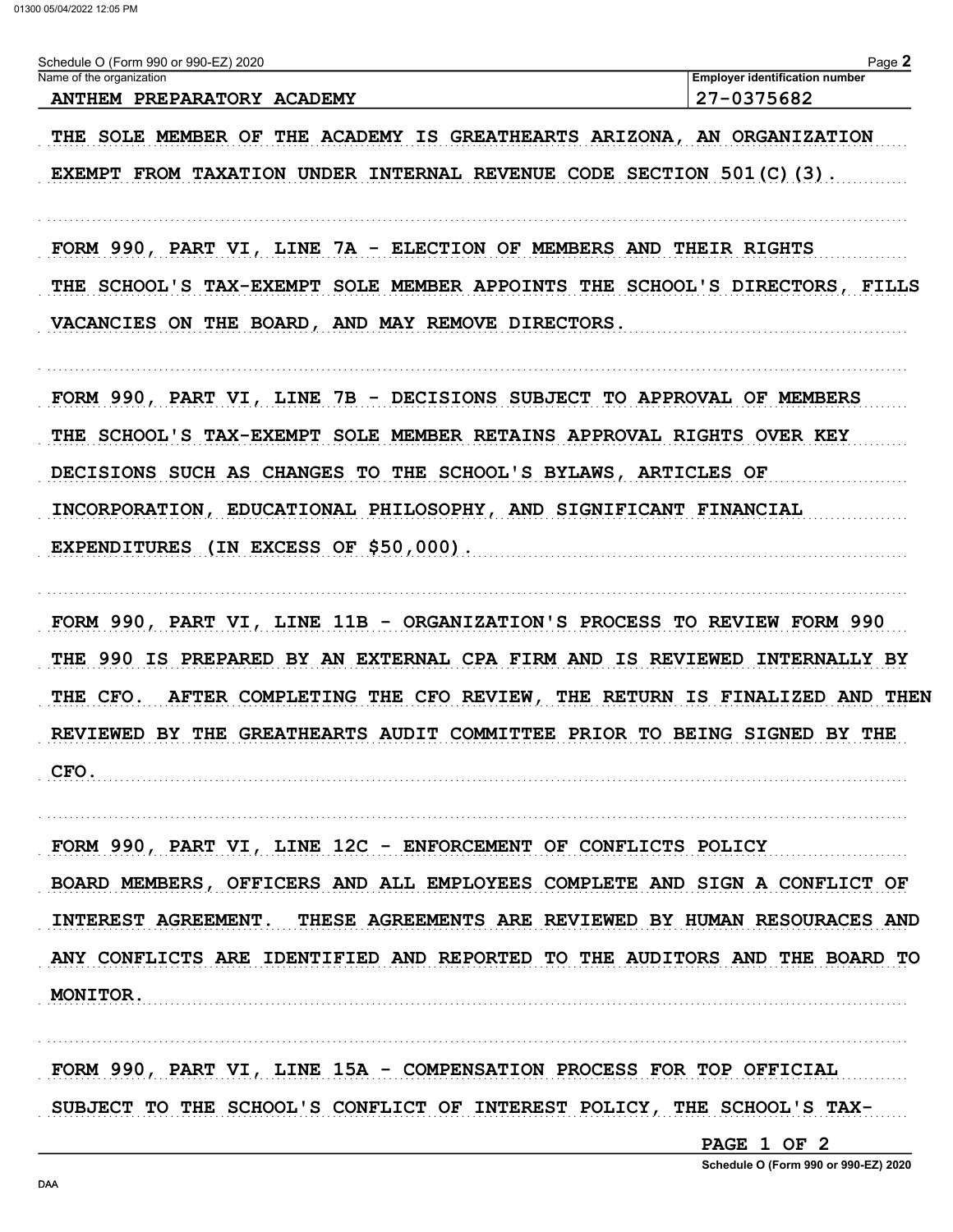| Schedule O (Form 990 or 990-EZ) 2020                                                                                                                                                                                              | Page $2$                                            |
|-----------------------------------------------------------------------------------------------------------------------------------------------------------------------------------------------------------------------------------|-----------------------------------------------------|
| Name of the organization<br>ANTHEM PREPARATORY ACADEMY                                                                                                                                                                            | <b>Employer identification number</b><br>27-0375682 |
|                                                                                                                                                                                                                                   |                                                     |
| EXEMPT SOLE MEMBER AND THE SCHOOL'S BOARD APPROVE THE COMPENSATION OF KEY                                                                                                                                                         |                                                     |
| STAFF SUCH AS HEADMASTER AND ASSISTANT HEADMASTER.                                                                                                                                                                                |                                                     |
| FORM 990, PART VI, LINE 15B - COMPENSATION PROCESS FOR OFFICERS                                                                                                                                                                   |                                                     |
| EMPLOYEES AND FACULTY ARE DETERMINED BASED ON INDEPENDENT COMPENSATION                                                                                                                                                            |                                                     |
| STUDIES AND SALARIES OF COMPARABLE NON-PROFIT ORGANIZATIONS.                                                                                                                                                                      |                                                     |
| FORM 990, PART VI, LINE 19 - GOVERNING DOCUMENTS DISCLOSURE EXPLANATION<br>ALL BOARD MEETINGS ARE POSTED IN ADVANCE IN ACCORDANCE WITH ARIZONA OPEN<br>MEETING LAWS.<br>THE GOVERNING DOCUMENTS, CONFLICT OF INTEREST POLICY, AND |                                                     |
| FINANCIAL STATEMENTS ARE AVAILABLE BOTH AT THE MEETING OR FOLLOWING THE                                                                                                                                                           |                                                     |
| MEETING AND UPON REQUEST.                                                                                                                                                                                                         |                                                     |
|                                                                                                                                                                                                                                   |                                                     |
|                                                                                                                                                                                                                                   |                                                     |
|                                                                                                                                                                                                                                   |                                                     |
|                                                                                                                                                                                                                                   |                                                     |
|                                                                                                                                                                                                                                   |                                                     |
|                                                                                                                                                                                                                                   |                                                     |
|                                                                                                                                                                                                                                   |                                                     |
|                                                                                                                                                                                                                                   |                                                     |
|                                                                                                                                                                                                                                   |                                                     |
|                                                                                                                                                                                                                                   |                                                     |
|                                                                                                                                                                                                                                   |                                                     |
|                                                                                                                                                                                                                                   |                                                     |
|                                                                                                                                                                                                                                   |                                                     |
|                                                                                                                                                                                                                                   |                                                     |
|                                                                                                                                                                                                                                   |                                                     |
|                                                                                                                                                                                                                                   |                                                     |
|                                                                                                                                                                                                                                   |                                                     |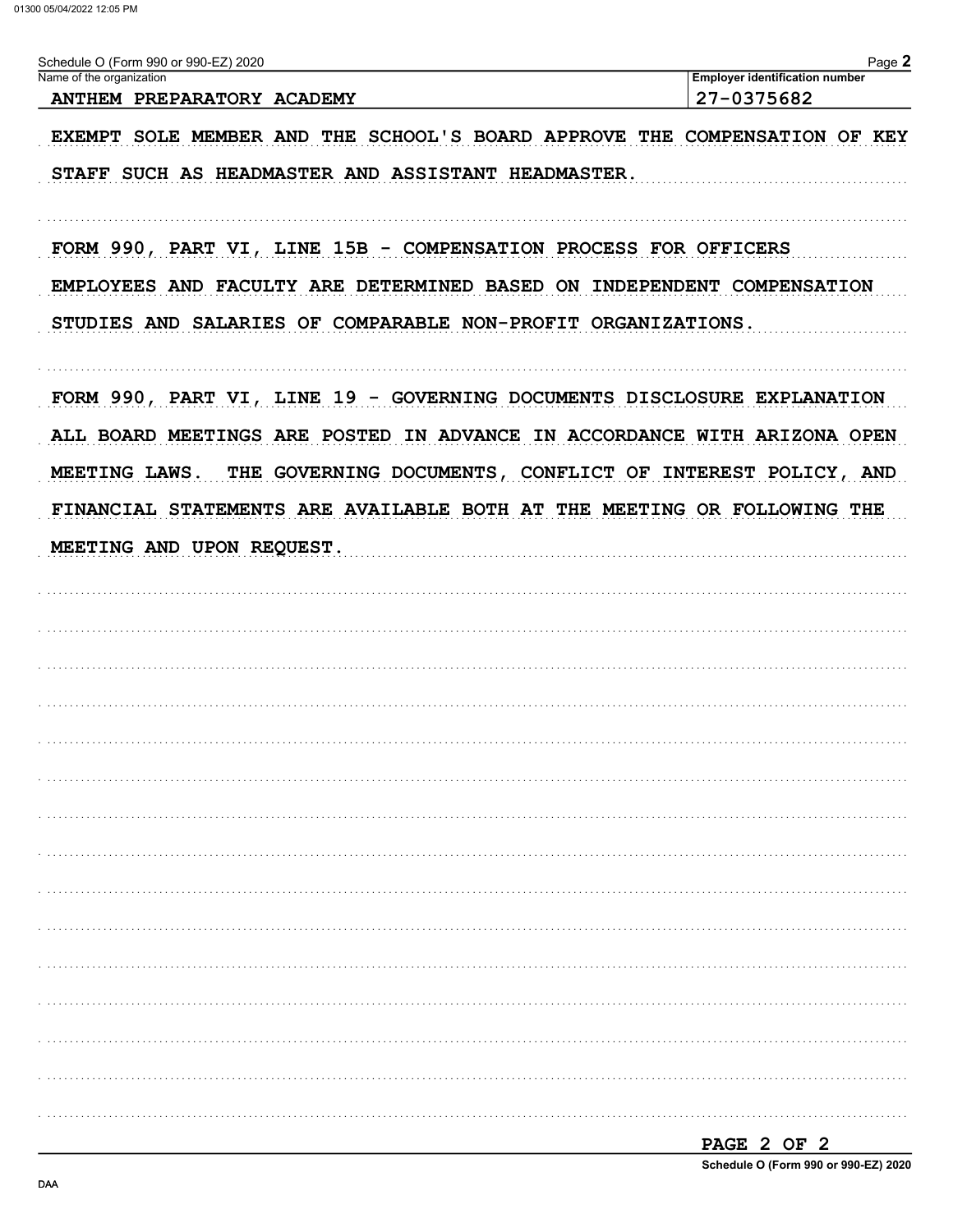# SCHEDULE R<br>(Form 990) Related Organizations and Unrelated Partnerships

Complete if the organization answered "Yes" on Form 990, Part IV, line 33, 34, 35b, 36, or 37.

Attach to Form 990.

▶ Go to www.irs.gov/Form990 for instructions and the latest information.

Department of the Treasury Internal Revenue Service Name of the organization

SCHEDULE R

ANTHEM PREPARATORY ACADEMY 27-0375682

Open to Public 2020 **Inspection** 

OMB No. 1545-0047

Employer identification number

Part I Identification of Disregarded Entities. Complete if the organization answered "Yes" on Form 990, Part IV, line 33.

| (a)<br>Name, address, and EIN (if applicable) of disregarded entity                                                                                                                                                           | (b)<br>Primary activity              | (c)<br>Legal domicile (state<br>or foreign country) |                                   | (d)<br>Total income                                       | (e)<br>End-of-year assets              | (f)<br>Direct controlling<br>entity                                   |
|-------------------------------------------------------------------------------------------------------------------------------------------------------------------------------------------------------------------------------|--------------------------------------|-----------------------------------------------------|-----------------------------------|-----------------------------------------------------------|----------------------------------------|-----------------------------------------------------------------------|
| (1)                                                                                                                                                                                                                           |                                      |                                                     |                                   |                                                           |                                        |                                                                       |
| (2)                                                                                                                                                                                                                           |                                      |                                                     |                                   |                                                           |                                        |                                                                       |
| (3)                                                                                                                                                                                                                           |                                      |                                                     |                                   |                                                           |                                        |                                                                       |
| (4)                                                                                                                                                                                                                           |                                      |                                                     |                                   |                                                           |                                        |                                                                       |
| (5)                                                                                                                                                                                                                           |                                      |                                                     |                                   |                                                           |                                        |                                                                       |
| Identification of Related Tax-Exempt Organizations. Complete if the organization answered "Yes" on Form 990, Part IV, line 34, because it had<br>Part II<br>one or more related tax-exempt organizations during the tax year. |                                      |                                                     |                                   |                                                           |                                        |                                                                       |
| (a)<br>Name, address, and EIN of related organization                                                                                                                                                                         | (b)<br>Primary activity              | (c)<br>Legal domicile (state<br>or foreign country) | (d)<br><b>Exempt Code section</b> | (e)<br>Public charity status<br>(if section $501(c)(3)$ ) | (f)<br>Direct controlling<br>entity    | $(g)$<br>Section 512(b)(13)<br>controlled entity?<br>Yes<br><b>No</b> |
| ARCHWAY CLASSICAL ACADEMY ARETE<br>(1)<br>4801 E WASHINGTON STREET SUITE 25046-4061128<br>PHOENIX<br>AZ 85034                                                                                                                 | <b>EDUCATION</b>                     |                                                     | 3                                 | $\mathbf{2}$                                              | <b>GH AMERICA</b>                      | X                                                                     |
| ARCHWAY CLASSICAL ACADEMY CHANDLER<br>(2)<br>4801 E WASHINGTON STREET SUITE 25027-3723907<br>PHOENIX<br>AZ 85034                                                                                                              | <b>EDUCATION</b>                     |                                                     | 3                                 | 2                                                         | GH AMERICA                             | X                                                                     |
| (3) ARCHWAY CLASSICAL ACADEMY CICERO<br>4801 E WASHINGTON STREET SUITE 25046-4065855<br><b>PHOENIX</b><br>AZ 85034                                                                                                            | <b>EDUCATION</b>                     |                                                     | 3                                 | $\mathbf{2}$                                              | <b>GH AMERICA</b>                      | X                                                                     |
| (4) ARCHWAY CLASSICAL ACADEMY GLENDALE<br>4801 E WASHINGTON STREET SUITE 25046-1014697<br>PHOENIX<br>AZ 85034                                                                                                                 |                                      |                                                     |                                   |                                                           |                                        |                                                                       |
| (5) ARCHWAY CLASSICAL ACADEMY LINCOLN<br>4801 E WASHINGTON STREET SUITE 25047-1706688<br>AZ 85034<br><b>PHOENIX</b>                                                                                                           | <b>EDUCATION</b><br><b>EDUCATION</b> |                                                     | 3<br>3                            | $\mathbf{2}$<br>$\mathbf{2}$                              | <b>GH AMERICA</b><br><b>GH AMERICA</b> | X<br>x                                                                |

DAA For Paperwork Reduction Act Notice, see the Instructions for Form 990. Schedule R (Form 990) 2020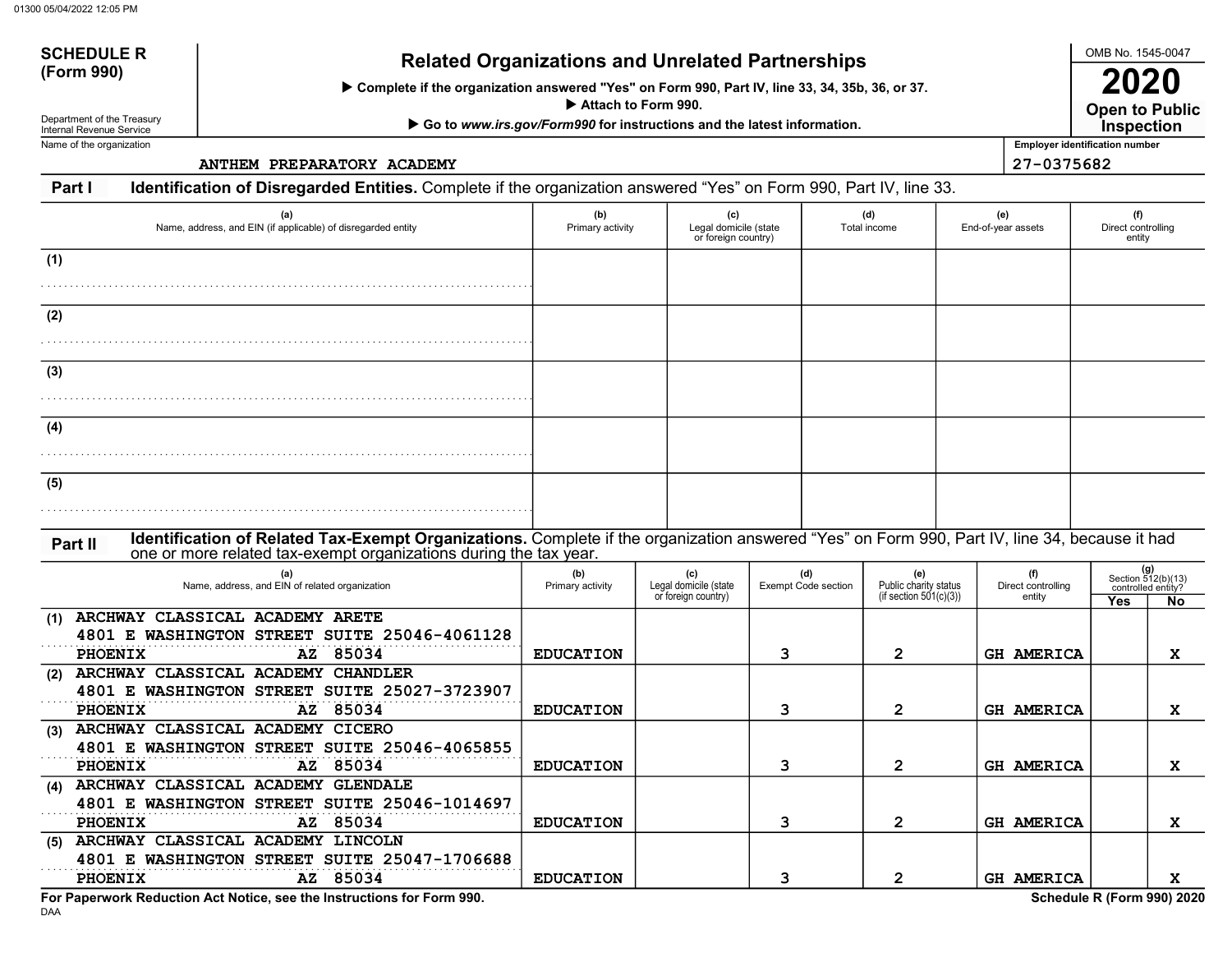# SCHEDULE R<br>(Form 990) Related Organizations and Unrelated Partnerships

Complete if the organization answered "Yes" on Form 990, Part IV, line 33, 34, 35b, 36, or 37.

Attach to Form 990.

▶ Go to www.irs.gov/Form990 for instructions and the latest information.

Department of the Treasury Internal Revenue Service Name of the organization

SCHEDULE R

ANTHEM PREPARATORY ACADEMY 27-0375682

Open to Public 2020 **Inspection** 

Employer identification number

Part I Identification of Disregarded Entities. Complete if the organization answered "Yes" on Form 990, Part IV, line 33.

| (a)<br>Name, address, and EIN (if applicable) of disregarded entity                                                                                                                                                           | (b)<br>Primary activity | (c)<br>Legal domicile (state<br>or foreign country) |                                   | (d)<br>Total income                                       | (e)<br>End-of-year assets           | (f)<br>Direct controlling<br>entity |                                                                |
|-------------------------------------------------------------------------------------------------------------------------------------------------------------------------------------------------------------------------------|-------------------------|-----------------------------------------------------|-----------------------------------|-----------------------------------------------------------|-------------------------------------|-------------------------------------|----------------------------------------------------------------|
| (1)                                                                                                                                                                                                                           |                         |                                                     |                                   |                                                           |                                     |                                     |                                                                |
|                                                                                                                                                                                                                               |                         |                                                     |                                   |                                                           |                                     |                                     |                                                                |
| (2)                                                                                                                                                                                                                           |                         |                                                     |                                   |                                                           |                                     |                                     |                                                                |
|                                                                                                                                                                                                                               |                         |                                                     |                                   |                                                           |                                     |                                     |                                                                |
| (3)                                                                                                                                                                                                                           |                         |                                                     |                                   |                                                           |                                     |                                     |                                                                |
| (4)                                                                                                                                                                                                                           |                         |                                                     |                                   |                                                           |                                     |                                     |                                                                |
|                                                                                                                                                                                                                               |                         |                                                     |                                   |                                                           |                                     |                                     |                                                                |
| (5)                                                                                                                                                                                                                           |                         |                                                     |                                   |                                                           |                                     |                                     |                                                                |
|                                                                                                                                                                                                                               |                         |                                                     |                                   |                                                           |                                     |                                     |                                                                |
| Identification of Related Tax-Exempt Organizations. Complete if the organization answered "Yes" on Form 990, Part IV, line 34, because it had<br>Part II<br>one or more related tax-exempt organizations during the tax year. |                         |                                                     |                                   |                                                           |                                     |                                     |                                                                |
| (a)<br>Name, address, and EIN of related organization                                                                                                                                                                         | (b)<br>Primary activity | (c)<br>Legal domicile (state<br>or foreign country) | (d)<br><b>Exempt Code section</b> | (e)<br>Public charity status<br>(if section $501(c)(3)$ ) | (f)<br>Direct controlling<br>entity | Yes                                 | $(g)$<br>Section 512(b)(13)<br>controlled entity?<br><b>No</b> |
| ARCHWAY CLASSICAL ACADEMY VERITAS<br>(1)                                                                                                                                                                                      |                         |                                                     |                                   |                                                           |                                     |                                     |                                                                |
| 4801 E WASHINGTON STREET SUITE 25027-3364820<br>AZ 85034<br>PHOENIX                                                                                                                                                           | <b>EDUCATION</b>        |                                                     | 3                                 | $\overline{2}$                                            | <b>GH AMERICA</b>                   |                                     | X                                                              |
| ARCHWAY CLASSICAL NORTH PHOENIX<br>(2)                                                                                                                                                                                        |                         |                                                     |                                   |                                                           |                                     |                                     |                                                                |
| 4801 E WASHINGTON STREET SUITE 25027-3364871<br>AZ 85034<br><b>PHOENIX</b>                                                                                                                                                    | <b>EDUCATION</b>        |                                                     | 3                                 | $\mathbf{2}$                                              | <b>GH AMERICA</b>                   |                                     | X                                                              |
| (3) ARCHWAY CLASSICAL SCOTTSDALE<br>4801 E WASHINGTON STREET SUITE 25027-3364842                                                                                                                                              |                         |                                                     |                                   |                                                           |                                     |                                     |                                                                |
| PHOENIX<br>AZ 85034                                                                                                                                                                                                           | <b>EDUCATION</b>        |                                                     | 3                                 | $\overline{2}$                                            | <b>GH AMERICA</b>                   |                                     | X                                                              |
| (4) ARCHWAY CLASSICAL TRIVIUM EAST<br>4801 E WASHINGTON STREET SUITE 25047-1762959                                                                                                                                            |                         |                                                     |                                   |                                                           |                                     |                                     |                                                                |
| AZ 85034<br>PHOENIX                                                                                                                                                                                                           | <b>EDUCATION</b>        |                                                     | 3                                 | $\overline{2}$                                            | <b>GH AMERICA</b>                   |                                     | X                                                              |
| (5) ARCHWAY CLASSICAL TRIVIUM WEST<br>4801 E WASHINGTON STREET SUITE 25027-3364743                                                                                                                                            |                         |                                                     |                                   |                                                           |                                     |                                     |                                                                |
| AZ 85034<br><b>PHOENIX</b>                                                                                                                                                                                                    | <b>EDUCATION</b>        |                                                     | 3                                 | $\mathbf{2}$                                              | <b>GH AMERICA</b>                   |                                     | x                                                              |

DAA For Paperwork Reduction Act Notice, see the Instructions for Form 990. Schedule R (Form 990) 2020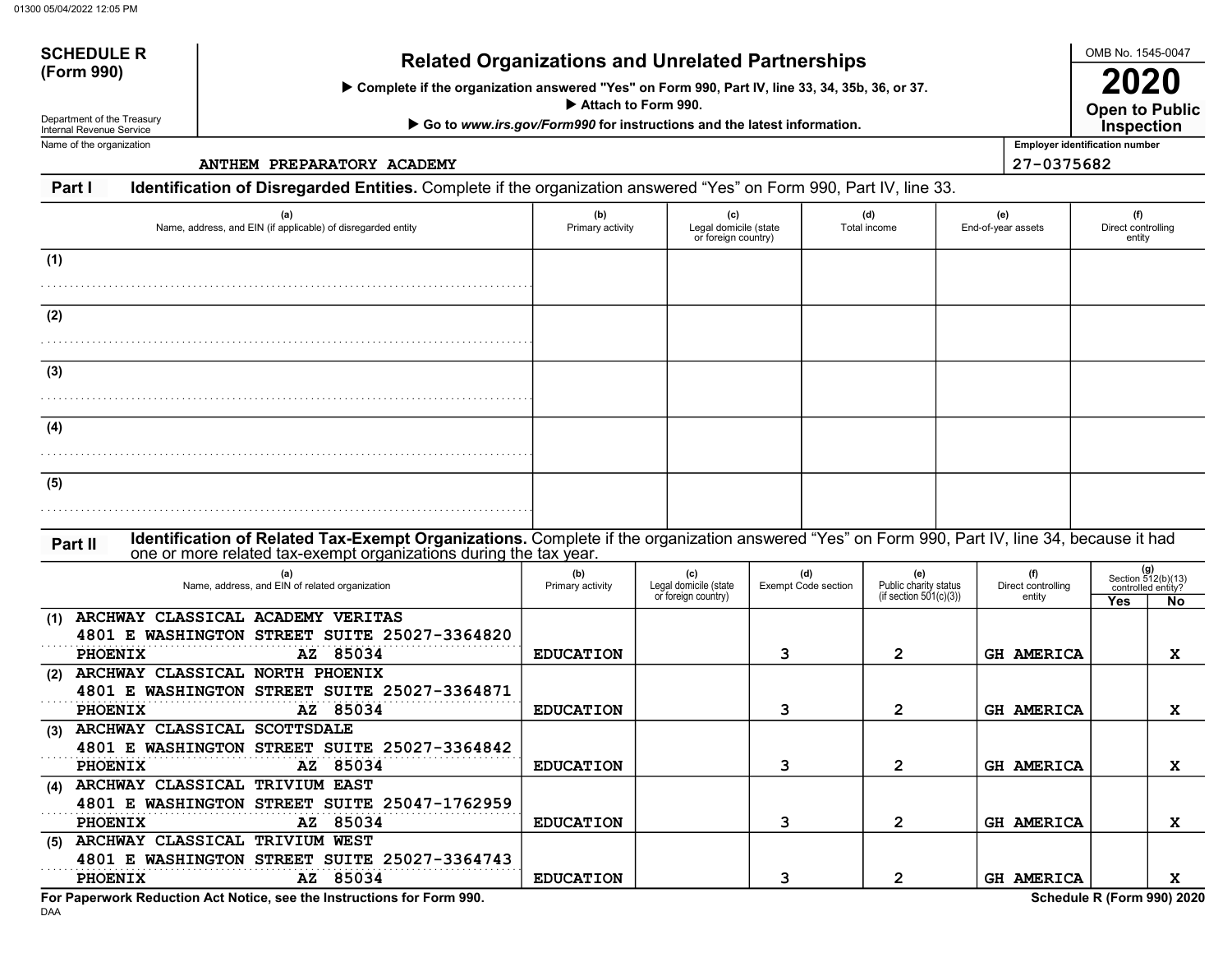# SCHEDULE Related Organizations and Unrelated Partnerships (Form 990)

Complete if the organization answered "Yes" on Form 990, Part IV, line 33, 34, 35b, 36, or 37.

Attach to Form 990.

▶ Go to www.irs.gov/Form990 for instructions and the latest information.

Department of the Treasury Internal Revenue Service Name of the organization

SCHEDULE R

ANTHEM PREPARATORY ACADEMY 27-0375682

Open to Public 2020 Inspection

OMB No. 1545-0047

Employer identification number

Part I Identification of Disregarded Entities. Complete if the organization answered "Yes" on Form 990, Part IV, line 33.

| (a)<br>Name, address, and EIN (if applicable) of disregarded entity                                                                                                                                                           | (b)<br>Primary activity | (c)<br>Legal domicile (state<br>or foreign country) |                                   | (d)<br>Total income                                       | (e)<br>End-of-year assets           | (f)<br>Direct controlling<br>entity |                                                              |
|-------------------------------------------------------------------------------------------------------------------------------------------------------------------------------------------------------------------------------|-------------------------|-----------------------------------------------------|-----------------------------------|-----------------------------------------------------------|-------------------------------------|-------------------------------------|--------------------------------------------------------------|
| (1)                                                                                                                                                                                                                           |                         |                                                     |                                   |                                                           |                                     |                                     |                                                              |
| (2)                                                                                                                                                                                                                           |                         |                                                     |                                   |                                                           |                                     |                                     |                                                              |
| (3)                                                                                                                                                                                                                           |                         |                                                     |                                   |                                                           |                                     |                                     |                                                              |
|                                                                                                                                                                                                                               |                         |                                                     |                                   |                                                           |                                     |                                     |                                                              |
| (4)                                                                                                                                                                                                                           |                         |                                                     |                                   |                                                           |                                     |                                     |                                                              |
| (5)                                                                                                                                                                                                                           |                         |                                                     |                                   |                                                           |                                     |                                     |                                                              |
| Identification of Related Tax-Exempt Organizations. Complete if the organization answered "Yes" on Form 990, Part IV, line 34, because it had<br>Part II<br>one or more related tax-exempt organizations during the tax year. |                         |                                                     |                                   |                                                           |                                     |                                     |                                                              |
| (a)<br>Name, address, and EIN of related organization                                                                                                                                                                         | (b)<br>Primary activity | (c)<br>Legal domicile (state<br>or foreign country) | (d)<br><b>Exempt Code section</b> | (e)<br>Public charity status<br>(if section $501(c)(3)$ ) | (f)<br>Direct controlling<br>entity | Yes                                 | (g)<br>Section 512(b)(13)<br>controlled entity?<br><b>No</b> |
| ARETE PREPARATORY ACADEMY<br>(1)<br>4801 E WASHINGTON STREET SUITE 25020-5332933<br>PHOENIX<br>AZ 85034                                                                                                                       | <b>EDUCATION</b>        |                                                     | 3                                 | $\mathbf{2}$                                              | <b>GH AMERICA</b>                   |                                     | X                                                            |
| CHANDLER PREPARATORY ACADEMY<br>(2)<br>4801 E WASHINGTON STREET SUITE 25020-2075176<br>PHOENIX<br>AZ 85034                                                                                                                    | <b>EDUCATION</b>        |                                                     | 3                                 | $\mathbf{2}$                                              | <b>GH AMERICA</b>                   |                                     | X                                                            |
| CICERO PREPARATORY ACADEMY<br>(3)<br>4801 E WASHINGTON STREET SUITE 25046-4096974<br>PHOENIX<br>AZ 85034                                                                                                                      | <b>EDUCATION</b>        |                                                     | 3                                 | $\overline{2}$                                            | <b>GH AMERICA</b>                   |                                     | $\mathbf{x}$                                                 |
| GLENDALE PREPARATORY ACADEMY<br>(4)<br>4801 E WASHINGTON STREET SUITE 25020-8760987<br>AZ 85034<br>PHOENIX                                                                                                                    | <b>EDUCATION</b>        |                                                     | 3                                 | $\mathbf{2}$                                              | <b>GH AMERICA</b>                   |                                     | $\mathbf{x}$                                                 |
| (5) LINCOLN PREPARATORY ACADEMY<br>4801 E WASHINGTON STREET SUITE 25047-1674469<br>AZ 85034<br><b>PHOENIX</b>                                                                                                                 | <b>EDUCATION</b>        |                                                     | 3                                 | $\mathbf{2}$                                              | <b>GH AMERICA</b>                   |                                     | X                                                            |

DAA For Paperwork Reduction Act Notice, see the Instructions for Form 990. Schedule R (Form 990) 2020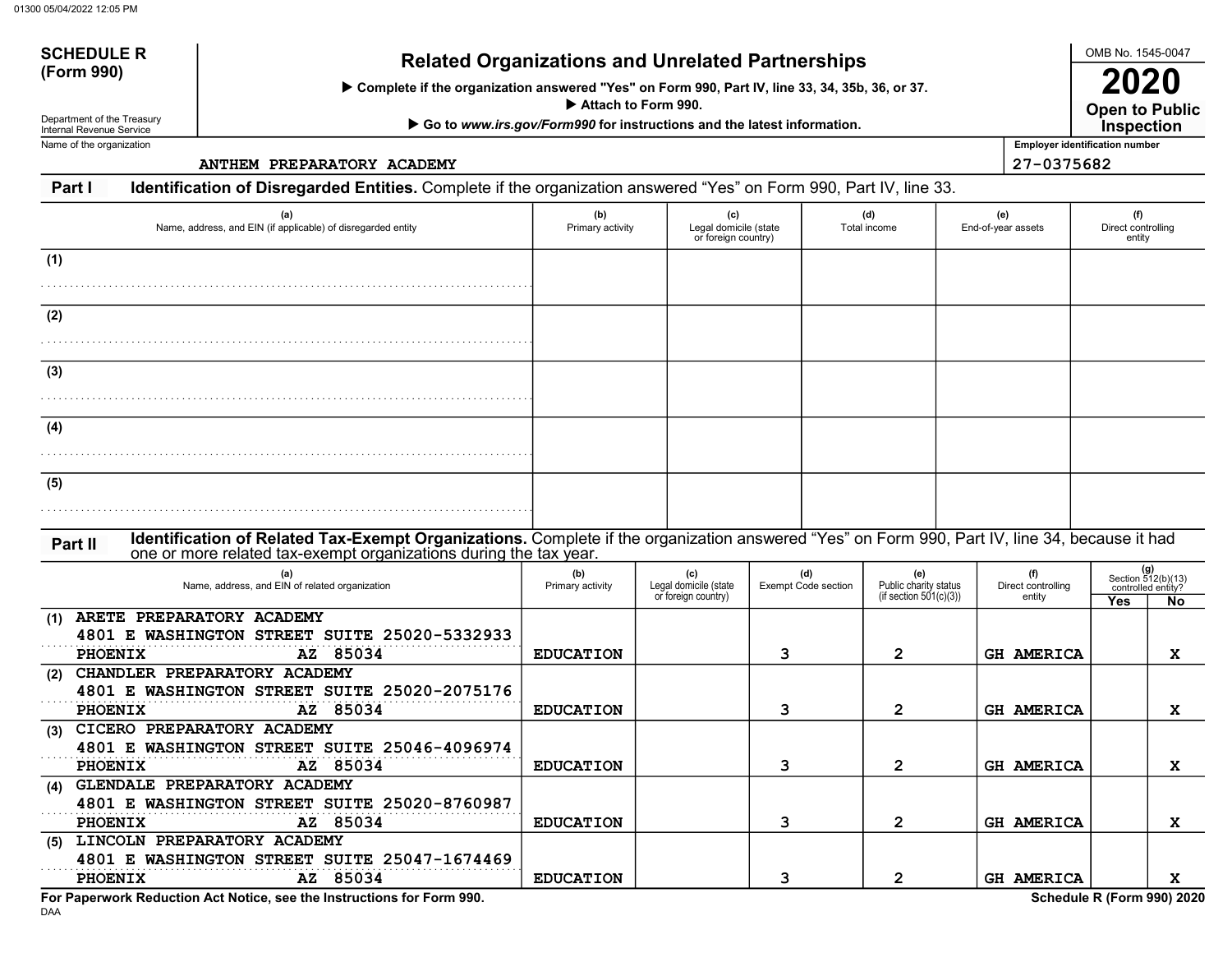# SCHEDULE R<br>(Form 990) Related Organizations and Unrelated Partnerships

Complete if the organization answered "Yes" on Form 990, Part IV, line 33, 34, 35b, 36, or 37.

Attach to Form 990.

▶ Go to www.irs.gov/Form990 for instructions and the latest information.

Department of the Treasury Internal Revenue Service Name of the organization

SCHEDULE R

ANTHEM PREPARATORY ACADEMY 27-0375682

Open to Public 2020 **Inspection** 

OMB No. 1545-0047

Employer identification number

Part I Identification of Disregarded Entities. Complete if the organization answered "Yes" on Form 990, Part IV, line 33.

| (a)<br>Name, address, and EIN (if applicable) of disregarded entity                                                                                                                                                           | (b)<br>Primary activity | (c)<br>Legal domicile (state<br>or foreign country) |                                   | (d)<br>Total income                                       | (e)<br>End-of-year assets           | (f)<br>Direct controlling<br>entity                                   |
|-------------------------------------------------------------------------------------------------------------------------------------------------------------------------------------------------------------------------------|-------------------------|-----------------------------------------------------|-----------------------------------|-----------------------------------------------------------|-------------------------------------|-----------------------------------------------------------------------|
| (1)                                                                                                                                                                                                                           |                         |                                                     |                                   |                                                           |                                     |                                                                       |
| (2)                                                                                                                                                                                                                           |                         |                                                     |                                   |                                                           |                                     |                                                                       |
| (3)                                                                                                                                                                                                                           |                         |                                                     |                                   |                                                           |                                     |                                                                       |
| (4)                                                                                                                                                                                                                           |                         |                                                     |                                   |                                                           |                                     |                                                                       |
| (5)                                                                                                                                                                                                                           |                         |                                                     |                                   |                                                           |                                     |                                                                       |
| Identification of Related Tax-Exempt Organizations. Complete if the organization answered "Yes" on Form 990, Part IV, line 34, because it had<br>Part II<br>one or more related tax-exempt organizations during the tax year. |                         |                                                     |                                   |                                                           |                                     |                                                                       |
| (a)<br>Name, address, and EIN of related organization                                                                                                                                                                         | (b)<br>Primary activity | (c)<br>Legal domicile (state<br>or foreign country) | (d)<br><b>Exempt Code section</b> | (e)<br>Public charity status<br>(if section $501(c)(3)$ ) | (f)<br>Direct controlling<br>entity | $(g)$<br>Section 512(b)(13)<br>controlled entity?<br>Yes<br><b>No</b> |
| MARYVALE PREPARATORY ACADEMY<br>(1)<br>4801 E WASHINGTON STREET SUITE 25027-3289377<br>PHOENIX<br>AZ 85034                                                                                                                    | <b>EDUCATION</b>        |                                                     | 3                                 | $\overline{2}$                                            | <b>GH AMERICA</b>                   | x                                                                     |
| NORTH PHOENIX PREPARATORY ACADEMY<br>(2)<br>4801 E WASHINGTON STREET SUITE 25027-3322474<br>AZ 85034<br><b>PHOENIX</b>                                                                                                        | <b>EDUCATION</b>        |                                                     | 3                                 | $\overline{2}$                                            | <b>GH AMERICA</b>                   | x                                                                     |
| SCOTTSDALE PREPARATORY ACADEMY<br>(3)<br>4801 E WASHINGTON STREET SUITE 25020-8778703<br>PHOENIX<br>AZ 85034                                                                                                                  | <b>EDUCATION</b>        |                                                     | 3                                 | $\overline{2}$                                            | <b>GH AMERICA</b>                   | X                                                                     |
| TELEOS PREPARATORY ACADEMY<br>(4)<br>4801 E WASHINGTON STREET SUITE 25026-2700807<br>PHOENIX<br>AZ 85034                                                                                                                      | <b>EDUCATION</b>        |                                                     | 3                                 | $\mathbf{2}$                                              | GH AMERICA                          | x                                                                     |
| TRIVIUM PREPARATORY ACADEMY<br>(5)<br>4801 E WASHINGTON STREET SUITE 25027-3289295<br>AZ 85034<br><b>PHOENIX</b>                                                                                                              | <b>EDUCATION</b>        |                                                     | 3                                 | $\mathbf{2}$                                              | <b>GH AMERICA</b>                   | x                                                                     |

For Paperwork Reduction Act Notice, see the Instructions for Form 990. Schedule R (Form 990) 2020

DAA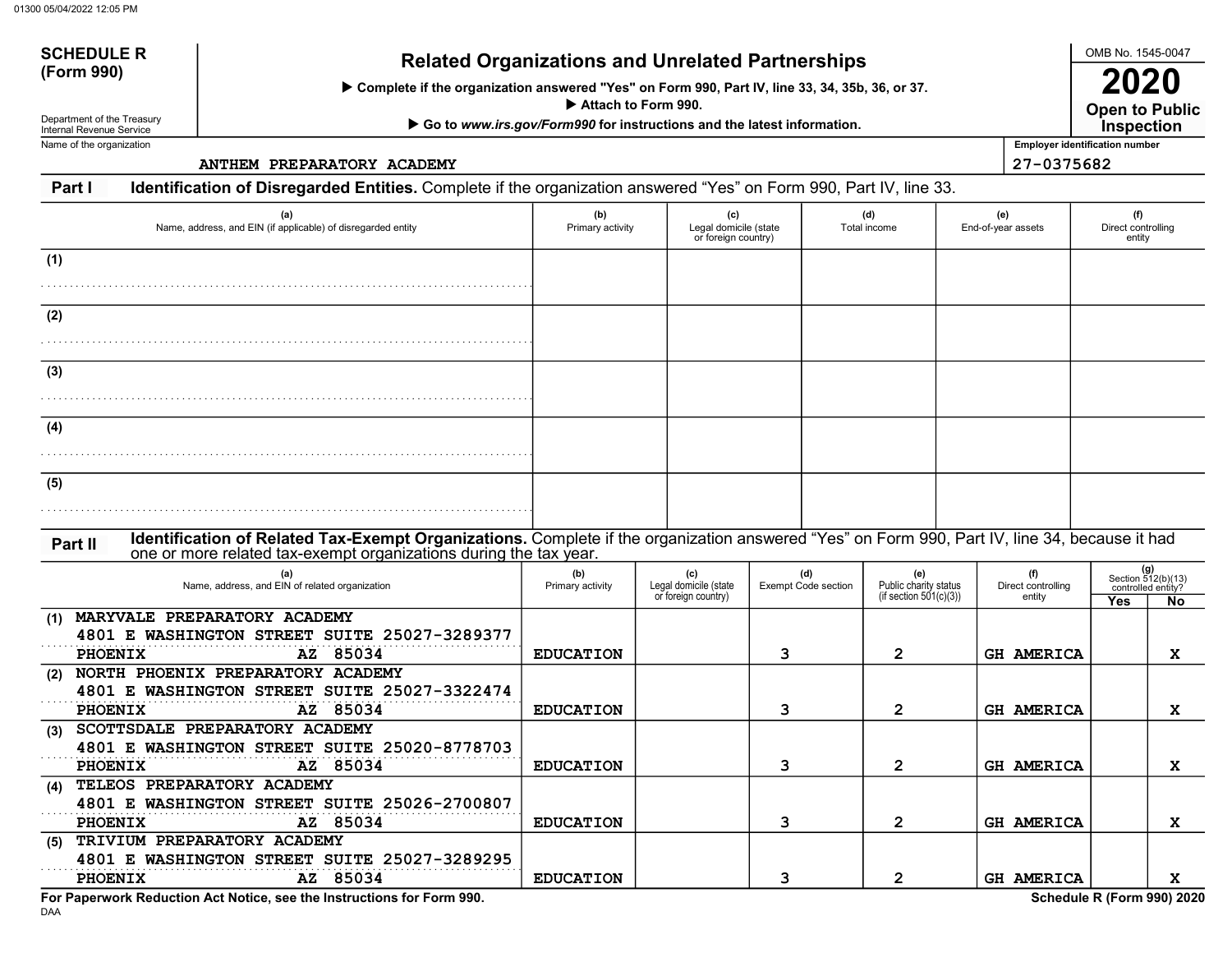# SCHEDULE R<br>(Form 990) Related Organizations and Unrelated Partnerships

Complete if the organization answered "Yes" on Form 990, Part IV, line 33, 34, 35b, 36, or 37.

Attach to Form 990.

▶ Go to www.irs.gov/Form990 for instructions and the latest information.

Department of the Treasury Internal Revenue Service Name of the organization

SCHEDULE R

ANTHEM PREPARATORY ACADEMY 27-0375682

Open to Public 2020 **Inspection** 

OMB No. 1545-0047

Employer identification number

Part I Identification of Disregarded Entities. Complete if the organization answered "Yes" on Form 990, Part IV, line 33.

| (a)<br>Name, address, and EIN (if applicable) of disregarded entity                                                                                                                                                           | (b)<br>Primary activity | (c)<br>Legal domicile (state<br>or foreign country) |                                   | (d)<br>Total income |                                                           | (e)<br>End-of-year assets           | (f)<br>Direct controlling<br>entity |                                                         |
|-------------------------------------------------------------------------------------------------------------------------------------------------------------------------------------------------------------------------------|-------------------------|-----------------------------------------------------|-----------------------------------|---------------------|-----------------------------------------------------------|-------------------------------------|-------------------------------------|---------------------------------------------------------|
| (1)                                                                                                                                                                                                                           |                         |                                                     |                                   |                     |                                                           |                                     |                                     |                                                         |
| (2)                                                                                                                                                                                                                           |                         |                                                     |                                   |                     |                                                           |                                     |                                     |                                                         |
| (3)                                                                                                                                                                                                                           |                         |                                                     |                                   |                     |                                                           |                                     |                                     |                                                         |
| (4)                                                                                                                                                                                                                           |                         |                                                     |                                   |                     |                                                           |                                     |                                     |                                                         |
| (5)                                                                                                                                                                                                                           |                         |                                                     |                                   |                     |                                                           |                                     |                                     |                                                         |
| Identification of Related Tax-Exempt Organizations. Complete if the organization answered "Yes" on Form 990, Part IV, line 34, because it had<br>Part II<br>one or more related tax-exempt organizations during the tax year. |                         |                                                     |                                   |                     |                                                           |                                     |                                     |                                                         |
| (a)<br>Name, address, and EIN of related organization                                                                                                                                                                         | (b)<br>Primary activity | (c)<br>Legal domicile (state<br>or foreign country) | (d)<br><b>Exempt Code section</b> |                     | (e)<br>Public charity status<br>(if section $501(c)(3)$ ) | (f)<br>Direct controlling<br>entity | Yes                                 | $(g)$<br>Section 512(b)(13)<br>controlled entity?<br>No |
| VERITAS PREPARATORY ACADEMY<br>(1)<br>4801 E WASHINGTON STREET SUITE 25005-0527441<br>PHOENIX<br>AZ 85034                                                                                                                     | <b>EDUCATION</b>        |                                                     | 3                                 |                     | $\overline{2}$                                            | <b>GH AMERICA</b>                   |                                     | $\mathbf{x}$                                            |
| <b>GREATHEARTS ARIZONA</b><br>(2)<br>4801 E WASHINGTON STREET SUITE 25020-2036133<br><b>PHOENIX</b><br>AZ 85034                                                                                                               | <b>EDUCATION</b>        |                                                     | 3                                 |                     | 7                                                         | <b>GH AMERICA</b>                   |                                     | X                                                       |
| <b>GREATHEARTS AMERICA</b><br>(3)<br>4801 E WASHINGTON STREET SUITE 25045-4306715<br>85034<br><b>PHOENIX</b><br>AZ                                                                                                            | <b>EDUCATION</b>        | $\mathbf{A} \mathbf{Z}$                             | 3                                 |                     | 7                                                         | N/A                                 |                                     | X                                                       |
| <b>GREATHEARTS AMERICA-TEXAS</b><br>(4)<br>4801 E WASHINGTON STREET SUITE 25043-1973126<br>AZ 85034<br><b>PHOENIX</b>                                                                                                         | <b>EDUCATION</b>        | TХ                                                  | 3                                 |                     | $\overline{2}$                                            | <b>GH AMERICA</b>                   |                                     | X                                                       |
| THE GREATHEARTS FOUNDATION, INC.<br>(5)<br>4801 E WASHINGTON STREET SUITE 25082-3809856<br>AZ 85034<br><b>PHOENIX</b>                                                                                                         | <b>SUPPORT</b>          | AZ                                                  | 3                                 |                     | 12A                                                       | <b>GH AMERICA</b>                   |                                     | X                                                       |

For Paperwork Reduction Act Notice, see the Instructions for Form 990. Schedule R (Form 990) 2020

DAA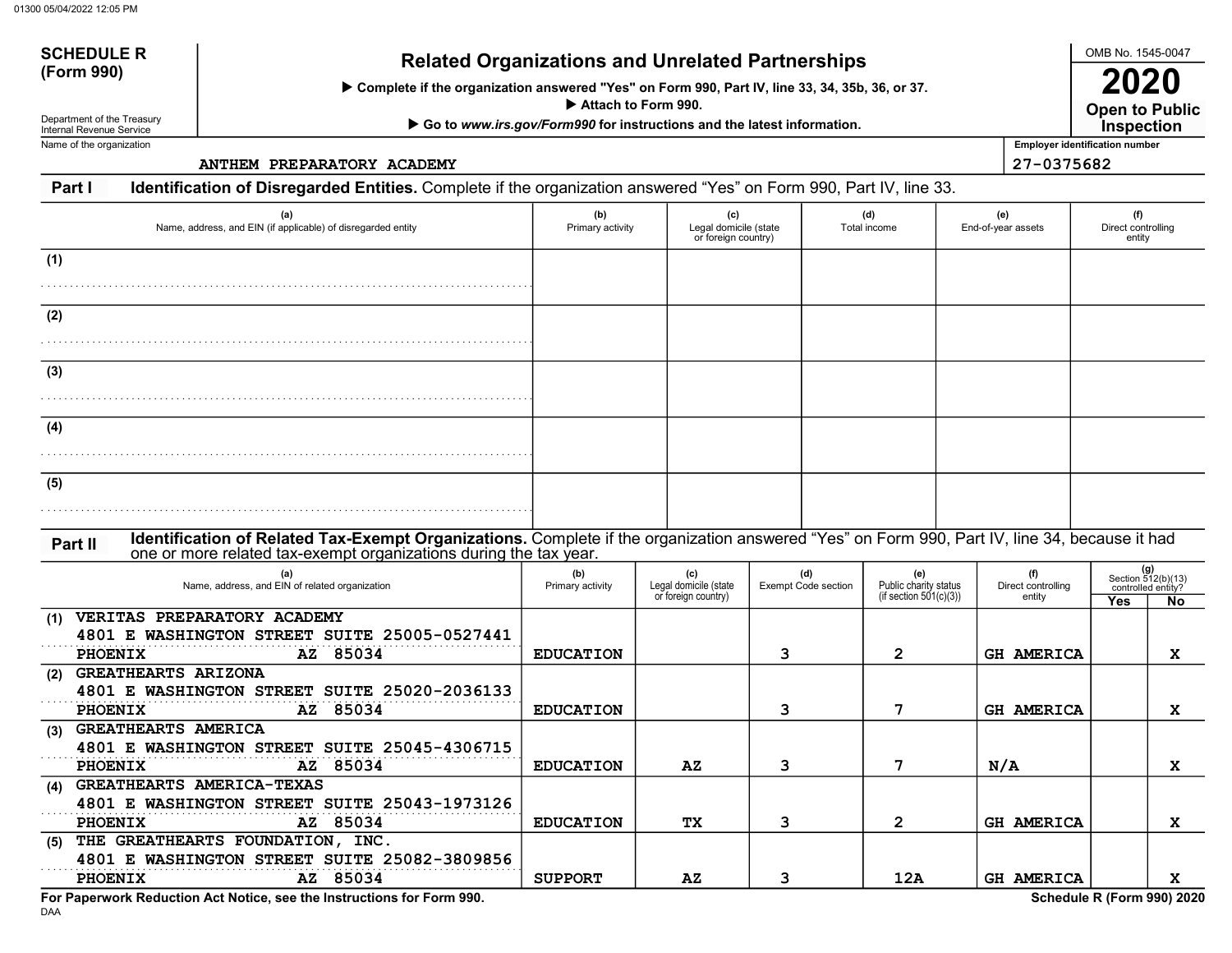|          | Schedule R (Form 990) 2020 ANTHEM PREPARATORY ACADEMY                                                                                                                                                                          |                         |                                                              |                                                        | 27-0375682                                                                                              |                                                        |                                        |                                                   |                                                                         |                                                     | Page 2                                                |
|----------|--------------------------------------------------------------------------------------------------------------------------------------------------------------------------------------------------------------------------------|-------------------------|--------------------------------------------------------------|--------------------------------------------------------|---------------------------------------------------------------------------------------------------------|--------------------------------------------------------|----------------------------------------|---------------------------------------------------|-------------------------------------------------------------------------|-----------------------------------------------------|-------------------------------------------------------|
| Part III | Identification of Related Organizations Taxable as a Partnership. Complete if the organization answered "Yes" on Form 990, Part IV, line 34, because it had one or more related organizations treated as a partnership during  |                         |                                                              |                                                        |                                                                                                         |                                                        |                                        |                                                   |                                                                         |                                                     |                                                       |
|          | (a)<br>Name, address, and EIN of<br>related organization                                                                                                                                                                       | (b)<br>Primary activity | (c)<br>Legal<br>domicile<br>(state or<br>foreign<br>country) | (d)<br>Direct controlling<br>entity                    | (e)<br>Predominant<br>income (related,<br>unrelated,<br>excluded from<br>tax under<br>sections 512-514) | (f)<br>Share of total<br>income                        | (g)<br>Share of end-of-<br>year assets | (h)<br>Dispro-<br>portionate<br>alloc.?<br>Yes No | (i)<br>Code V-UBI<br>amount in box 20<br>of Schedule K-1<br>(Form 1065) | (j)<br>General or<br>managing<br>partner?<br>Yes No | (k)<br>Percentage<br>ownership                        |
| (1)      |                                                                                                                                                                                                                                |                         |                                                              |                                                        |                                                                                                         |                                                        |                                        |                                                   |                                                                         |                                                     |                                                       |
| (2)      |                                                                                                                                                                                                                                |                         |                                                              |                                                        |                                                                                                         |                                                        |                                        |                                                   |                                                                         |                                                     |                                                       |
| (3)      |                                                                                                                                                                                                                                |                         |                                                              |                                                        |                                                                                                         |                                                        |                                        |                                                   |                                                                         |                                                     |                                                       |
| (4)      |                                                                                                                                                                                                                                |                         |                                                              |                                                        |                                                                                                         |                                                        |                                        |                                                   |                                                                         |                                                     |                                                       |
| Part IV  | Identification of Related Organizations Taxable as a Corporation or Trust. Complete if the organization answered "Yes" on Form 990, Part IV, line 34, because it had one or more related organizations treated as a corporatio |                         |                                                              |                                                        |                                                                                                         |                                                        |                                        |                                                   |                                                                         |                                                     |                                                       |
|          | (a)<br>Name, address, and EIN of related organization                                                                                                                                                                          | (b)<br>Primary activity |                                                              | (c)<br>Legal domicile<br>(state or<br>foreign country) | (d)<br>Direct controlling<br>entity                                                                     | (e)<br>Type of entity<br>(C corp, S corp,<br>or trust) | (f)<br>Share of total<br>income        | (g)<br>Share of<br>end-of-year assets             | (h)<br>Percentage<br>ownership                                          |                                                     | (i)<br>Section<br>512(b)(13)<br>controlled<br>entity? |
| (1)      |                                                                                                                                                                                                                                |                         |                                                              |                                                        |                                                                                                         |                                                        |                                        |                                                   |                                                                         |                                                     | Yes   No                                              |
| (2)      |                                                                                                                                                                                                                                |                         |                                                              |                                                        |                                                                                                         |                                                        |                                        |                                                   |                                                                         |                                                     |                                                       |
| (3)      |                                                                                                                                                                                                                                |                         |                                                              |                                                        |                                                                                                         |                                                        |                                        |                                                   |                                                                         |                                                     |                                                       |
| (4)      |                                                                                                                                                                                                                                |                         |                                                              |                                                        |                                                                                                         |                                                        |                                        |                                                   |                                                                         |                                                     |                                                       |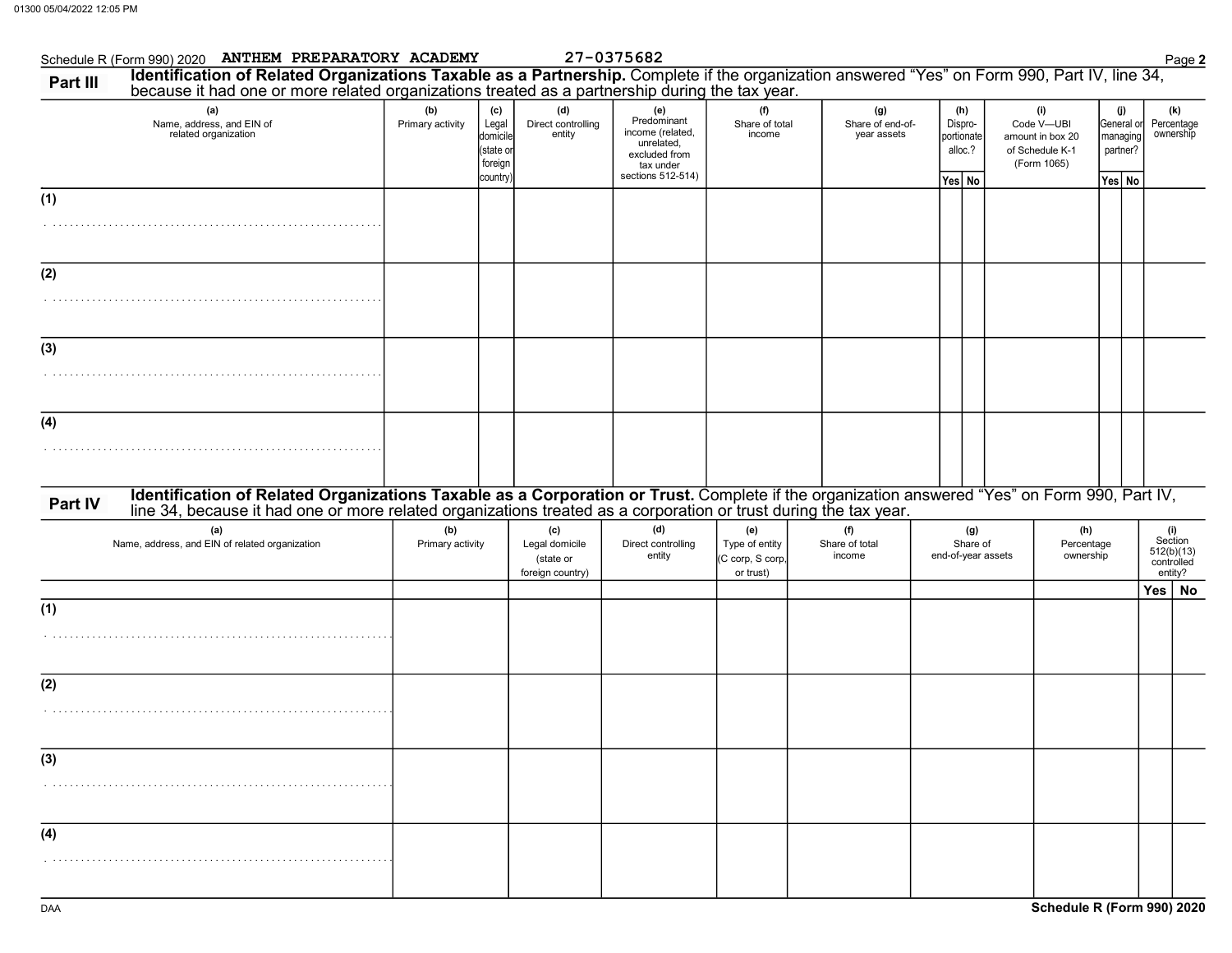## Schedule R (Form 990) 2020 ANTHEM PREPARATORY ACADEMY 27-0375682<br>
Page 3

|                                                                                                                                                                                                                                | Note: Complete line 1 if any entity is listed in Parts II, III, or IV of this schedule.                                                                                                                                             |                    |                        |                                              |                |              | Yes No       |  |  |
|--------------------------------------------------------------------------------------------------------------------------------------------------------------------------------------------------------------------------------|-------------------------------------------------------------------------------------------------------------------------------------------------------------------------------------------------------------------------------------|--------------------|------------------------|----------------------------------------------|----------------|--------------|--------------|--|--|
| 1.                                                                                                                                                                                                                             | During the tax year, did the organization engage in any of the following transactions with one or more related organizations listed in Parts II-IV?                                                                                 |                    |                        |                                              |                |              |              |  |  |
|                                                                                                                                                                                                                                |                                                                                                                                                                                                                                     |                    |                        |                                              | 1a             |              | X            |  |  |
|                                                                                                                                                                                                                                | <b>b</b> Gift, grant, or capital contribution to related organization(s) encourse conserved conserved conserved contribution to related organization(s)                                                                             |                    |                        |                                              | 1 <sub>b</sub> |              | $\mathbf x$  |  |  |
|                                                                                                                                                                                                                                |                                                                                                                                                                                                                                     |                    |                        |                                              | 1c             |              | $\mathbf x$  |  |  |
|                                                                                                                                                                                                                                | d Loans or loan guarantees to or for related organization(s)<br>interaction contract to contract the contraction of the contract or contract to contract the contract or contract or contract to contract the contract or contra    |                    |                        |                                              | 1 <sub>d</sub> |              | $\mathbf x$  |  |  |
|                                                                                                                                                                                                                                | e Loans or loan guarantees by related organization(s)<br>interaction continuous continuous continuous continuous continuous contractions and the contract or continuous                                                             |                    |                        |                                              | 1e             |              | $\mathbf x$  |  |  |
|                                                                                                                                                                                                                                |                                                                                                                                                                                                                                     |                    |                        |                                              |                |              |              |  |  |
|                                                                                                                                                                                                                                | f Dividends from related organization(s) encourance contains a substantial container and providends from related organization(s)                                                                                                    |                    |                        |                                              | 1f             |              | X            |  |  |
|                                                                                                                                                                                                                                | g Sale of assets to related organization(s)<br>interaction continuous continuous continuous continuous continuous contraction of the contract of the contract or contract of the contract of the contract of the contract of the    |                    |                        |                                              | 1q             |              | $\mathbf x$  |  |  |
|                                                                                                                                                                                                                                | h Purchase of assets from related organization(s) with an intervention of the content of the content of assets from related organization(s)                                                                                         |                    |                        |                                              | 1 <sub>h</sub> |              | $\mathbf x$  |  |  |
|                                                                                                                                                                                                                                | Exchange of assets with related organization(s) excess contact the control of the control of the control of the control or control or the control or contact or control or control or control or control or control or control      |                    |                        |                                              | 1i             |              | $\mathbf{x}$ |  |  |
|                                                                                                                                                                                                                                | Lease of facilities, equipment, or other assets to related organization(s) enconverse contained and contained and contained and facilities, equipment, or other assets to related organization(s) enconverse contained and con      |                    |                        |                                              | 1i             |              | $\mathbf{x}$ |  |  |
|                                                                                                                                                                                                                                |                                                                                                                                                                                                                                     |                    |                        |                                              |                |              |              |  |  |
|                                                                                                                                                                                                                                | k Lease of facilities, equipment, or other assets from related organization(s)                                                                                                                                                      |                    |                        |                                              | 1k             | X            |              |  |  |
|                                                                                                                                                                                                                                |                                                                                                                                                                                                                                     |                    |                        |                                              | 11             |              | X<br>X       |  |  |
|                                                                                                                                                                                                                                |                                                                                                                                                                                                                                     |                    |                        |                                              |                |              |              |  |  |
| n Sharing of facilities, equipment, mailing lists, or other assets with related organization(s) [1] content content content content content content content content content content content content content content content co |                                                                                                                                                                                                                                     |                    |                        |                                              |                |              |              |  |  |
|                                                                                                                                                                                                                                | o Sharing of paid employees with related organization(s) encourance contains an account of the state of the state or state or state or state or state or state or state or state or state or state or state or state or state       |                    |                        |                                              | 1 <sub>o</sub> | $\mathbf{x}$ |              |  |  |
|                                                                                                                                                                                                                                |                                                                                                                                                                                                                                     |                    |                        |                                              |                |              |              |  |  |
|                                                                                                                                                                                                                                | <b>p</b> Reimbursement paid to related organization(s) for expenses                                                                                                                                                                 |                    |                        |                                              | 1 <sub>p</sub> | $\mathbf{x}$ |              |  |  |
|                                                                                                                                                                                                                                | q Reimbursement paid by related organization(s) for expenses <b>construction construction</b> construction construction construction construction construction construction construction construction construction construction con |                    |                        |                                              | 1q             |              | X            |  |  |
|                                                                                                                                                                                                                                |                                                                                                                                                                                                                                     |                    |                        |                                              |                |              |              |  |  |
|                                                                                                                                                                                                                                | r Other transfer of cash or property to related organization(s) encourance contains an example and contained and contained and contained and contained and contained and contained and contained and contained and contained a      |                    |                        |                                              | 1r             |              | x            |  |  |
|                                                                                                                                                                                                                                |                                                                                                                                                                                                                                     |                    |                        |                                              | 1s             |              | $\mathbf x$  |  |  |
|                                                                                                                                                                                                                                | If the answer to any of the above is "Yes," see the instructions for information on who must complete this line, including covered relationships and transaction thresholds.                                                        |                    |                        |                                              |                |              |              |  |  |
|                                                                                                                                                                                                                                | (a)<br>Name of related organization                                                                                                                                                                                                 | (b)<br>Transaction | (c)<br>Amount involved | (d)<br>Method of determining amount involved |                |              |              |  |  |
|                                                                                                                                                                                                                                |                                                                                                                                                                                                                                     | type $(a-s)$       |                        |                                              |                |              |              |  |  |
|                                                                                                                                                                                                                                |                                                                                                                                                                                                                                     |                    |                        |                                              |                |              |              |  |  |
| (1)                                                                                                                                                                                                                            | GREATHEARTS ARIZONA                                                                                                                                                                                                                 | $\circ$            | 4,744,525              | <b>FMV</b>                                   |                |              |              |  |  |
|                                                                                                                                                                                                                                |                                                                                                                                                                                                                                     |                    |                        |                                              |                |              |              |  |  |
| (2)                                                                                                                                                                                                                            | <b>GREATHEARTS ARIZONA</b>                                                                                                                                                                                                          | P                  | 600, 498               | <b>FMV</b>                                   |                |              |              |  |  |
|                                                                                                                                                                                                                                |                                                                                                                                                                                                                                     |                    |                        |                                              |                |              |              |  |  |
| (3)                                                                                                                                                                                                                            | <b>GREATHEARTS ARIZONA</b>                                                                                                                                                                                                          | к                  | 601,678                | <b>FMV</b>                                   |                |              |              |  |  |
|                                                                                                                                                                                                                                |                                                                                                                                                                                                                                     |                    |                        |                                              |                |              |              |  |  |
| (4)                                                                                                                                                                                                                            |                                                                                                                                                                                                                                     |                    |                        |                                              |                |              |              |  |  |
|                                                                                                                                                                                                                                |                                                                                                                                                                                                                                     |                    |                        |                                              |                |              |              |  |  |
| (5)                                                                                                                                                                                                                            |                                                                                                                                                                                                                                     |                    |                        |                                              |                |              |              |  |  |

 $(6)$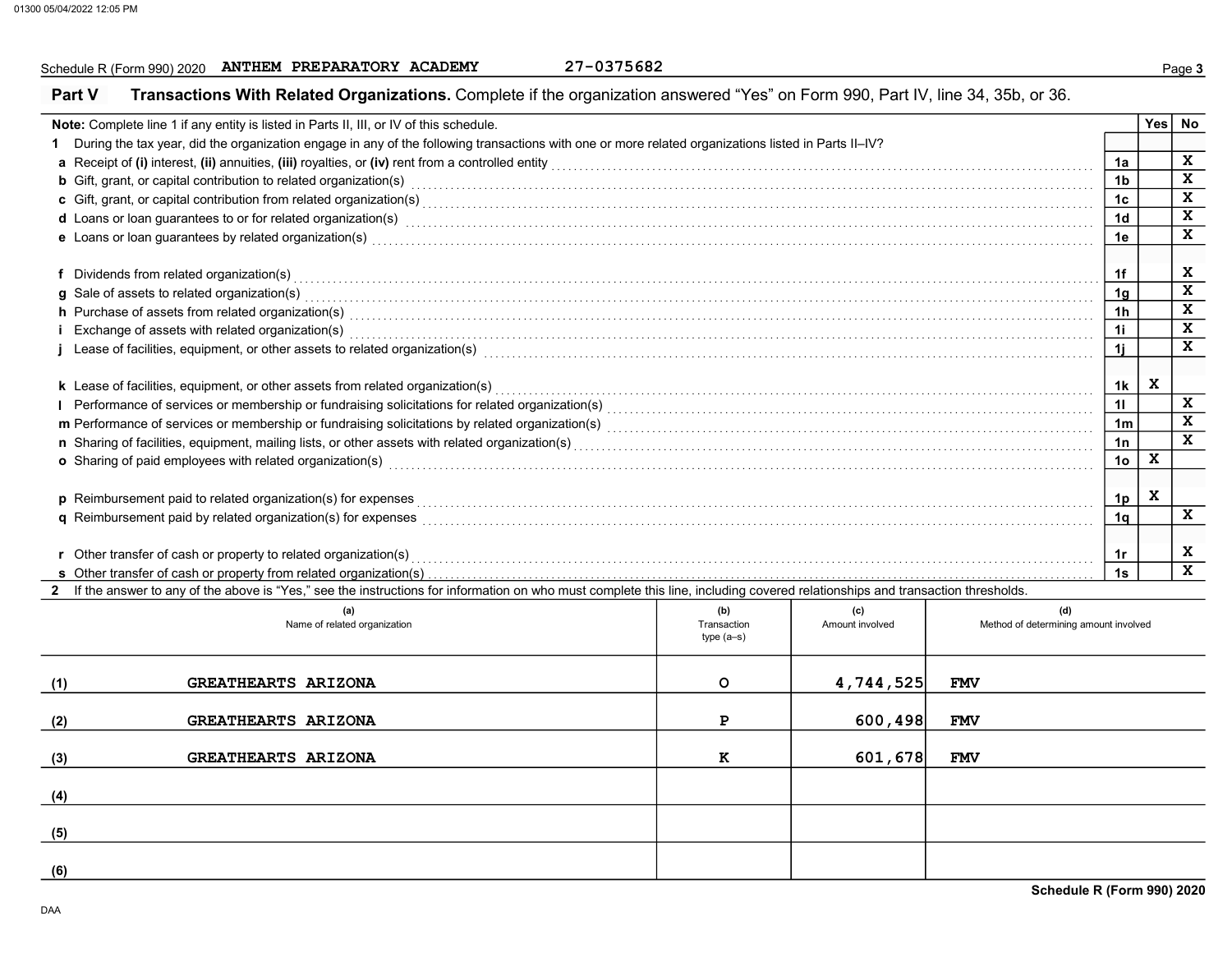## Schedule R (Form 990) 2020 ANTHEM PREPARATORY ACADEMY 27-0375682<br>
Page 4

### Part VI Unrelated Organizations Taxable as a Partnership. Complete if the organization answered "Yes" on Form 990, Part IV, line 37.

Provide the following information for each entity taxed as a partnership through which the organization conducted more than five percent of its activities (measured by total assets or gross revenue) that was not a related organization. See instructions regarding exclusion for certain investment partnerships.

| $\sim$<br>ັ<br>(a)<br>Name, address, and EIN of entity | ັ<br>ັ<br>(b)<br>Primary activity | (c)<br>Legal<br>domicile<br>(state or<br>foreign | (d)<br>Predominant<br>income (related,<br>unrelated, excluded<br>from tax under | (e)<br>Are all partners<br>section<br>501(c)(3)<br>organizations? |  | (f)<br>Share of<br>total income | (g)<br>Share of<br>end-of-year<br>assets |          | (h)<br>Disproportionate<br>allocations? | (i)<br>Code V-UBI<br>amount in box 20<br>of Schedule K-1<br>(Form 1065) |     | (j)<br>General or<br>managing<br>partner? | (k)<br>Percentage<br>ownership |
|--------------------------------------------------------|-----------------------------------|--------------------------------------------------|---------------------------------------------------------------------------------|-------------------------------------------------------------------|--|---------------------------------|------------------------------------------|----------|-----------------------------------------|-------------------------------------------------------------------------|-----|-------------------------------------------|--------------------------------|
|                                                        |                                   | country)                                         | sections 512-514)                                                               | Yes   No                                                          |  |                                 |                                          | Yes   No |                                         |                                                                         | Yes | <b>No</b>                                 |                                |
| (1)                                                    |                                   |                                                  |                                                                                 |                                                                   |  |                                 |                                          |          |                                         |                                                                         |     |                                           |                                |
|                                                        |                                   |                                                  |                                                                                 |                                                                   |  |                                 |                                          |          |                                         |                                                                         |     |                                           |                                |
| (2)                                                    |                                   |                                                  |                                                                                 |                                                                   |  |                                 |                                          |          |                                         |                                                                         |     |                                           |                                |
|                                                        |                                   |                                                  |                                                                                 |                                                                   |  |                                 |                                          |          |                                         |                                                                         |     |                                           |                                |
| (3)                                                    |                                   |                                                  |                                                                                 |                                                                   |  |                                 |                                          |          |                                         |                                                                         |     |                                           |                                |
| .                                                      |                                   |                                                  |                                                                                 |                                                                   |  |                                 |                                          |          |                                         |                                                                         |     |                                           |                                |
|                                                        |                                   |                                                  |                                                                                 |                                                                   |  |                                 |                                          |          |                                         |                                                                         |     |                                           |                                |
| (4)                                                    |                                   |                                                  |                                                                                 |                                                                   |  |                                 |                                          |          |                                         |                                                                         |     |                                           |                                |
|                                                        |                                   |                                                  |                                                                                 |                                                                   |  |                                 |                                          |          |                                         |                                                                         |     |                                           |                                |
| (5)                                                    |                                   |                                                  |                                                                                 |                                                                   |  |                                 |                                          |          |                                         |                                                                         |     |                                           |                                |
|                                                        |                                   |                                                  |                                                                                 |                                                                   |  |                                 |                                          |          |                                         |                                                                         |     |                                           |                                |
| (6)                                                    |                                   |                                                  |                                                                                 |                                                                   |  |                                 |                                          |          |                                         |                                                                         |     |                                           |                                |
|                                                        |                                   |                                                  |                                                                                 |                                                                   |  |                                 |                                          |          |                                         |                                                                         |     |                                           |                                |
|                                                        |                                   |                                                  |                                                                                 |                                                                   |  |                                 |                                          |          |                                         |                                                                         |     |                                           |                                |
| (7)                                                    |                                   |                                                  |                                                                                 |                                                                   |  |                                 |                                          |          |                                         |                                                                         |     |                                           |                                |
|                                                        |                                   |                                                  |                                                                                 |                                                                   |  |                                 |                                          |          |                                         |                                                                         |     |                                           |                                |
| (8)                                                    |                                   |                                                  |                                                                                 |                                                                   |  |                                 |                                          |          |                                         |                                                                         |     |                                           |                                |
|                                                        |                                   |                                                  |                                                                                 |                                                                   |  |                                 |                                          |          |                                         |                                                                         |     |                                           |                                |
| (9)                                                    |                                   |                                                  |                                                                                 |                                                                   |  |                                 |                                          |          |                                         |                                                                         |     |                                           |                                |
|                                                        |                                   |                                                  |                                                                                 |                                                                   |  |                                 |                                          |          |                                         |                                                                         |     |                                           |                                |
| (10)                                                   |                                   |                                                  |                                                                                 |                                                                   |  |                                 |                                          |          |                                         |                                                                         |     |                                           |                                |
|                                                        |                                   |                                                  |                                                                                 |                                                                   |  |                                 |                                          |          |                                         |                                                                         |     |                                           |                                |
|                                                        |                                   |                                                  |                                                                                 |                                                                   |  |                                 |                                          |          |                                         |                                                                         |     |                                           |                                |
| (11)                                                   |                                   |                                                  |                                                                                 |                                                                   |  |                                 |                                          |          |                                         |                                                                         |     |                                           |                                |
|                                                        |                                   |                                                  |                                                                                 |                                                                   |  |                                 |                                          |          |                                         |                                                                         |     |                                           |                                |
|                                                        |                                   |                                                  |                                                                                 |                                                                   |  |                                 |                                          |          |                                         |                                                                         |     |                                           |                                |

Schedule R (Form 990) 2020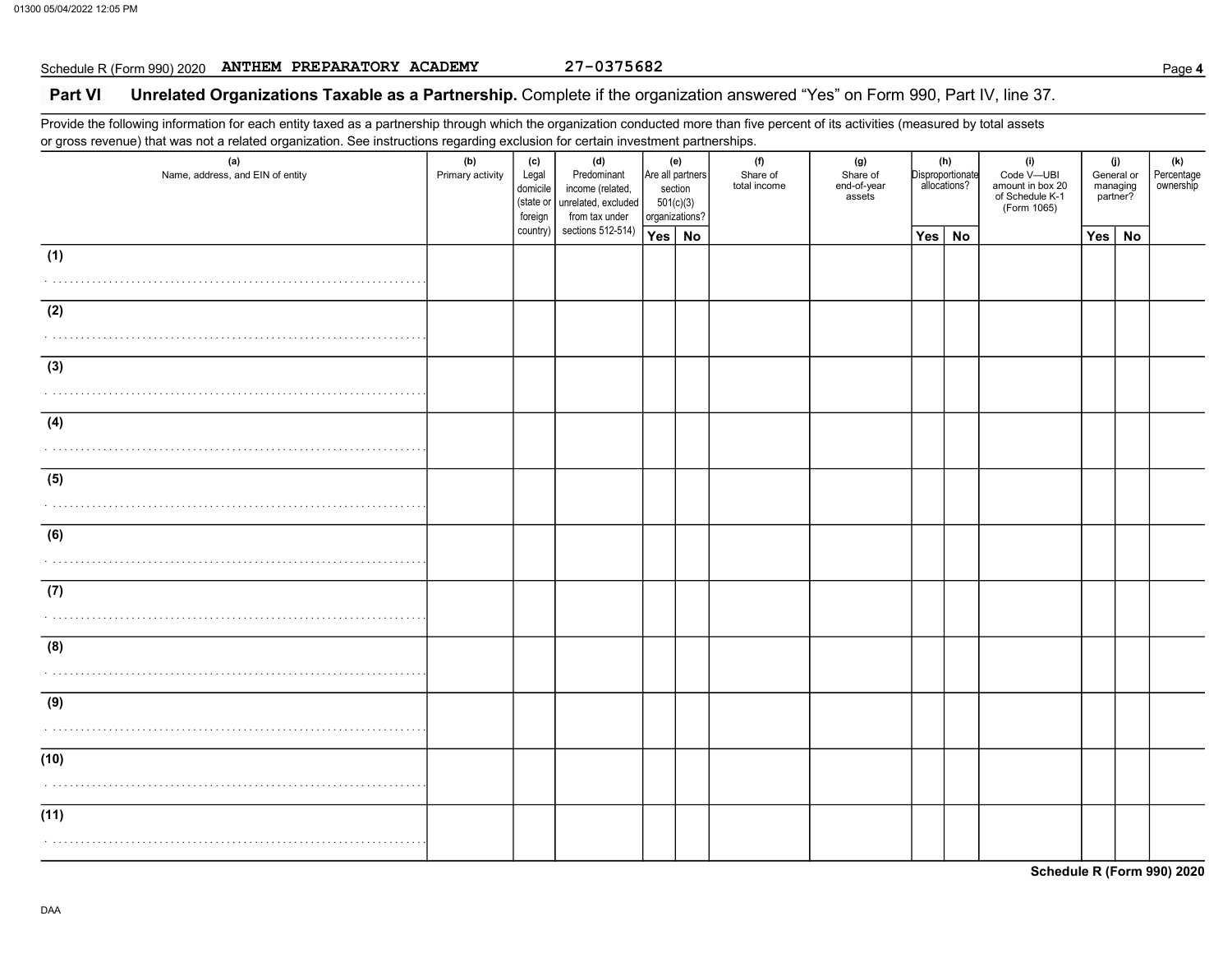|          |  | Schedule R (Form 990) 2020 ANTHEM PREPARATORY ACADEMY |                                                                                                                         | 27-0375682 | Page 5 |
|----------|--|-------------------------------------------------------|-------------------------------------------------------------------------------------------------------------------------|------------|--------|
| Part VII |  |                                                       | Supplemental Information.<br>Provide additional information for responses to questions on Schedule R. See instructions. |            |        |
|          |  |                                                       |                                                                                                                         |            |        |
|          |  |                                                       |                                                                                                                         |            |        |
|          |  |                                                       |                                                                                                                         |            |        |
|          |  |                                                       |                                                                                                                         |            |        |
|          |  |                                                       |                                                                                                                         |            |        |
|          |  |                                                       |                                                                                                                         |            |        |
|          |  |                                                       |                                                                                                                         |            |        |
|          |  |                                                       |                                                                                                                         |            |        |
|          |  |                                                       |                                                                                                                         |            |        |
|          |  |                                                       |                                                                                                                         |            |        |
|          |  |                                                       |                                                                                                                         |            |        |
|          |  |                                                       |                                                                                                                         |            |        |
|          |  |                                                       |                                                                                                                         |            |        |
|          |  |                                                       |                                                                                                                         |            |        |
|          |  |                                                       |                                                                                                                         |            |        |
|          |  |                                                       |                                                                                                                         |            |        |
|          |  |                                                       |                                                                                                                         |            |        |
|          |  |                                                       |                                                                                                                         |            |        |
|          |  |                                                       |                                                                                                                         |            |        |
|          |  |                                                       |                                                                                                                         |            |        |
|          |  |                                                       |                                                                                                                         |            |        |
|          |  |                                                       |                                                                                                                         |            |        |
|          |  |                                                       |                                                                                                                         |            |        |
|          |  |                                                       |                                                                                                                         |            |        |
|          |  |                                                       |                                                                                                                         |            |        |
|          |  |                                                       |                                                                                                                         |            |        |
|          |  |                                                       |                                                                                                                         |            |        |
|          |  |                                                       |                                                                                                                         |            |        |
|          |  |                                                       |                                                                                                                         |            |        |
|          |  |                                                       |                                                                                                                         |            |        |
|          |  |                                                       |                                                                                                                         |            |        |
|          |  |                                                       |                                                                                                                         |            |        |
|          |  |                                                       |                                                                                                                         |            |        |
|          |  |                                                       |                                                                                                                         |            |        |
|          |  |                                                       |                                                                                                                         |            |        |
|          |  |                                                       |                                                                                                                         |            |        |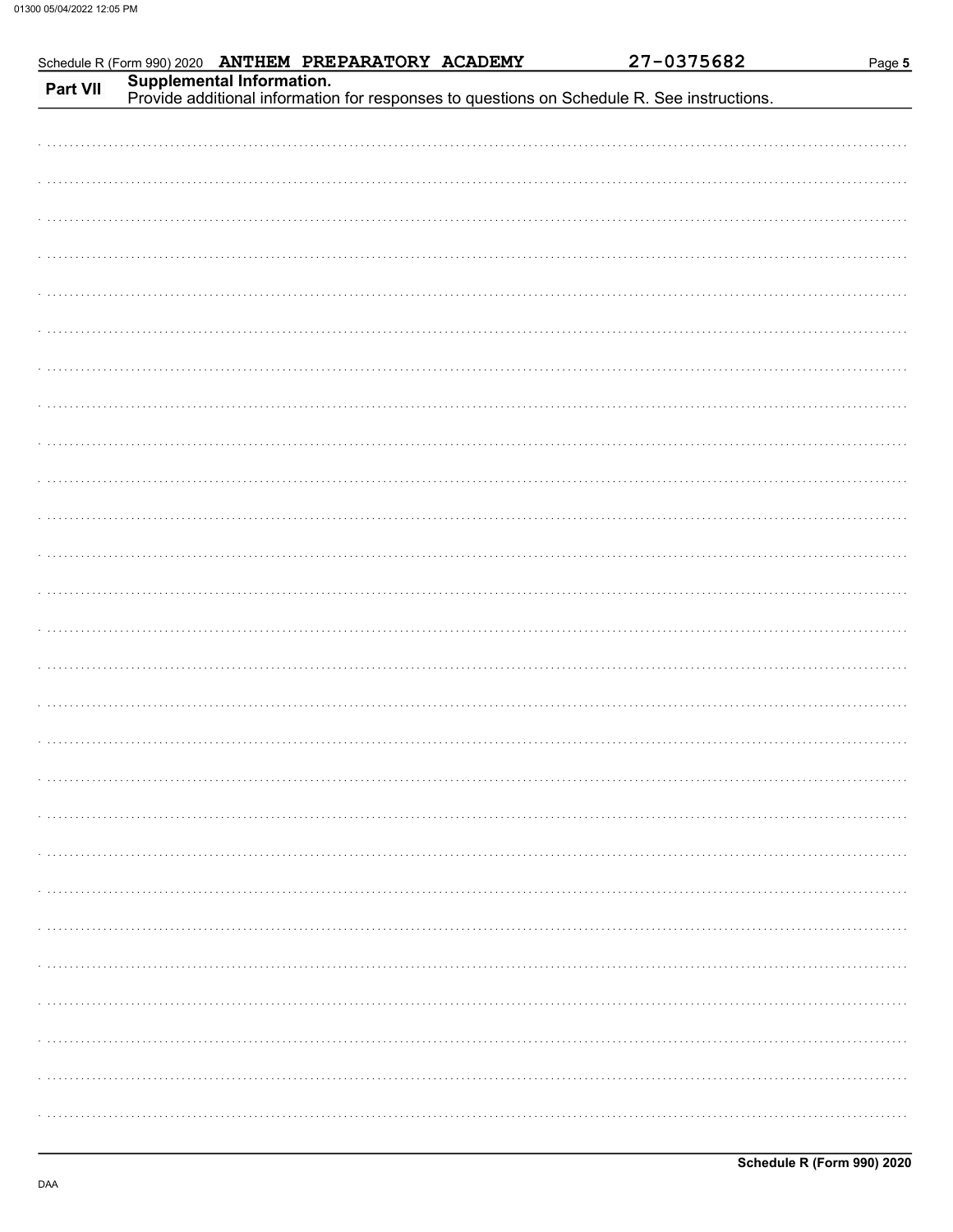01300 05/04/2022 12:05 PM

Form 4562

(Including Information on Listed Property) **4562** Depreciation and Amortization<br>(Including Information on Listed Property)<br>Attach to your tax return.

▶ Attach to your tax return.

|     | Department of the Treasury<br>(99)<br>Internal Revenue Service                                                                          |                                            | Go to www.irs.gov/Form4562 for instructions and the latest information.                           |                              |                |                  |              | Attachment<br>179<br>Sequence No. |
|-----|-----------------------------------------------------------------------------------------------------------------------------------------|--------------------------------------------|---------------------------------------------------------------------------------------------------|------------------------------|----------------|------------------|--------------|-----------------------------------|
|     | Name(s) shown on return                                                                                                                 |                                            |                                                                                                   |                              |                |                  |              | <b>Identifying number</b>         |
|     |                                                                                                                                         |                                            | ANTHEM PREPARATORY ACADEMY                                                                        |                              |                |                  |              | 27-0375682                        |
|     | Business or activity to which this form relates                                                                                         |                                            |                                                                                                   |                              |                |                  |              |                                   |
|     | INDIRECT DEPRECIATION                                                                                                                   |                                            |                                                                                                   |                              |                |                  |              |                                   |
|     | <b>Election To Expense Certain Property Under Section 179</b><br>Part I                                                                 |                                            |                                                                                                   |                              |                |                  |              |                                   |
|     | Note: If you have any listed property, complete Part V before you complete Part I.                                                      |                                            |                                                                                                   |                              |                |                  |              |                                   |
| 1   | Maximum amount (see instructions)                                                                                                       |                                            |                                                                                                   |                              |                |                  | 1            | 1,040,000                         |
| 2   | Total cost of section 179 property placed in service (see instructions)                                                                 |                                            |                                                                                                   |                              |                |                  | $\mathbf{2}$ |                                   |
| 3   | Threshold cost of section 179 property before reduction in limitation (see instructions)                                                |                                            |                                                                                                   |                              |                |                  | 3            | 2,590,000                         |
| 4   | Reduction in limitation. Subtract line 3 from line 2. If zero or less, enter -0-                                                        |                                            |                                                                                                   |                              |                |                  | 4            |                                   |
| 5   | Dollar limitation for tax year. Subtract line 4 from line 1. If zero or less, enter -0-. If married filing separately, see instructions |                                            |                                                                                                   |                              |                |                  | 5            |                                   |
| 6   | (a) Description of property                                                                                                             |                                            |                                                                                                   | (b) Cost (business use only) |                | (c) Elected cost |              |                                   |
|     |                                                                                                                                         |                                            |                                                                                                   |                              |                |                  |              |                                   |
|     |                                                                                                                                         |                                            |                                                                                                   |                              |                |                  |              |                                   |
| 7   | Listed property. Enter the amount from line 29                                                                                          |                                            |                                                                                                   |                              | $\overline{7}$ |                  |              |                                   |
| 8   | Total elected cost of section 179 property. Add amounts in column (c), lines 6 and 7                                                    |                                            |                                                                                                   |                              |                |                  | 8            |                                   |
| 9   | Tentative deduction. Enter the smaller of line 5 or line 8                                                                              |                                            |                                                                                                   |                              |                |                  | 9            |                                   |
| 10  | Carryover of disallowed deduction from line 13 of your 2019 Form 4562                                                                   |                                            |                                                                                                   |                              |                |                  | 10           |                                   |
| 11  | Business income limitation. Enter the smaller of business income (not less than zero) or line 5. See instructions                       |                                            |                                                                                                   |                              |                |                  | 11           |                                   |
| 12  | Section 179 expense deduction. Add lines 9 and 10, but don't enter more than line 11                                                    |                                            |                                                                                                   |                              |                |                  | 12           |                                   |
| 13  | Carryover of disallowed deduction to 2021. Add lines 9 and 10, less line 12                                                             |                                            |                                                                                                   |                              | 13             |                  |              |                                   |
|     | Note: Don't use Part II or Part III below for listed property. Instead, use Part V.                                                     |                                            |                                                                                                   |                              |                |                  |              |                                   |
|     | Special Depreciation Allowance and Other Depreciation (Don't include listed property. See instructions.)<br><b>Part II</b>              |                                            |                                                                                                   |                              |                |                  |              |                                   |
| 14  | Special depreciation allowance for qualified property (other than listed property) placed in service                                    |                                            |                                                                                                   |                              |                |                  |              |                                   |
|     | during the tax year. See instructions                                                                                                   |                                            |                                                                                                   |                              |                |                  | 14           |                                   |
| 15  | Property subject to section 168(f)(1) election                                                                                          |                                            |                                                                                                   |                              |                |                  | 15           |                                   |
| 16  |                                                                                                                                         |                                            |                                                                                                   |                              |                |                  | 16           | 156,671                           |
|     | MACRS Depreciation (Don't include listed property. See instructions.)<br><b>Part III</b>                                                |                                            |                                                                                                   |                              |                |                  |              |                                   |
|     |                                                                                                                                         |                                            | <b>Section A</b>                                                                                  |                              |                |                  |              |                                   |
| 17  | MACRS deductions for assets placed in service in tax years beginning before 2020                                                        |                                            |                                                                                                   |                              |                |                  | 17           | 0                                 |
| 18  | If you are electing to group any assets placed in service during the tax year into one or more general asset accounts, check here       |                                            |                                                                                                   |                              |                |                  |              |                                   |
|     |                                                                                                                                         |                                            | Section B-Assets Placed in Service During 2020 Tax Year Using the General Depreciation System     |                              |                |                  |              |                                   |
|     | (a) Classification of property                                                                                                          | (b) Month and year<br>placed in<br>service | (c) Basis for depreciation<br>(business/investment use<br>only-see instructions)                  | (d) Recovery<br>period       | (e) Convention | (f) Method       |              | (g) Depreciation deduction        |
| 19a | 3-year property                                                                                                                         |                                            |                                                                                                   |                              |                |                  |              |                                   |
| b   | 5-year property                                                                                                                         |                                            |                                                                                                   |                              |                |                  |              |                                   |
| c   | 7-year property                                                                                                                         |                                            |                                                                                                   |                              |                |                  |              |                                   |
| d   | 10-year property                                                                                                                        |                                            |                                                                                                   |                              |                |                  |              |                                   |
|     | e 15-year property                                                                                                                      |                                            |                                                                                                   |                              |                |                  |              |                                   |
|     | f 20-year property                                                                                                                      |                                            |                                                                                                   |                              |                |                  |              |                                   |
|     | g 25-year property                                                                                                                      |                                            |                                                                                                   | 25 yrs.                      |                | S/L              |              |                                   |
|     | h Residential rental                                                                                                                    |                                            |                                                                                                   | 27.5 yrs.                    | <b>MM</b>      | S/L              |              |                                   |
|     | property                                                                                                                                |                                            |                                                                                                   | 27.5 yrs.                    | <b>MM</b>      | S/L              |              |                                   |
|     | <i>i</i> Nonresidential real                                                                                                            |                                            |                                                                                                   | 39 yrs.                      | МM             | S/L              |              |                                   |
|     | property                                                                                                                                |                                            |                                                                                                   |                              | <b>MM</b>      | S/L              |              |                                   |
|     |                                                                                                                                         |                                            | Section C-Assets Placed in Service During 2020 Tax Year Using the Alternative Depreciation System |                              |                |                  |              |                                   |
| 20a | Class life                                                                                                                              |                                            |                                                                                                   |                              |                | S/L              |              |                                   |
|     | $b$ 12-year                                                                                                                             |                                            |                                                                                                   | 12 yrs.                      |                | S/L              |              |                                   |
|     | c 30-year                                                                                                                               |                                            |                                                                                                   | 30 yrs.                      | MM             | S/L              |              |                                   |

|    | $d$ 40-vear                                                                                                                                                                                                                                                                                                          |  |  | 40 vrs. | MМ | S/L |     |         |
|----|----------------------------------------------------------------------------------------------------------------------------------------------------------------------------------------------------------------------------------------------------------------------------------------------------------------------|--|--|---------|----|-----|-----|---------|
|    | <b>Part IV</b><br><b>Summary</b> (See instructions.)                                                                                                                                                                                                                                                                 |  |  |         |    |     |     |         |
| 21 | Listed property. Enter amount from line 28                                                                                                                                                                                                                                                                           |  |  |         |    |     | -21 |         |
| 22 | <b>Total.</b> Add amounts from line 12, lines 14 through 17, lines 19 and 20 in column (q), and line 21. Enter<br>here and on the appropriate lines of your return. Partnerships and S corporations—see instructions                                                                                                 |  |  |         |    |     | 22  | 156,671 |
| 23 | For assets shown above and placed in service during the current year, enter the<br>$\mathbf{a}$ . The contract is a series of the contract of the contract of the contract of the contract of the contract of the contract of the contract of the contract of the contract of the contract of the contract of the co |  |  |         |    |     |     |         |

portion of the basis attributable to section 263A costs . . . . . . . . . . . . . . . . . . . . . . . . . . . . . . . . . . . For Paperwork Reduction Act Notice, see separate instructions. | 23  $|$ 

Form 4562 (2020) THERE ARE NO AMOUNTS FOR PAGE 2

OMB No. 1545-0172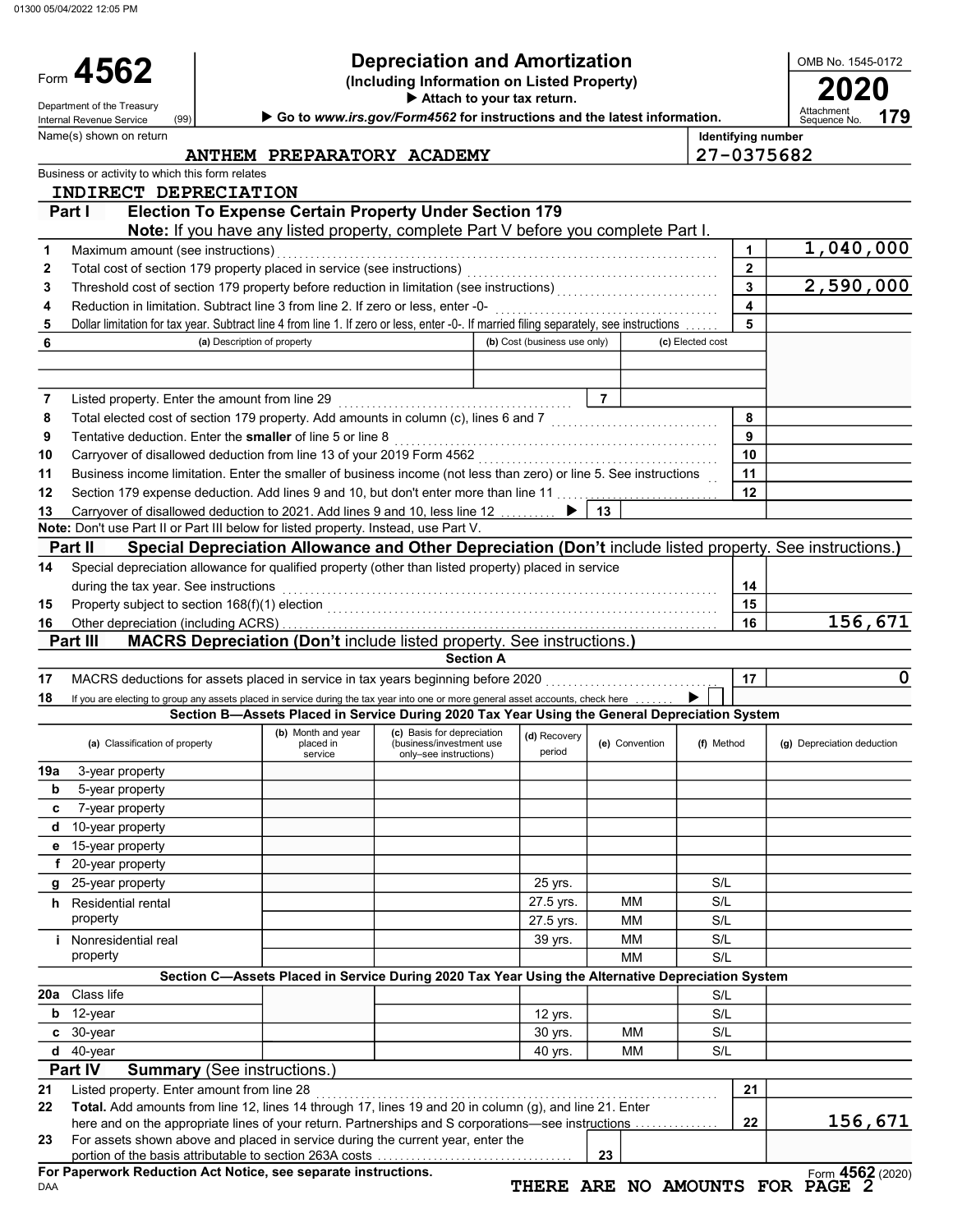|                             | Form 990                                                                                |                           | <b>Two Year Comparison Report</b> |                        | 2019 & 2020                           |
|-----------------------------|-----------------------------------------------------------------------------------------|---------------------------|-----------------------------------|------------------------|---------------------------------------|
|                             | For calendar year 2020, or tax year beginning                                           |                           | 07/01/20                          | 06/30/21<br>, ending   |                                       |
| Name                        |                                                                                         |                           |                                   |                        | <b>Taxpayer Identification Number</b> |
|                             |                                                                                         |                           |                                   |                        |                                       |
|                             | ANTHEM PREPARATORY ACADEMY                                                              |                           |                                   |                        | 27-0375682                            |
|                             |                                                                                         |                           | 2019                              | 2020                   | <b>Differences</b>                    |
|                             | 1. Contributions, gifts, grants                                                         | 1.                        | 590, 723                          | 553,800                | $-36,923$                             |
|                             | 2. Membership dues and assessments                                                      | 2.                        |                                   |                        |                                       |
|                             | 3. Government contributions and grants                                                  | 3.                        | 87,136                            | 606,681                | 519,545                               |
| Б                           |                                                                                         | 4.                        | 6,336,345                         | 6,312,783              | $-23,562$                             |
| $\blacksquare$<br>$\bullet$ |                                                                                         | 5.                        | 7,072                             | 2,630                  | $-4, 442$                             |
| >                           | 6. Proceeds from tax exempt bonds                                                       | 6.                        |                                   |                        |                                       |
| $\alpha$                    | 7. Net gain or (loss) from sale of assets other than inventory                          | $\overline{7}$ .          |                                   |                        |                                       |
|                             | 8. Net income or (loss) from fundraising events                                         | $\overline{\mathbf{8}}$ . |                                   |                        |                                       |
|                             |                                                                                         | $\overline{9}$ .          |                                   |                        |                                       |
|                             | 10. Net gain or (loss) on sales of inventory $\begin{array}{ c c c }\hline \end{array}$ | 10.                       |                                   |                        |                                       |
|                             | 11. Other revenue                                                                       | 11.                       | 151,729                           | 55,720                 | $-96,009$                             |
|                             | 12. Total revenue. Add lines 1 through 11                                               | 12.                       | 7,173,005                         | 7,531,614              | 358,609                               |
|                             | 13. Grants and similar amounts paid                                                     | 13.                       |                                   |                        |                                       |
|                             | 14. Benefits paid to or for members                                                     | 14 <sub>1</sub>           |                                   |                        |                                       |
| w                           | 15. Compensation of officers, directors, trustees, etc.                                 | 15.                       |                                   | 298,399                | 298,399                               |
| ⊆                           | 16. Salaries, other compensation, and employee benefits                                 | 16.                       | 4,494,966                         | 4,446,126              | $-48,840$                             |
| Φ                           |                                                                                         | 17.                       |                                   |                        |                                       |
| ≏<br>×                      | 18. Other professional fees                                                             | 18.                       | 764,479                           | 836,576                | 72,097                                |
| ш                           | 19. Occupancy, rent, utilities, and maintenance <i>minimining</i>                       | 19.                       | 603,478                           | $\overline{601}$ , 678 | $-1,800$                              |
|                             |                                                                                         | 20.                       | 126,462                           | 120,121                | $-6,341$                              |
|                             | 21. Other expenses                                                                      | 21.                       | 979,602                           | 1,021,891              | 42,289                                |
|                             | 22. Total expenses. Add lines 13 through 21                                             | 22.                       | 6,968,987                         | 7,324,791              | 355,804                               |
|                             | 23. Excess or (Deficit). Subtract line 22 from line 12                                  | 23.                       | 204,018                           | 206,823                | 2,805                                 |
|                             |                                                                                         | 24.                       | 7,173,005                         | 7,531,614              | 358,609                               |
|                             |                                                                                         | 25.                       |                                   |                        |                                       |
|                             | 26. Total excludable revenue                                                            | 26.                       | 6,495,146                         | 6,371,133              | $-124,013$                            |
|                             | 27. Total assets                                                                        | 27.                       | 3,537,549                         | $\overline{5,413,457}$ | 1,875,908                             |
| Other Information           | 28. Total liabilities                                                                   | 28.                       | 765,529                           | 2,361,876              | 1,596,347                             |
|                             | 29. Retained earnings                                                                   | 29.                       | $\overline{2,772,020}$            | 3,051,581              | $\overline{279,561}$                  |
|                             | 30. Number of voting members of governing body                                          | 30.                       |                                   | 5                      |                                       |
|                             | 31. Number of independent voting members of governing body                              | 31.                       |                                   | $\overline{5}$         |                                       |

32.

 $\overline{0}$ 141

32. Number of employees . . . . . . . . . . . . . . . . . . . . . . . . . . . . . . . . . . . . . . . . 33. Number of volunteers 33.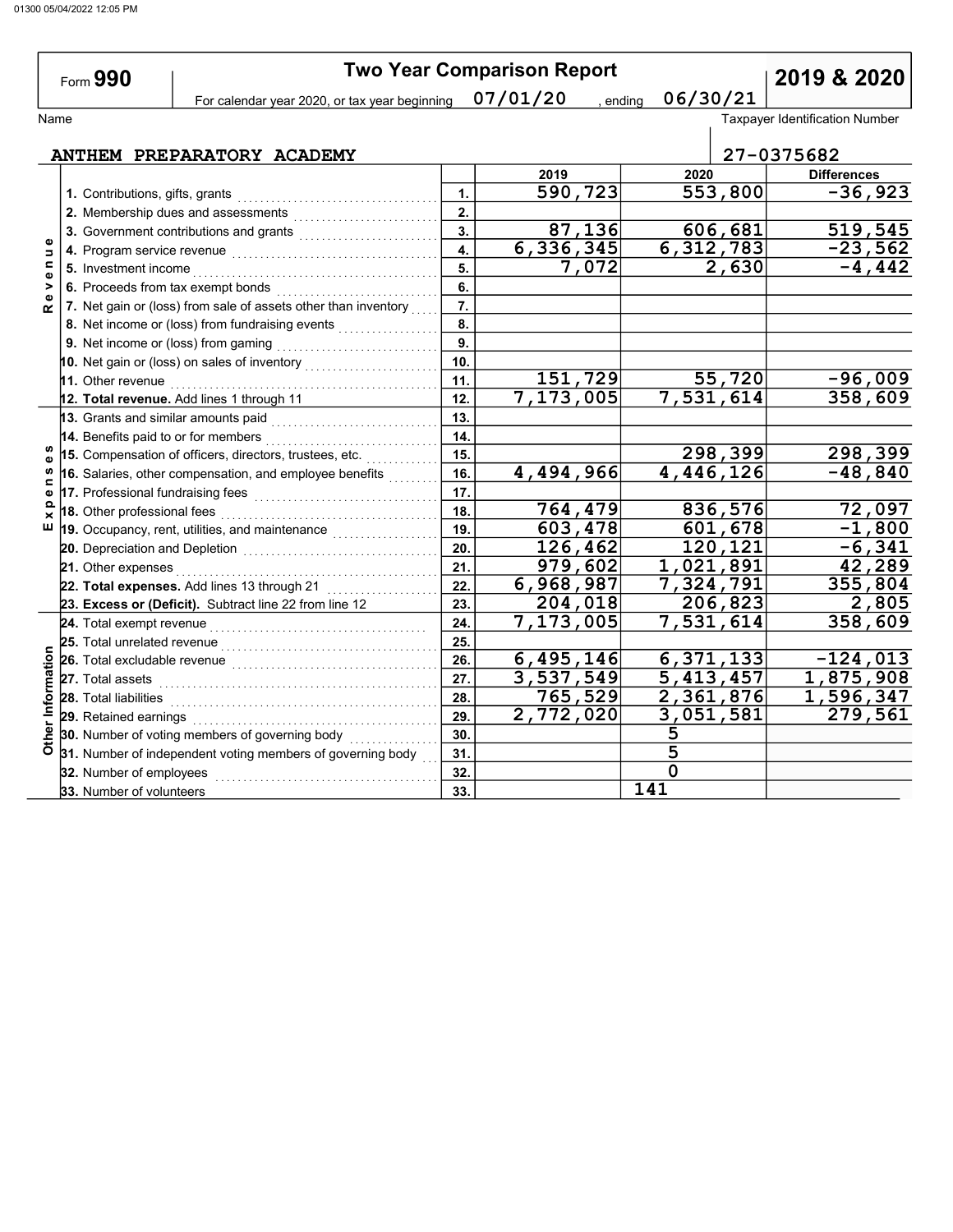| 01300 ANTHEM PREPARATORY ACADEMY<br>27-0375682<br>FYE: 6/30/2021 |   |        | <b>Federal Statements</b>              |      |      |                                                      | 5/4/2022 12:05 PM        |
|------------------------------------------------------------------|---|--------|----------------------------------------|------|------|------------------------------------------------------|--------------------------|
|                                                                  |   |        | <b>Taxable Interest on Investments</b> |      |      |                                                      |                          |
| <b>Description</b>                                               |   |        |                                        |      |      |                                                      |                          |
|                                                                  |   | Amount | <b>Business</b>                        | Code | Code | Unrelated Exclusion Postal Acquired after<br>6/30/75 | US<br>Obs $(\$$ or $%$ ) |
| INTEREST DIVIDENDS                                               | Ś | 2,630  |                                        | 14   |      |                                                      |                          |
| TOTAL                                                            |   | 2,630  |                                        |      |      |                                                      |                          |